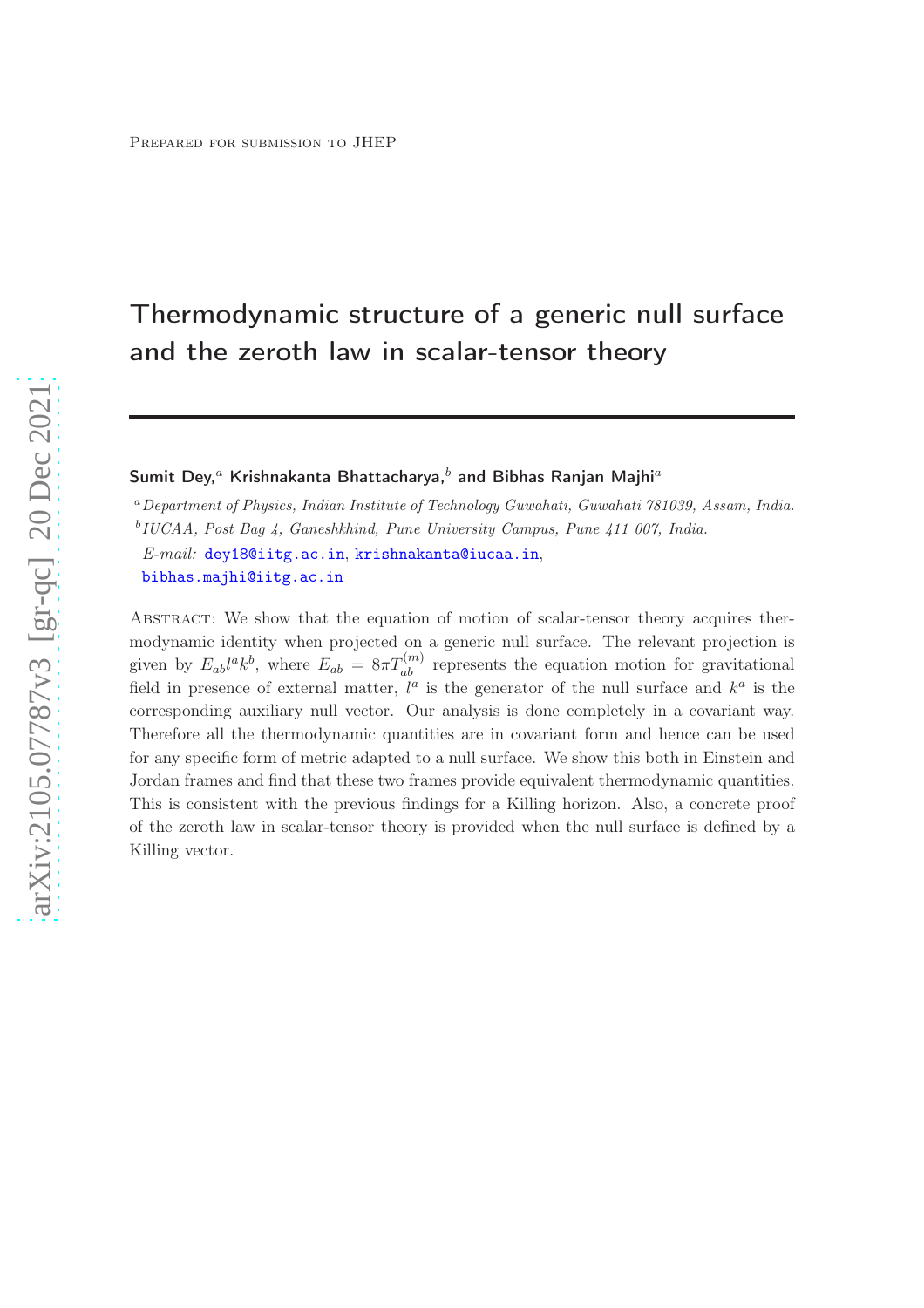## Contents

| $\mathbf{1}$ | Introduction                                                                       |             |                                                                            | $\mathbf{1}$            |
|--------------|------------------------------------------------------------------------------------|-------------|----------------------------------------------------------------------------|-------------------------|
| $\bf{2}$     | Actions and equations of motion in the two frames : A brief review                 |             |                                                                            | $\overline{\mathbf{4}}$ |
| 3            | Covariant thermodynamic description on a generic null surface: equiva-             |             |                                                                            |                         |
|              |                                                                                    |             | lence between Jordan and Einstein frames                                   | $\overline{5}$          |
|              | 3.1                                                                                |             | Spacetime foliation of a null-hypersurface                                 | $\overline{5}$          |
|              | 3.2                                                                                |             | Thermodynamic first law of a generic null surface in scalar-tensor gravity | $\boldsymbol{6}$        |
|              |                                                                                    | 3.2.1       | Einstein frame                                                             | $\overline{7}$          |
|              |                                                                                    | 3.2.2       | Jordan frame                                                               | 9                       |
|              |                                                                                    | 3.2.3       | Thermodynamic equivalence in two frames                                    | 12                      |
| 4            | Study of the zeroth law in both the frames                                         |             |                                                                            | 15                      |
|              | 4.1                                                                                | Approach I  |                                                                            | 17                      |
|              |                                                                                    | 4.1.1       | Einstein frame                                                             | 17                      |
|              |                                                                                    | 4.1.2       | Jordan frame                                                               | 19                      |
|              | 4.2                                                                                | Approach II |                                                                            | 21                      |
|              |                                                                                    | 4.2.1       | Einstein frame                                                             | 22                      |
|              |                                                                                    |             | 4.2.2 Jordan frame                                                         | 23                      |
| 5            | Conclusion                                                                         |             |                                                                            | 23                      |
|              | A Equivalence of Eq. $(3.4)$ and Eq. $(3.2)$ under the conformal transformation 25 |             |                                                                            |                         |
|              | B Obtaining Eq. $(3.21)$ starting from Eq. $(3.2)$                                 |             |                                                                            | 25                      |
|              | C Proof the zeroth law for static spacetimes                                       |             |                                                                            |                         |
|              | D Proof of the relation $(4.31)$                                                   |             |                                                                            |                         |
|              | $E$ Proof of the relation $(4.56)$                                                 |             |                                                                            |                         |
|              |                                                                                    |             |                                                                            |                         |

# <span id="page-1-0"></span>1 Introduction

The present understanding of gravitation is premised upon the seminal work of Einstein, who formulated the theory of general relativity (GR) in 1916 which is still hailed as supreme when it comes to describe gravity. Not only the theory is mathematically consistent, but also it has passed all the observational tests, at least within the solar length scale or in the weak gravity range [\[1](#page-29-0), [2](#page-29-1)]. In spite of all these successes, there are several reasons which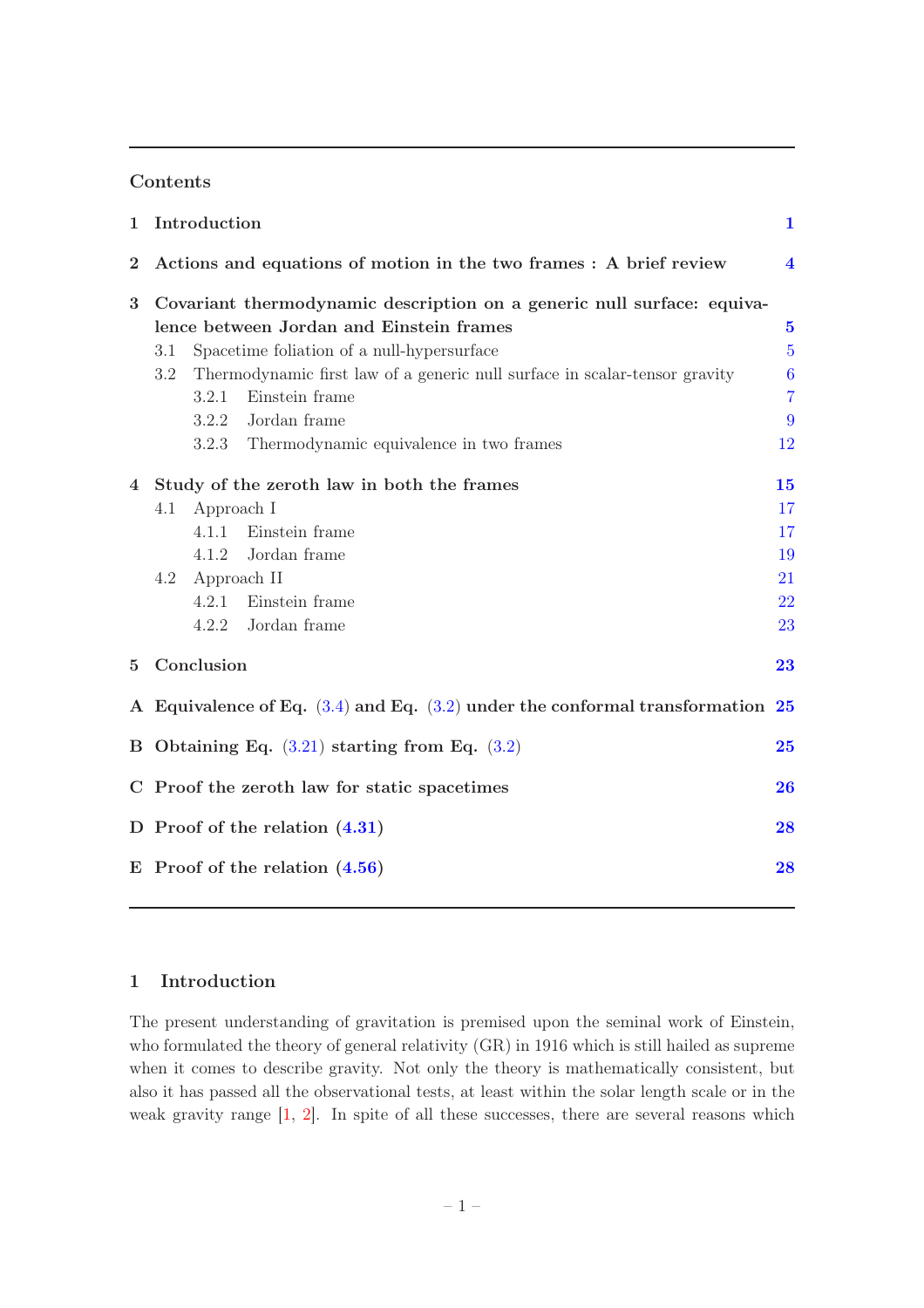imply that the actual behaviour of gravity might deviate significantly from Einstein's GR in the strong gravity region, where GR is not experimentally well-tested. However, in pursuit of developing a more accurate theory of gravity, one has to remember that the Einstein's theory of gravity cannot be ruled out completely because of its sheer success against the observational tests and also due to its infallible predictions: such as the presence of black holes, gravitational waves *etc.*, existence of which were proved later. Therefore, a more accurate version of the theory of gravitation is more likely to be a modified version of Einstein's GR instead of being a radically new theory [\[3](#page-29-2), [4](#page-29-3)].

The scalar-tensor (ST) theory is one of the most popular among the modified theories of gravity for various reasons [\[5](#page-29-4)[–10\]](#page-29-5). Unlike the Einstein's gravity, the dynamical variable in this theory is not only the second rank symmetric tensor (*i.e.* the metric tensor), but also the scalar degrees of freedom are accounted for this theory in the form of "non-minimal coupling" between the scalar field and the curvature. This theory is described in two different frames which raises several issues in the literature, particularly on the equivalence of the physical results described in these two frames  $[11–36]$  $[11–36]$ . The original frame, where the non-minimal coupling is present, is known as the Jordan frame. With the help of a conformal transformation, the non-minimal coupling can be removed and the theory can be expressed equivalently in the Einstein frame. In that case, the curvature and scalar field are separated out and the scalar field behaves like an external source. Now the issues of the two frames are the following: the apparent mathematical equivalence between the two frames via the conformal transformation raises the question on whether the two frames are physically equivalent [\[13](#page-29-7)[–17,](#page-29-8) [19,](#page-29-9) [26](#page-30-1)[–29](#page-30-2), [33](#page-30-3)[–36\]](#page-30-0) or one of the two frames is more physical than the other one [\[11](#page-29-6), [12](#page-29-10)]. The behaviour of energy and other conserved charges under conformal transformations for ST as well as higher curvature theories of gravity have been studied in [\[22](#page-30-4)]. Here, the authors show that such charges are invariant under conformal transformations provided the conformal factor goes over to unity at infinity. However, a proper thermodynamic description was not developed until the recent works from the present group [\[33](#page-30-3)[–36](#page-30-0)]. In these works [\[33](#page-30-3)[–36\]](#page-30-0), we have shown that the thermodynamic first law can be obtained in the two different frames using the existing well-defined formalisms of general relativity. In addition, our earlier works show that the thermodynamic parameters are exactly equivalent in two different frames. This provides considerable improvement of the previous work [\[19](#page-29-9)], in which the equivalence of the thermodynamic parameters are subject to a few assumptions such as the asymptotic flatness of the spacetime.

The works stated above [\[33](#page-30-3)[–36\]](#page-30-0) (describing thermodynamics laws in the two frames of the scalar-tensor theory) are done in the context of the black hole horizon. In Einstein's GR, it is known for a long time that the thermodynamic structure of general relativity is present in any arbitrary null surface [\[37](#page-31-0)[–39](#page-31-1), [45](#page-31-2)[–48](#page-31-3)] and is not restricted to the black hole horizon. In fact, the thermodynamics of a null surface is very significant in the context of "Emergent gravity" paradigm, which was first predicted by Sakharov [\[49\]](#page-31-4) and later the idea was resurrected by Jacobson by establishing the fact that the Einstein's equation can be obtained as an equation of state from the Clausius relation on a local Rindler horizon [\[50](#page-31-5)]. On the other hand, Padmanabhan and his group established the fact that the governing dynamical equations in GR (such as the Einstein's equation) has a thermodynamic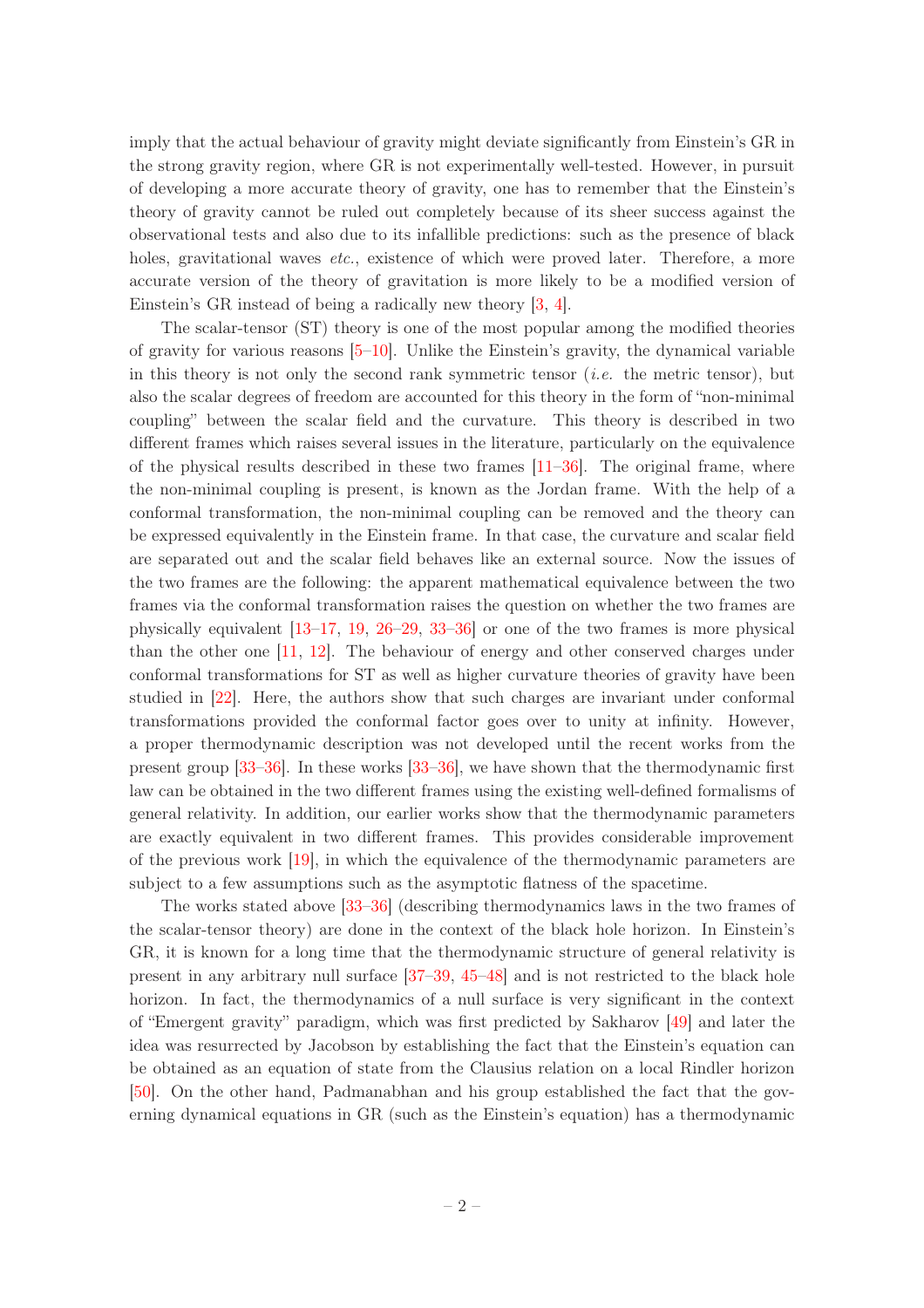structure on the horizon (see the review [\[37](#page-31-0)]). In particular, we are driven by the fact that the Einstein's equation, when suitably projected on a null surface, takes the form of a thermodynamic identity [\[39\]](#page-31-1) (Interestingly, this has been successfully extended to any order Lanczos-Lovelock gravity as well [\[45](#page-31-2)]). Therefore, within ST theory, one needs to check the possibility for developing the first law of thermodynamics for an arbitrary null-surface. This will provide the generality and robustness of the earlier claim on obtaining the thermodynamic structure in this theory. In the process of obtaining the first law for a generic null surface in ST theory, we need to identify certain terms as the temperature to draw the analogy between the gravitational thermodynamics and the conventional thermodynamics. To claim the analogical expression of temperature as the physical thermodynamic quantity, we need to investigate on whether the expression is consistent with other thermodynamic laws, such as the zeroth law. Now, the idea of temperature becomes meaningful only in the equilibrium thermodynamic system; in gravity this is analogous to the Killing horizon  $<sup>1</sup>$  $<sup>1</sup>$  $<sup>1</sup>$ .</sup> So far we know, the zeroth law has not been explored rigorously in ST theory. Therefore, we need to check whether the identified temperature satisfies the zeroth law for the Killing horizon, which is a special category of null-surface and represents the equilibrium thermodynamic system. In summary, the motivation of the present work is straightforward; *i.e.* obtaining the first law for a generic null-surface and proving the zeroth law for the Killing horizon<sup>[2](#page-3-1)</sup>. Thus, the present work is motivated to fill the gaps in the literature and to establish the thermodynamics of the scalar-tensor gravity in a more concrete manner.

To obtain the thermodynamic laws, we adopt the following method. A null surface is described by a null vector  $l^a$ , which is the generator of the surface along with a auxiliary null vector  $k^a$  (a brief discussion about the null surface has been provided later in the paper). It has been found that the quantity  $R_{ab}l^a$  provides several dynamical equations when it is contracted with the normals (*i.e.*  $l^b$  and  $k^b$ ) or with projection tensor  $q_c^b$ . The contraction  $R_{ab}l^a l^b$  provides the well-known null Raychaudhuri equation [\[52](#page-31-6), [55,](#page-32-0) [56](#page-32-1)]. The NRE has been used in various gravity theories as a crucial input to derive the relevant gravitational field equations emerging from a constitutive relation applied to a local causal horizon [\[50,](#page-31-5) [58–](#page-32-2) [60](#page-32-3)]. Also, the contraction  $R_{ab}l^a q_c^b$  provides the Damour-Navier-Stokes equation [\[53](#page-31-7)[–55,](#page-32-0) [57\]](#page-32-4) (both contractions  $R_{ab}l^a l^b$  and  $R_{ab}l^a q_c^b$  have been studied extensively in the context of ST theory in our earlier work [\[35](#page-30-5)]). It has been recently found that the contraction  $R_{ab}l^ak^b$ provides the thermodynamic identity for a generic null surface. Initially it was found that when the expression of  $R_{ab}l^ak^b$  is expressed in a adapted set of coordinate describing a null-hypersurface (namely the Gaussian null coordinate (GNC) [\[61](#page-32-5), [62\]](#page-32-6)), it manifests in the form of the first law of thermodynamics [\[39,](#page-31-1) [45\]](#page-31-2). Later, it has been proved that  $R_{ab}l^ak^b$ can be expressed as a thermodynamic identity in a covariant way [\[48](#page-31-3)] *i.e.* the choice of any particular coordinate system is not required. The covariant quantities evaluated in GNC reproduces earlier results [\[39](#page-31-1)]. We adopt this method [\[48](#page-31-3)] in the context of scalar-tensor gravity and show that the same method works well to obtain the thermodynamic first law in

<span id="page-3-0"></span><sup>&</sup>lt;sup>1</sup>It is the horizon, which behaves like a thermodynamic object in black hole thermodynamics and the Killing horizon corresponds to a stationary black hole horizon [\[51\]](#page-31-8).

<span id="page-3-1"></span><sup>&</sup>lt;sup>2</sup>Note that the area increase theorem *(i.e.* the second law of black hole thermodynamics) has already been proved in the ST theory [\[34](#page-30-6)].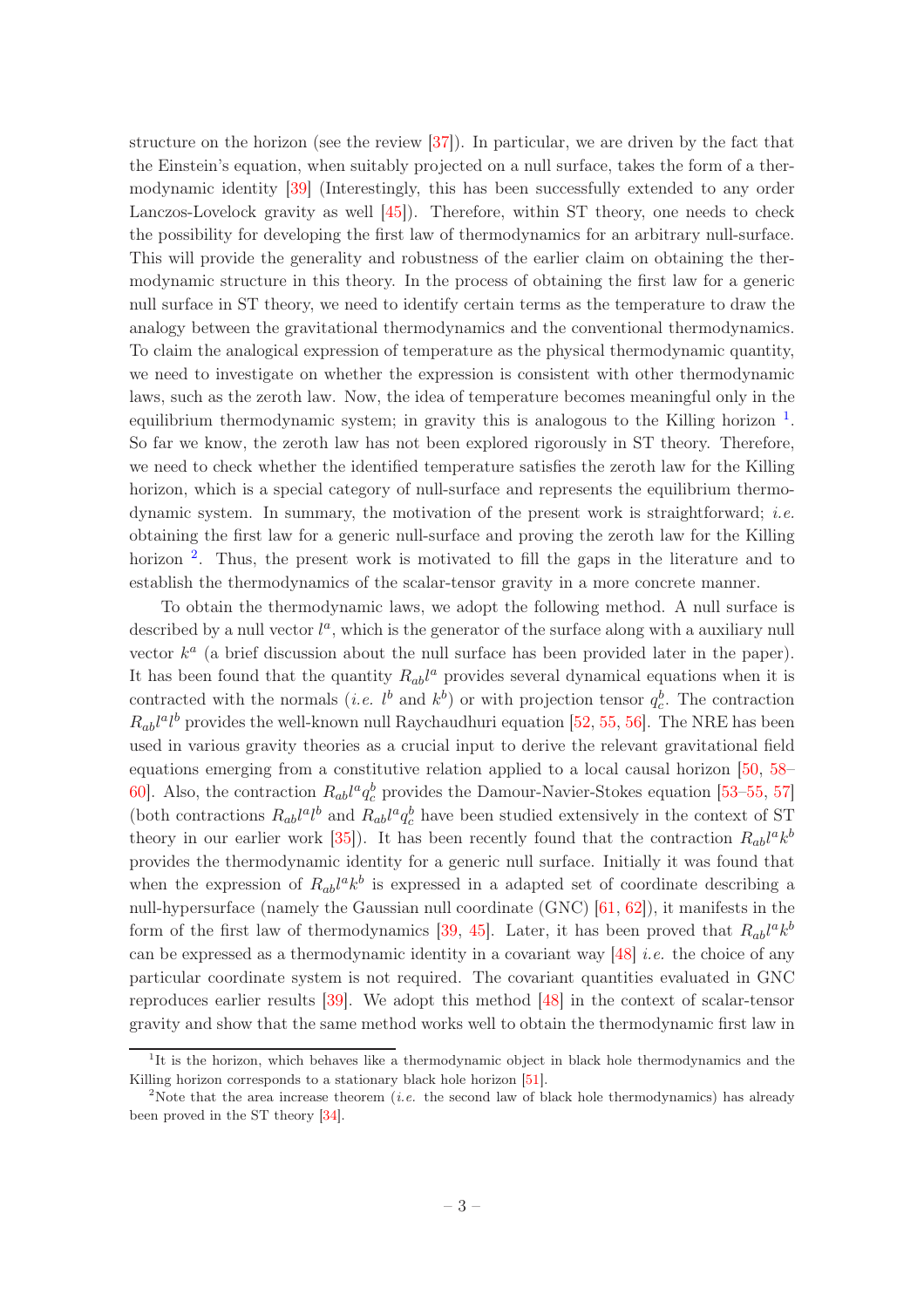the two frames. In addition, we also prove that the thermodynamic parameters in the two frames are equivalent, as it has been suggested earlier for the stationary black hole horizon (*i.e.* the Killing horizon) [\[34\]](#page-30-6). However, as we discuss later, obtaining thermodynamic law in the Jordan frame is quite non-trivial as compared to the Einstein frame, where the latter case is very much similar to that of the Einstein's gravity. Thereafter, we prove the zeroth law for the Killing horizon. To our knowledge, the zeroth law has not been studied extensively for the scalar-tensor theory of gravity. However, there exists some comments in the literature stating that for any sensible definition of zeroth law in ST gravity, the scalar field is required to be constant on the horizon  $[14]$ . In our analysis, we show that imposition of such a strong restriction is not required. Instead, what it only requires is that the scalar field needs to be Lie-transported along the direction of the Killing vector *i.e.* the scalar field is required to be independent of only one coordinate, which is along the direction of the generator of the horizon surface.

Let us give an overview of the paper. In Sec. [2](#page-4-0) we begin with a very brief review of the action and field dynamics in the Einstein and Jordan frames. Next we proceed in Sec. [3](#page-5-0) to our essential study of the covariant formulation of the thermodynamic identity established on a generic null hypersurface in the two frames. This we begin in Sec. [3.1](#page-5-1) by very briefly describing the geometry of the null surface in the two frames. Thereafter we proceed in Sec. [3.2](#page-6-0) towards our construction of the thermodynamic identity in both the frames. This allows us then to attribute the equivalence of thermodynamic variables in the two frames. Finally, in order to provide a concrete interpretation of the notion of temperature in the two frames, we establish the proof of the zeroth law in Sec. [4.](#page-15-0) This proof has been performed in two different ways as applied to Killing horizons in the two frames. In the end, we added five appendices to present details of our calculations.

Before proceeding ahead, we list a word on notations and dimensions. We are working in a spacetime of dimension  $d = 4$  and have used the metric signature  $(-, +, +, +)$ . We use geometrized unit system where c,  $\hbar$  and G are set to be unity. The lowercsase Latin indices  $a, b, \ldots$  represent the bulk spacetime indices and run from 0 to 3. The cordinate indices on our null surface is designated by the Greek symbols  $\mu, \nu, \dots$  and run from 1 to 3. The uppercase latin alphabets  $A, B, \ldots$  are reserved for the transverse/angular coordinates of the 2 dimensional spacelike subspace of our null hypersurface and run from 2 to 3.

## <span id="page-4-0"></span>2 Actions and equations of motion in the two frames : A brief review

Among the modified theories of gravity, the ST theory is a much viable and discussed one. In the original *Jordan frame*, the scalar field  $\phi$  is non-minimally coupled to the Ricci scalar R. The total action for the ST theory in the Jordan frame  $(\mathcal{M}, g, \phi)$  is given by,

<span id="page-4-1"></span>
$$
\mathcal{A}^{(ST)} = \int_V d^4x \sqrt{-g} \frac{1}{16\pi} \Big( \phi R - \frac{\omega(\phi)}{\phi} g^{ab} \nabla_a \phi \nabla_b \phi - V(\phi) \Big) + \mathcal{A}^{(m)} \;, \tag{2.1}
$$

where  $\omega(\phi)$  is known as the Brans-Dicke parameter, which is kept as a variable of the scalar-field  $\phi$ . When  $\omega(\phi)$  is considered as the constant parameter, the scalar-tensor theory boils down to the Brans-Dicke theory. Also,  $V(\phi)$  corresponds to the arbitrary scalar-field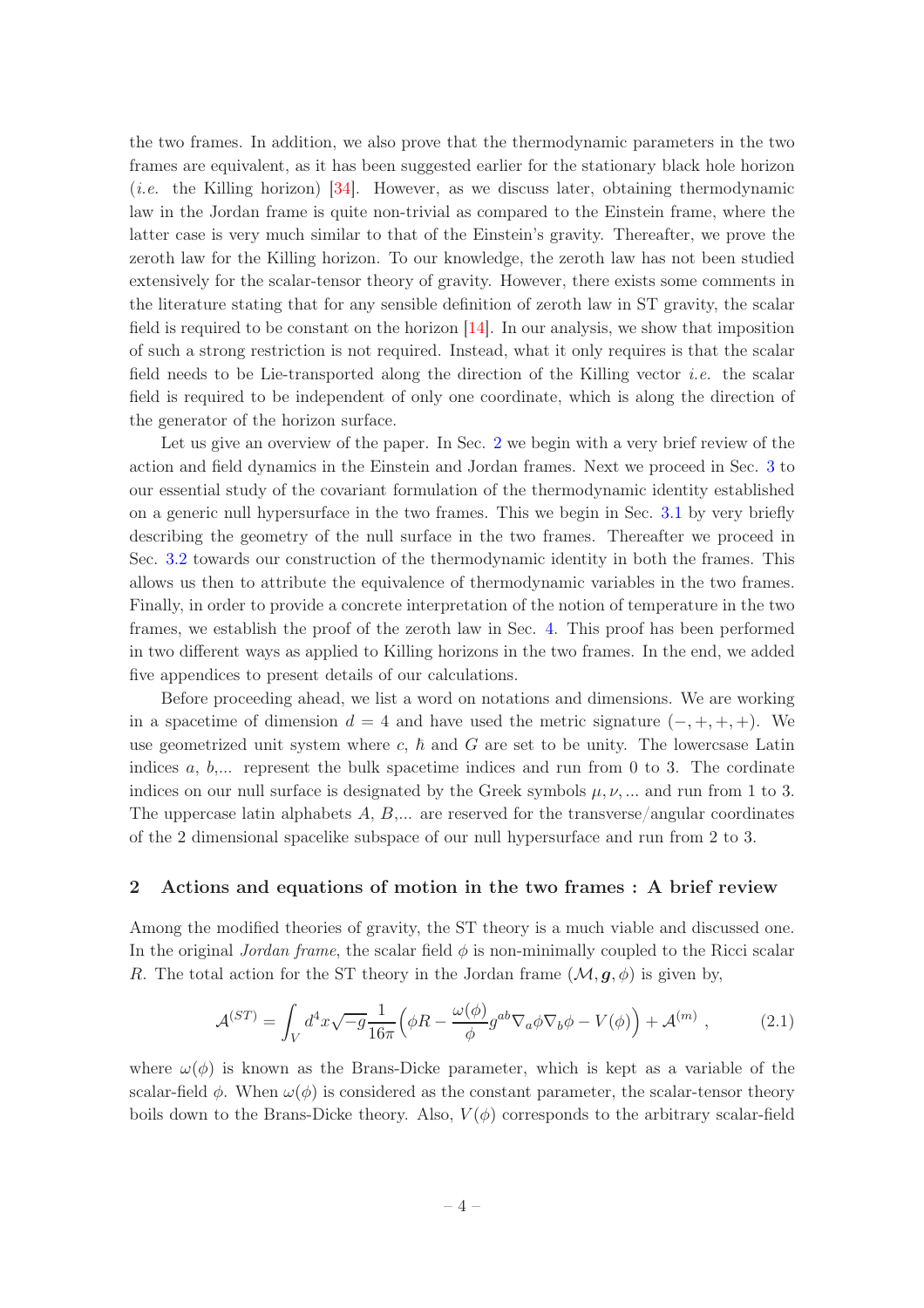potential and  $\mathcal{A}^{(m)} = \int_V d^4x \sqrt{-g} \mathcal{L}^{(m)}$  is the ordinary matter action (ordinary in the sense that the matter fields are not coupled to the scalar field  $\phi$ ). The resulting field equation of  $g^{ab}$  corresponding to the action  $(2.1)$  with a suitable Gibbons-Hawking-York  $(GHY)$  surface term is [\[33](#page-30-3), [34](#page-30-6)]

<span id="page-5-4"></span>
$$
E_{ab} = \frac{1}{16\pi} \Big[ \phi G_{ab} + \frac{\omega}{2\phi} g_{ab} \nabla^i \phi \nabla_i \phi - \frac{\omega}{\phi} \nabla_a \phi \nabla_b \phi + \frac{V}{2} g_{ab} - \nabla_a \nabla_b \phi + g_{ab} \nabla_i \nabla^i \phi \Big] = \frac{1}{2} T_{ab}^{(m)} \,, \tag{2.2}
$$

where  $T_{ab}^{(m)} = (-2/\sqrt{-g})\partial(\sqrt{-g}\mathcal{L}^{(m)})/\partial g^{ab}$  represents the matter energy momentum tensor corresponding to  $\mathcal{A}^{(m)}$ .

In the Einstein frame we can remove the non-minimal coupling by the following set of conformal transformations on the metric and rescaling of the scalar field respectively,

<span id="page-5-3"></span>
$$
\tilde{g}_{ab} = \Omega^2 g_{ab},\tag{2.3}
$$

<span id="page-5-5"></span>
$$
d\tilde{\phi} = \sqrt{\frac{2\omega(\phi) + 3}{16\pi}} \frac{d\phi}{\phi} , \qquad (2.4)
$$

where  $\Omega^2 = \phi$  along with the condition that  $\phi > 0$ . The related field equation in Einstein frame turns out to be [\[33](#page-30-3), [34\]](#page-30-6)

<span id="page-5-2"></span>
$$
\tilde{E}_{ab} = \frac{\tilde{G}_{ab}}{16\pi} - \frac{1}{2}\tilde{\nabla}_a\tilde{\phi}\tilde{\nabla}_b\tilde{\phi} + \frac{1}{4}\tilde{g}_{ab}\tilde{\nabla}^i\tilde{\phi}\tilde{\nabla}_i\tilde{\phi} + \frac{1}{2}\tilde{g}_{ab}U(\tilde{\phi}) = \frac{1}{2}\tilde{T}_{ab}^{(m)}\,,\tag{2.5}
$$

where  $U(\tilde{\phi}) = V(\phi)/(16\pi\phi^2)$  and  $\tilde{T}_{ab}^{(m)} = -\frac{2}{\sqrt{2}}$  $-\tilde{g}$  $\partial(\sqrt{-\tilde{g}L^{(m)}})$  $\frac{-\tilde{g}L^{(m)}}{\partial \tilde{g}^{ab}} = \frac{1}{\phi}T_{ab}^{(m)}$  represents the matter energy momentum tensor corresponding to matter action in the Einstein frame. The gravitational field equation in the Einstein frame [\(2.5\)](#page-5-2) can be expressed in the similar form of Einstein's equation as  $\tilde{G}_{ab} = 8\pi (\tilde{T}_{ab}^{(\tilde{\phi})} + \tilde{T}_{ab}^{(m)})$  where,

$$
\tilde{T}_{ab}^{(\tilde{\phi})} = \tilde{\nabla}_a \tilde{\phi} \tilde{\nabla}_b \tilde{\phi} - \frac{1}{2} \tilde{g}_{ab} \tilde{\nabla}^i \tilde{\phi} \tilde{\nabla}_i \tilde{\phi} - \tilde{g}_{ab} U(\tilde{\phi}) . \qquad (2.6)
$$

*Throughout this paper we will follow the notation as presented in this section, where the tilde variables are reserved for the Einstein frame and the untilde ones are for the Jordan frame*.

# <span id="page-5-0"></span>3 Covariant thermodynamic description on a generic null surface: equivalence between Jordan and Einstein frames

#### <span id="page-5-1"></span>3.1 Spacetime foliation of a null-hypersurface

Since the analysis will be done on a generic null surface, it is necessary to introduce the geometry of this surface here. A brief description will be given; details can be followed from [\[55](#page-32-0)]. We consider the  $(1 + 3)$  dimensional spacetime manifold  $(\mathcal{M}, q_{ab})$ . Therein, lies a generic null hypersurface, which is a three-dimensional sub-manifold, denoted by  $H$ and described by the metric  $\gamma_{\alpha\beta}$ , which is adapted to the null surface (here, the Greek indices denote the coordinates adapted to the null hypersurface). Since the metric of the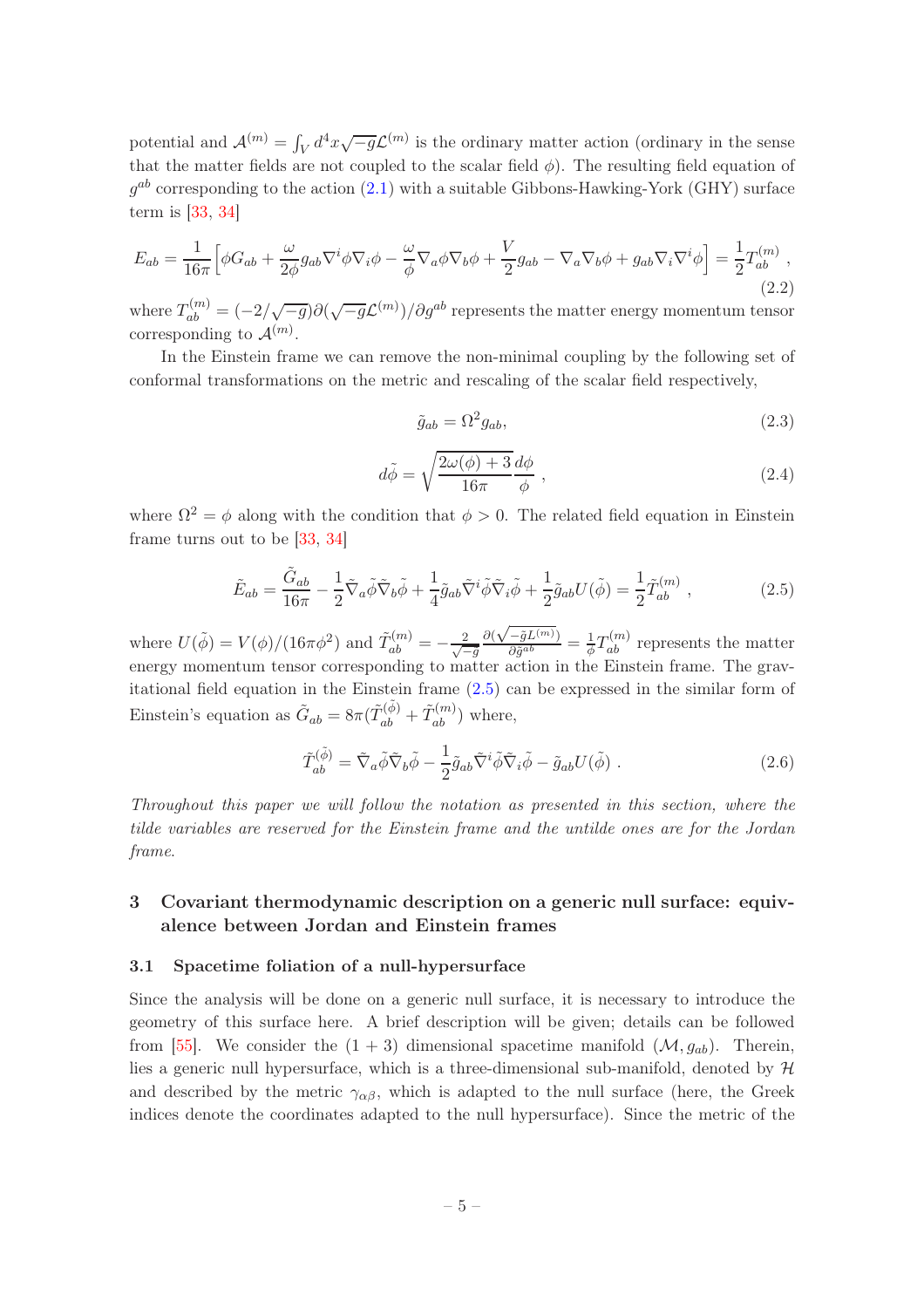null surface is degenerate, there exists vectors  $v^{\alpha}$  such that  $\gamma_{\alpha\beta}v^{\alpha} = 0$  where  $v^{\alpha}$  is defined on the tangent plane of the null surface. We denote the normal to the surface with  $l^a$ , which satisfies the geodesic condition  $l^a \nabla_a l^b = \kappa l^b$  [\[55](#page-32-0)] and are the generators of the null surface. Here  $\kappa$  denotes the non-affinity parameter of the null geodesics. For a black hole horizon (which is also a null surface),  $\kappa$  is identified as the surface gravity of the black hole horizon and is proportional to the Hawking temperature. Since the null surface  $\mathcal H$  is selforthogonal, we have  $l^a l_a = 0$  and one requires another auxiliary null vector  $k^a$  to describe the geometry of the null surface. Furthermore, it is considered that the two null-vectors are cross-normalized *i.e.*,  $l^a k_a = l_a k^a = -1$ . The intersection of the null surface with a  $t(x^a)$  = constant spacelike hypersurface is designated  $S_t$ .

The induced metric onto this transverse spacelike 2-dimensional cross-section  $S_t$  in terms of the null vectors is given by,

$$
q_{ab} = g_{ab} + l_a k_b + l_b k_a \tag{3.1}
$$

With these prerequisites, we now move on to discuss the procedure to obtain the thermodynamic law for a general null hypersurface in the two frames of the scalar-tensor theory.

#### <span id="page-6-0"></span>3.2 Thermodynamic first law of a generic null surface in scalar-tensor gravity

As mentioned the introduction, considering the Ricci tensor  $R_{ab}$ , various components of the vector  $R^a_{\ b}l^b$  provide important dynamical equations in general relativity. The component we are interested in i.e.  $R_{ab}l^a k^b$ , on the null surface for Einstein [\[39](#page-31-1)[–41](#page-31-9)] and Lanczos-Lovelock gravity  $[42-44]$  theories yields a thermodynamic identity which is analogically similar to the first law of conventional thermodynamics. The original discussion was based on a particular form of metric in the vicinity of a null surface written in GNC. Recently, for this component, a covariant thermodynamic description has been provided in [\[48\]](#page-31-3).

This covariant description properly reproduces the previous coordinate dependent results in the case of Einstein's gravity. In the present section, we want to check whether this new formulation works well in ST gravity *i.e.*, whether we can obtain similar thermodynamic identity in the both the frames from the recent approach, as prescribed in [\[48](#page-31-3)]. In this analysis the starting point was a geometric identity

<span id="page-6-1"></span>
$$
-\kappa \theta_{(k)} = -D_a \Omega^a - \Omega_a \Omega^a + \theta_{(l)} \theta_{(k)} + l^i \nabla_i \theta_{(k)} + \frac{1}{2} (2) R - R_{ab} l^a k^b - \frac{1}{2} R , \qquad (3.2)
$$

where  $D_a$  is the covariant derivative operator defined on the manifold  $(S_t, q_{ab})$  and  $(2)$  R denotes the Ricci scalar associated with the operator  $D_a$ . The above equation can be obtained by taking the trace of the transversal deformation rate equation [\[55](#page-32-0)] (the above equation  $(3.2)$  is also obtained in [\[48\]](#page-31-3)). This identity does not take into account any information of the dynamics of gravitational field and hence one can use it in any theory of gravity. Below, in this identity the explicit form of field equations for  $g_{ab}$  in ST theory will be used in order to investigate our goal.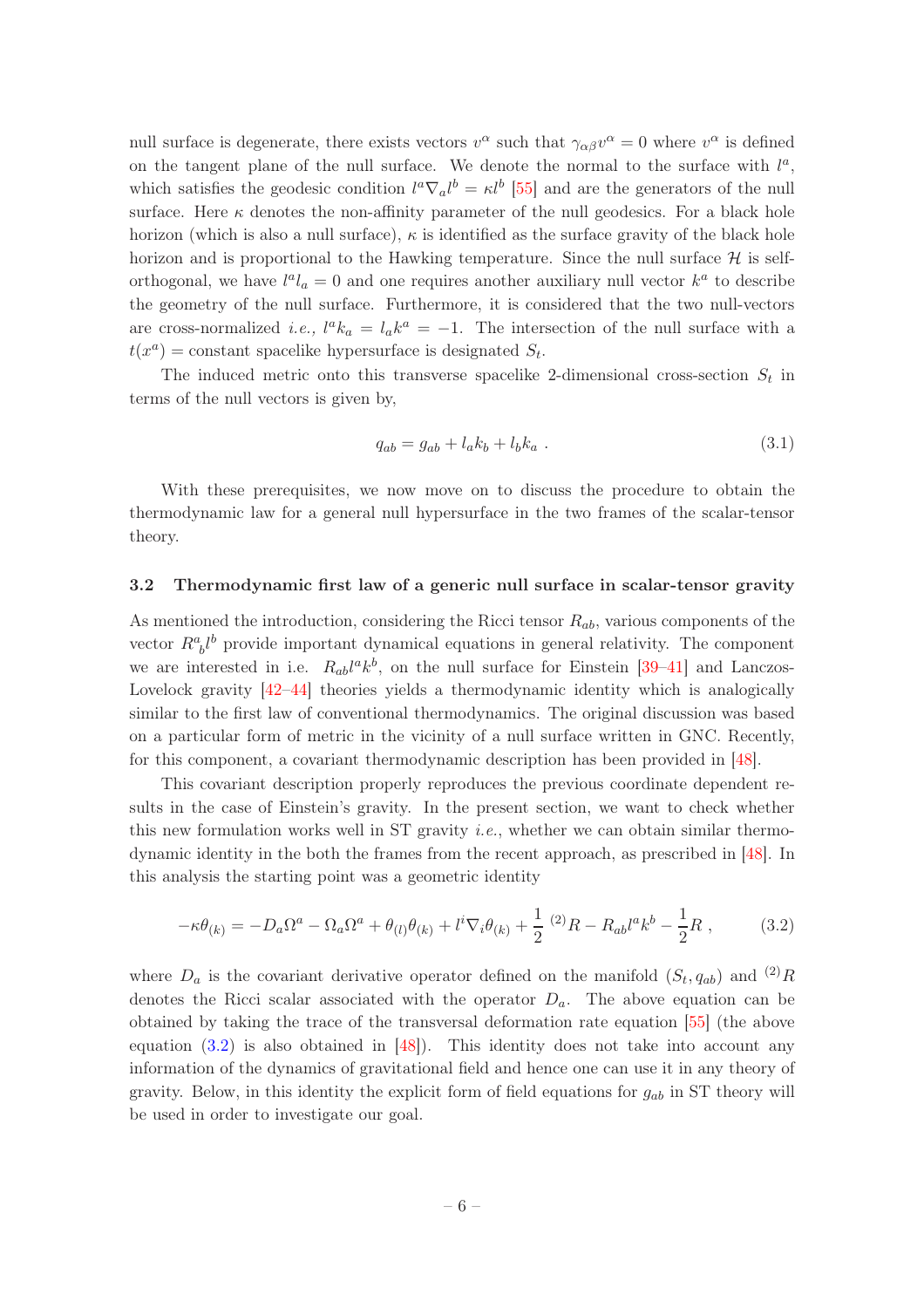## <span id="page-7-0"></span>3.2.1 Einstein frame

We start our analysis in Einstein frame as the situation is simpler in this frame. The non-minimal coupling no longer exists in this frame and, the scalar field appears like the external field. In the Einstein frame  $(\mathcal{M}, \tilde{g}_{ab}, \tilde{\phi})$ , we assume the existence of a generic null hypersurface  $\mathcal{H}$ . Let us briefly describe the nature of such a null surface (for details see [\[55\]](#page-32-0)) in the Einstein frame which is designated by the constant value of the scalar field  $\Phi(x^a)$ . The null normal  $\tilde{l}_a$  to  $\tilde{\mathcal{H}}_a$  is given by  $\tilde{l}_a = e^{\tilde{\rho}} \tilde{\nabla}_a \Phi$ , with  $\tilde{\rho}$  being a scalar function on  $\tilde{\mathcal{H}}$ . The integrable null surface  $\tilde{\mathcal{H}}$  is generated by null generators  $\tilde{l}$  satisfying the geodesic equation  $\tilde{l}^a \tilde{\nabla}_a \tilde{l}^b = \tilde{\kappa} \tilde{l}^b$ . The integrability of the null surface is defined by the Frobenius's theorem, which in its dual formulation [\[66\]](#page-32-7) reads,

<span id="page-7-4"></span><span id="page-7-1"></span>
$$
\tilde{\nabla}_a \tilde{l}_b - \tilde{\nabla}_b \tilde{l}_a = (\tilde{\nabla}_a \tilde{\rho}) \tilde{l}_b - (\tilde{\nabla}_b \tilde{\rho}) \tilde{l}_a . \qquad (3.3)
$$

The non affinity parameter of the null generators assumes the value  $\tilde{\kappa} = \tilde{l}^{\tilde{a}} \tilde{\nabla}_{\tilde{a}} \tilde{\rho}$ . The transverse 2-dimensional spacelike submanifold of this null hypersurface is designated by  $\tilde{S}_t$ . In this frame, since every quantity is represented by tilde variable, we express the identity  $(3.2)$  in the following form:

$$
-\tilde{\kappa}\tilde{\theta}_{(\tilde{k})} = -\tilde{D}_a\tilde{\Omega}^a - \tilde{\Omega}_a\tilde{\Omega}^a + \tilde{\theta}_{(\tilde{l})}\tilde{\theta}_{(\tilde{k})} + \tilde{l}^i\tilde{\nabla}_i\tilde{\theta}_{(\tilde{k})} + \frac{1}{2}(2)\tilde{R} - \tilde{R}_{ab}\tilde{l}^a\tilde{k}^b - \frac{1}{2}\tilde{R}.
$$
 (3.4)

From the above equation [\(3.4\)](#page-7-1), one can obtain the thermodynamic first law considering the virtual displacement along the auxiliary null vector. The idea is the following. We consider the auxiliary null vector field as being parametrized by  $\lambda_{(\tilde{k})}$ , which means  $\tilde{k}^i = -dx^i/d\lambda_{(\tilde{k})}$ . Here, we put a negative sign in the definition of  $\tilde{k}$  because, in the following, we obtain the change of thermodynamic parameters due to a small virtual displacement along  $\bf{k}$ . Since  $\bf{k}$ corresponds to the ingoing null vector (which implies  $x^i$  decreases with the increase of  $\lambda_{(\tilde{k})}$ ), we need to put additional negative sign so that the change of the thermodynamic parameters remain positive due to the virtual displacement along  $\ddot{\mathbf{k}}$ . Furthermore, we consider that a set of two null surfaces are located at  $\lambda_{(\tilde{k})} = 0$  and at  $\lambda_{(\tilde{k})} = \delta \lambda_{(\tilde{k})}$ . A virtual displacement  $\delta\lambda_{(\tilde{k})}$  implies a shift from one solution of null hypersurface to the other. Then the coordinate variation under the mentioned virtual displacement is given as  $\delta x^i = -\tilde{k}^i \delta \lambda_{(\tilde{k})}$ . Next, we multiply both sides of the Eq. [\(3.4\)](#page-7-1) with  $\delta\lambda_{(\tilde{k})}$  (along with an overall factor  $1/8\pi$ ) and integrate it over the two surface  $\tilde{S}_t$ , which yields

$$
-\int_{\tilde{S}_t} d^2x \sqrt{\tilde{q}} \, \delta\lambda_{(\tilde{k})} \frac{\tilde{\kappa}}{2\pi} \frac{1}{4} \tilde{\theta}_{(\tilde{k})} = \int_{\tilde{S}_t} d^2x \sqrt{\tilde{q}} \, \delta\lambda_{(\tilde{k})} \frac{1}{8\pi} \Big[ \frac{1}{2} {}^2\tilde{R} + \tilde{l}^i \tilde{\nabla}_i \tilde{\theta}_{(\tilde{k})} + \tilde{\theta}_{(\tilde{l})} \tilde{\theta}_{(\tilde{k})} - \tilde{\Omega}_a \tilde{\Omega}^a - \tilde{D}_A \tilde{\Omega}^A \Big] - \int_{\tilde{S}_t} d^2x \sqrt{\tilde{q}} \, \delta\lambda_{(\tilde{k})} \Big[ \tilde{T}_{ab}^{(\tilde{\phi})} + \tilde{T}_{ab}^{(m)} \Big] \tilde{l}^a \tilde{k}^b \,. \tag{3.5}
$$

In the above we have used the gravitational field equation of the Einstein frame  $(2.5)$ . The above equation [\(3.5\)](#page-7-2) can be given the interpretation analogous to the first law of thermodynamics as applied to the null surface via,

<span id="page-7-3"></span><span id="page-7-2"></span>
$$
\int_{\tilde{S}_t} d^2x \tilde{T} \delta_{\lambda(\tilde{k})} \tilde{s} = \delta_{\lambda(\tilde{k})} \tilde{E} + \tilde{F} \delta \lambda_{(\tilde{k})} , \qquad (3.6)
$$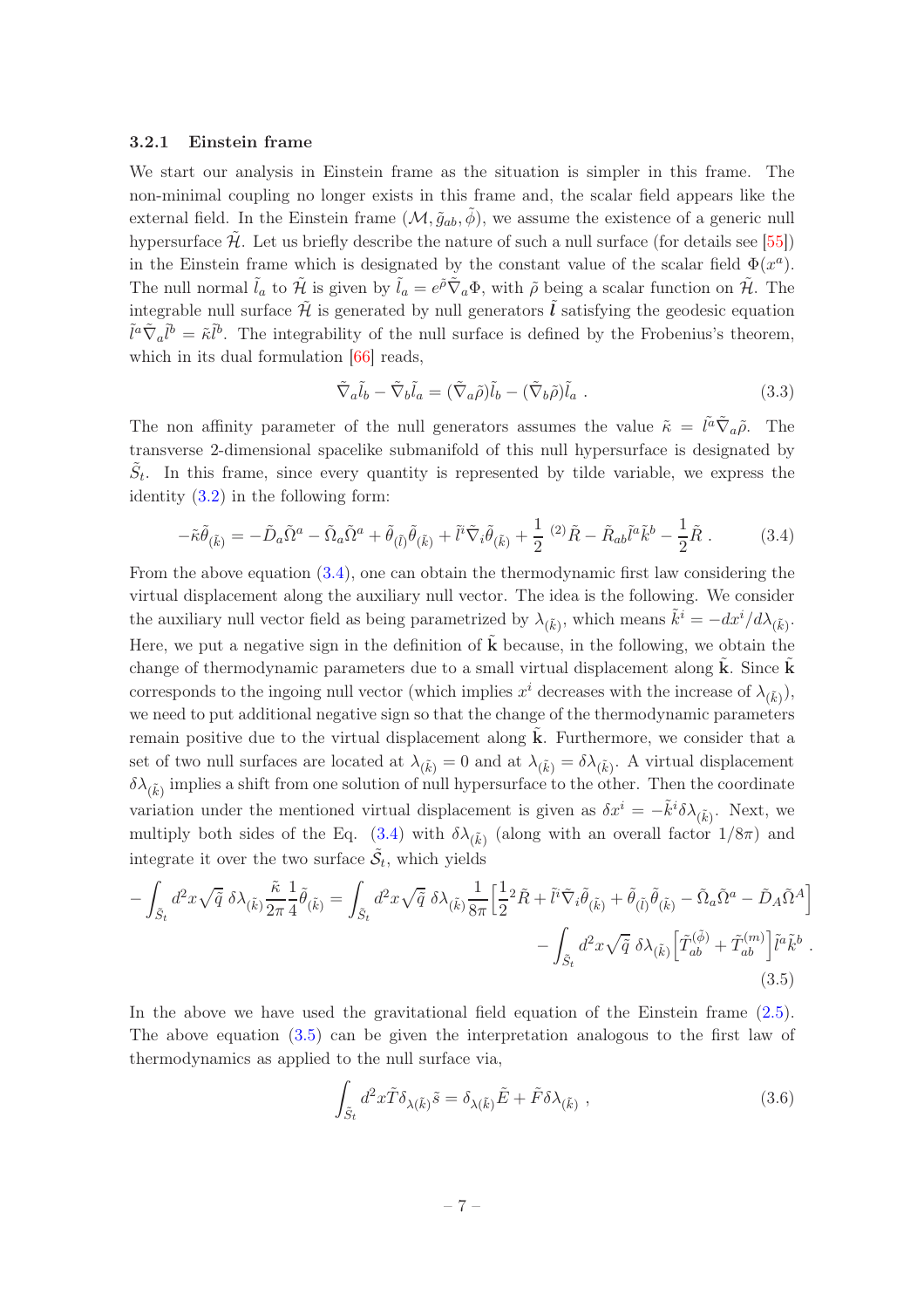where, the thermodynamic parameters are identified as the following. We identify the temperature as  $\tilde{T} = \tilde{\kappa}/2\pi$ , the entropy density s is identified as  $s = \sqrt{\tilde{q}}/4$  and, the change of entropy density (s) due to the virtual displacement is denoted by  $\delta_{\lambda(\tilde{k})}\tilde{s}$ , which is given as

$$
\delta_{\lambda(\tilde{k})}\tilde{s} = \frac{d\tilde{s}}{d\lambda_{(\tilde{k})}}\delta\lambda_{(\tilde{k})} = \frac{1}{4}\frac{d\sqrt{\tilde{q}}}{d\lambda_{(\tilde{k})}}\delta\lambda_{(\tilde{k})} = -\frac{1}{4}\sqrt{\tilde{q}}\,\tilde{\theta}_{(\tilde{k})}\delta\lambda_{(\tilde{k})}.
$$
\n(3.7)

While obtaining the last step in the above relation  $(3.7)$ , we have used (see [\[55](#page-32-0), [56](#page-32-1)])

<span id="page-8-0"></span>
$$
\tilde{\theta}_{(\tilde{k})} = -\frac{1}{\sqrt{\tilde{q}}} \frac{d\sqrt{\tilde{q}}}{d\lambda_{(\tilde{k})}}.
$$
\n(3.8)

The total entropy in Einstein frame is given as

<span id="page-8-2"></span><span id="page-8-1"></span>
$$
\tilde{S} = \int_{\tilde{S}_t} d^2 x \tilde{s} = \frac{1}{4} \int_{\tilde{S}_t} \sqrt{\tilde{q}} d^2 x \;, \tag{3.9}
$$

which is consistent with the area law of the entropy. The variation of energy  $\tilde{E}$  due to the virtual displacement (in  $(3.6)$ ) is given as

$$
\delta_{\lambda(\tilde{k})}\tilde{E} = \frac{1}{8\pi} \int_{\tilde{S}_t} d^2x \sqrt{\tilde{q}} \, \delta\lambda_{(\tilde{k})} \left[ \frac{1}{2} {}^2\tilde{R} + \tilde{l}^i \tilde{\nabla}_i \tilde{\theta}_{(\tilde{k})} + \tilde{\theta}_{(\tilde{l})} \tilde{\theta}_{(\tilde{k})} - \tilde{\Omega}_a \tilde{\Omega}^a - \tilde{D}_A \tilde{\Omega}^A \right]. \tag{3.10}
$$

An indefinite integration over  $\lambda_{(\tilde{k})}$  provides the expression of energy associated with the two surface  $S_t$ , which is given as

$$
\tilde{E} = \frac{1}{8\pi} \int_{\tilde{S}_t} \int d^2x \sqrt{\tilde{q}} \, d\lambda_{(\tilde{k})} \left[ \frac{1}{2} {}^2\tilde{R} + \tilde{l}^i \tilde{\nabla}_i \tilde{\theta}_{(\tilde{k})} + \tilde{\theta}_{(\tilde{l})} \tilde{\theta}_{(\tilde{k})} - \tilde{\Omega}_a \tilde{\Omega}^a - \tilde{D}_A \tilde{\Omega}^A \right]. \tag{3.11}
$$

The above expression of energy is very much similar to the Hawking-Hayward quasi-local energy [\[63](#page-32-8), [64](#page-32-9)]. The above expression has been identified as the energy term inspired by the fact that it reduces to expressions of that for well known spacetimes. For example, it has been shown in [\[48](#page-31-3)] that specifically for Einstein gravity the covariant expression of the energy term matches with the expression of the energy expressed in the GNC system [\[39\]](#page-31-1). For example, the covariant energy term for the Schwarzschild metric (in Einstein gravity) reduces to the mass. Finally, we identify the pressure  $(\tilde{P})$  as  $\tilde{P} = -(\tilde{T}_{ab}^{(\tilde{\phi})} + \tilde{T}_{ab}^{(m)})\tilde{l}^a \tilde{k}^b$  in the similar way as it has been identified in [\[39](#page-31-1), [44,](#page-31-11) [65\]](#page-32-10). Total work due to the virtual displacement  $\delta\lambda_{(\tilde{k})}$  is given as

$$
\tilde{W} = \tilde{F}\delta\lambda_{(\tilde{k})} = \int_{\tilde{S}_t} d^2x \sqrt{\tilde{q}} \ \delta\lambda_{(\tilde{k})}\tilde{P} = -\int_{\tilde{S}_t} d^2x \sqrt{\tilde{q}} \ \delta\lambda_{(\tilde{k})}(\tilde{T}_{ab}^{(\tilde{\phi})} + \tilde{T}_{ab}^{(m)})\tilde{l}^a\tilde{k}^b . \tag{3.12}
$$

Here  $\tilde{F}$  is the integral of the pressure over the two-surface  $S_t$  and hence can be given the interpretation of the generalized force conjugate to the virtual displacement  $\delta\lambda_{(\tilde{k})}$ . Let us briefly describe the notion of the virtual displacement in the Einstein frame (for details refer to [\[39\]](#page-31-1)). In the next subsection, related to Jordan frame, the same interpretation will follow as well. The virtual displacement is considered to be a "physical process" that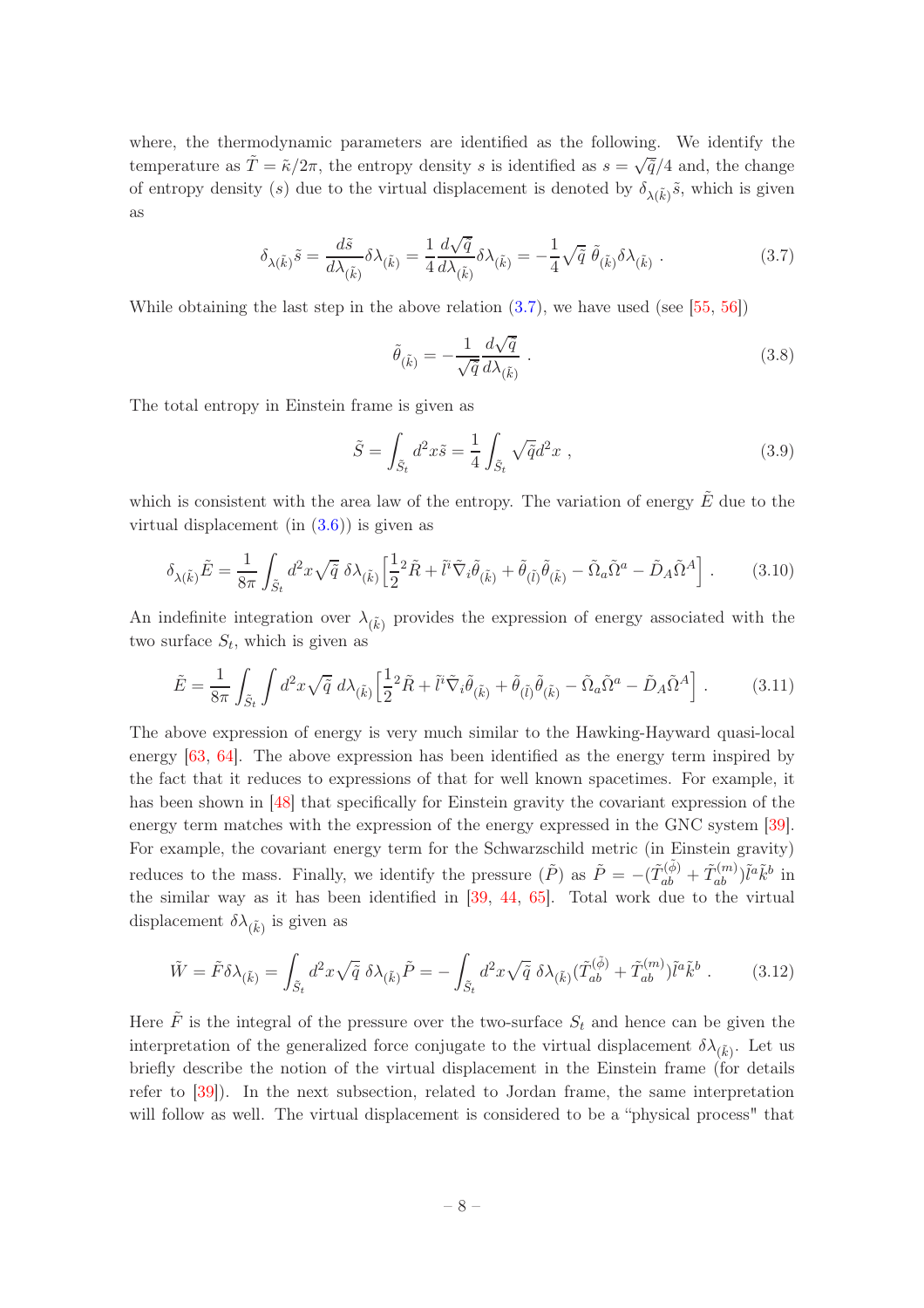virtually shifts the position of the null surface  $\tilde{\mathcal{H}}$  in the Einstein frame from  $\lambda_{(\tilde{k})} = 0$  to say  $\lambda_{(\tilde{k})} = \delta \lambda_{(\tilde{k})}$ . The null hypersurface is obviously considered to be a solution of the field equations in  $(\mathcal{M}, \tilde{g}, \phi)$ . As a result of this virtual displacement process, an amount of energy  $\delta_{\lambda(\tilde{k})}\tilde{E}$  flows across the null hypersurface. Part of this energy contributes in the entropy generation term  $\int_{\tilde{S}_t} d^2x \tilde{T} \delta_{\lambda(\tilde{k})} \tilde{s}$  and the other contributes to the virtual work done  $\tilde{F} \delta \lambda_{(\tilde{k})}$ . Let us note, before proceeding next, that all the relevant quantities (geometrical, physical and thermodynamical) in the Jordan frame will be denoted without the use of any tilde as opposed to the Einstein frame.

#### <span id="page-9-0"></span>3.2.2 Jordan frame

We now proceed to obtain the thermodynamic law in the Jordan frame taking hints from the analysis in the Einstein frame. Therefore the  $R_{ab}l^ak^b$  relation in the Jordan frame is given by [\(3.2\)](#page-6-1). We see that the evolution equations for  $\tilde{R}_{ab}\tilde{l}^a\tilde{k}^b$  and  $R_{ab}l^ak^b$  are form invariant under conformal transformations, viz Eq  $(3.4)$  and Eq  $(3.2)$ . This is to be anticipated since they are evolution equations valid as geometrical identities on any arbitrary null hypersurface. Conformal transformations after all do not alter the causal structure of null hypersurfaces. Infact, it can also be proven that the geodesic equation for the null generators as well as the NRE remains form invariant under conformal transformations for a generic null hypersurface in the Einstein and Jordan frames. Simply multiplying equation [\(3.2\)](#page-6-1) by  $\delta \lambda_{(k)}/8\pi$  and integrating over the two-surface  $S_t$  does not lead to the correct expression of thermodynamic law and identification of thermodynamic quantities. The reason is the following. It has been found in the earlier works [\[33](#page-30-3)[–35](#page-30-5)] for a Killing horizon that the thermodynamic quantities are equivalent in the two frames. Therefore we expect our present thermodynamic quantities, defined on a generic null surface, must be equivalent in the two frames at least when the null normal becomes the symmetry generator of a Killing horizon. Let us now check whether this is the case. If we multiply Eq. [\(3.2\)](#page-6-1) by  $\delta \lambda_{(k)}/8\pi$  and integrate over two surface, the term on left hand side then yields  $-\frac{1}{8\pi}\int_{S_t} d^2x\sqrt{q} \delta\lambda_{(k)}\kappa\theta_{(k)}$  which by the earlier argument can be expressed as

$$
-\frac{1}{8\pi} \int_{S_t} d^2 x \sqrt{q} \ \delta \lambda_{(k)} \kappa \theta_{(k)} = \int_{S_t} d^2 x \frac{\kappa}{2\pi} \delta_\lambda \left(\frac{\sqrt{q}}{4}\right) \ . \tag{3.13}
$$

Now if the null surface is a Killing horizon, then  $\kappa$  is constant on  $S_t$  (we will explicitly prove this later in section [4\)](#page-15-0). In this case the above is expressed as  $(\kappa/2\pi)\delta_{\lambda}(A/4)$ , from which one can identify temperature and entropy as  $\kappa/2\pi$  and  $A/4$  respectively. But this is in conflict with the earlier result [\[33,](#page-30-3) [34\]](#page-30-6) since this is not equivalent to its counter part in Einstein frame. For Killing horizon we know that  $\tilde{T} = T$  and  $\tilde{S} = \tilde{A}/4 = S = \phi A/4$ . But this is not what we are obtaining from the above. Hence the above simple extension of the approach will not be consistent to known cases.

The remedy can be found from the earlier work [\[35](#page-30-5)]. From the analysis of fluid-gravity correspondence in scalar-tensor gravity [\[35\]](#page-30-5), it is known that the the parameters of the Einstein frame (such as  $\tilde{\kappa}$ ,  $\tilde{\Omega}^a$ ,  $\tilde{\theta}_{(\tilde{l})}$  *etc.*) are used in the Jordan frame as well to obtain the equivalent framework, where the physical parameters of the Einstein frame becomes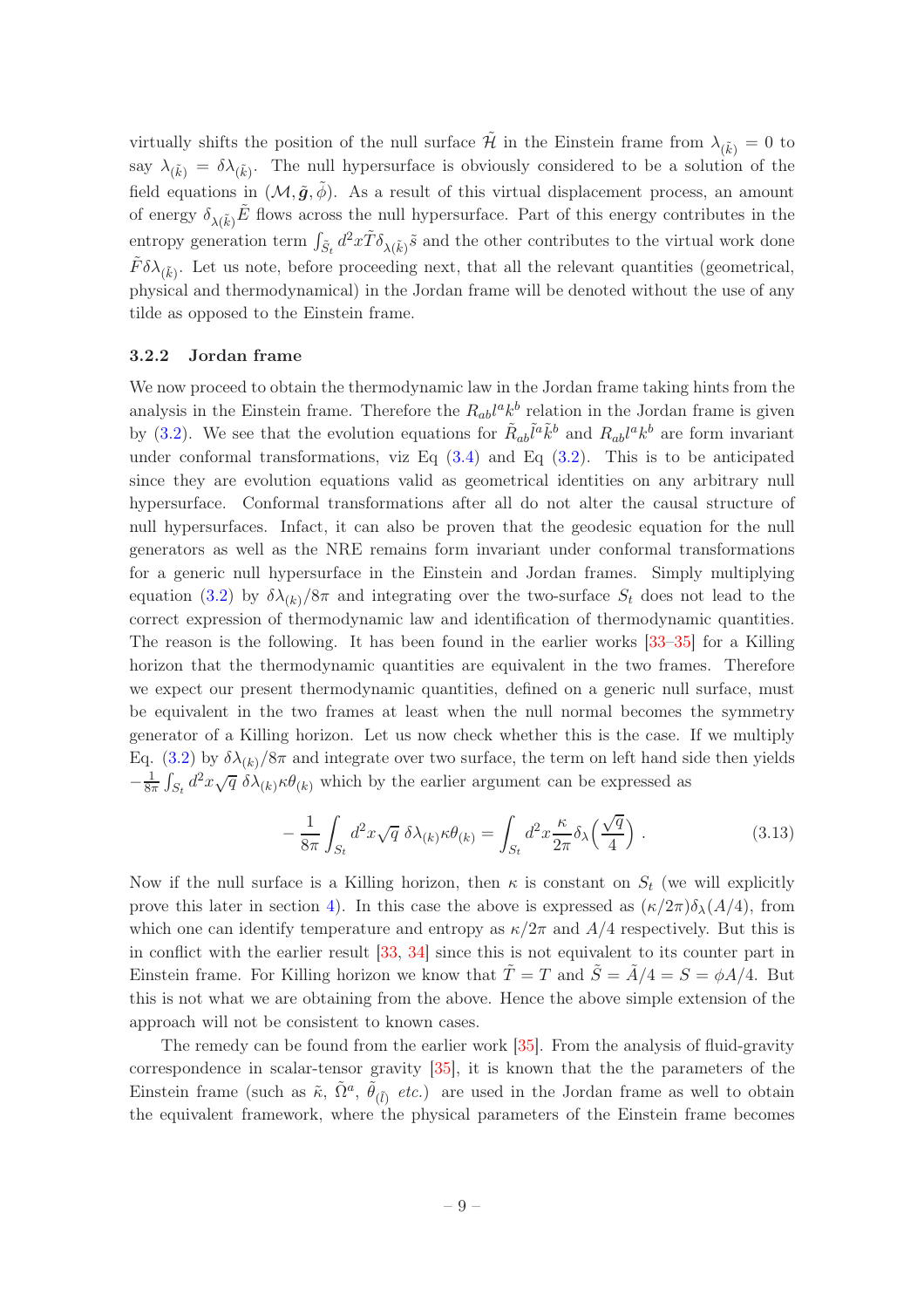equivalent to the same in the Jordan frame. Here we adopt the same method. Therefore, we plan to obtain the  $R_{ab}l^ak^b$  in terms of the parameters of the Einstein frame (such as  $\tilde{\kappa}$ ,  $\tilde{\Omega}^a$ ,  $\tilde{\theta}_{(\tilde{l})}$ ,  $\tilde{\theta}_{(\tilde{k})}$  etc.) and in terms of the the covariant derivative operator and the null vectors of the Jordan frame (*i.e.*  $\nabla_i$ ,  $l^a$ ,  $k^a$  *etc.*). The desired relation can be obtained either from [\(3.4\)](#page-7-1) or from [\(3.2\)](#page-6-1) as [\(3.4\)](#page-7-1) and [\(3.2\)](#page-6-1) are equivalent under the conformal transformation (see the Appendix [A\)](#page-25-0). For simplicity, here we obtain it from eq. [\(3.4\)](#page-7-1). In the Appendix [B](#page-25-1) we obtain the same equation from eq. [\(3.2\)](#page-6-1).

Firstly, we show how the different quantities in one frame are connected to the same in the other frame. From the conformal transformation relation  $(2.3)$ , we obtain that the null vectors change between the two frames in the following manner [\[35](#page-30-5)]

<span id="page-10-0"></span>
$$
\tilde{l}^{a} = l^{a}, \qquad \tilde{l}_{a} = \phi l_{a}
$$
\n
$$
\tilde{k}^{a} = \frac{1}{\phi} k^{a}, \qquad \tilde{k}_{a} = k_{a} .
$$
\n(3.14)

Let us take note of the nature of the null hypersurface in the Jordan frame. Its important to stress that we are not considering a different null surface  $\mathcal{H}$  in the Jordan frame. The hypersurface is still defined by  $\Phi(x^a)$  = constant in the Jordan spacetime as well. To establish this fact, it is sufficient to prove that  $H$  still represents an integrable hypersurface generated by  $\ell$  under the conformal transformation. Taking cue from  $(3.14)$  and  $(3.3)$ , its quite easy to show that,

$$
\tilde{\nabla}_a \tilde{l}_b - \tilde{\nabla}_b \tilde{l}_a = (\tilde{\nabla}_a \tilde{\rho}) \tilde{l}_b - (\tilde{\nabla}_b \tilde{\rho}) \tilde{l}_a = \phi (\nabla_a l_b - \nabla_b l_a) + (\nabla_a \phi) l_b - (\nabla_b \phi) l_a . \tag{3.15}
$$

This implies,

<span id="page-10-1"></span>
$$
(\nabla_a l_b - \nabla_b l_a) = (\partial_a \tilde{\rho} - \nabla_a \ln \phi) l_b - (\partial_b \tilde{\rho} - \nabla_a \ln \phi) l_a = (\partial_a \rho) l_b - (\partial_b \rho) l_a , \qquad (3.16)
$$

with the scalar function  $\rho$  on H defined by  $\tilde{\rho} = \rho + \ln \phi + \text{constant}$ . The relation [\(3.16\)](#page-10-1) guarantees the hypersurface orthogonality of the null surface  $\mathcal H$  generated by l defined via  $l_a = e^{\rho} \nabla_a \Phi$ . The non-affinity parameter of the null generators of  $\mathcal H$  are defined via  $\kappa = l^a \nabla_a \rho.$ 

From the relation [\(3.14\)](#page-10-0), we find,

<span id="page-10-2"></span>
$$
\tilde{\theta}_{(\tilde{l})} = \theta_{(l)} + l^{i} \nabla_{i} \ln \phi ,
$$
\n
$$
\tilde{\theta}_{(\tilde{k})} = \frac{1}{\phi} \Big[ \theta_{(k)} + k^{i} \nabla_{i} \ln \phi \Big],
$$
\n
$$
\tilde{\kappa} = \kappa + l^{i} \nabla_{i} \ln \phi ,
$$
\n
$$
\tilde{\omega}_{a} = \omega_{a} + \frac{1}{2} \Big[ l_{a} k^{i} \nabla_{i} \ln \phi + \nabla_{a} \ln \phi - k_{a} l^{i} \nabla_{i} \ln \phi \Big],
$$
\n
$$
\tilde{\Omega}_{a} = \Omega_{a} + \frac{1}{2} q_{a}^{b} \nabla_{b} \ln \phi ,
$$
\n(3.17)

Now, we start from the relation [\(3.4\)](#page-7-1) and change the covariant derivative operator of the Einstein frame (*i.e.*  $\tilde{\nabla}_i$ ) to the covariant derivative of the Jordan frame (*i.e.*  $\nabla_i$ ). Also, the null vectors of the Einstein frame  $(\tilde{l}^i$  and  $\tilde{k}^i)$  are transformed to the null vectors of the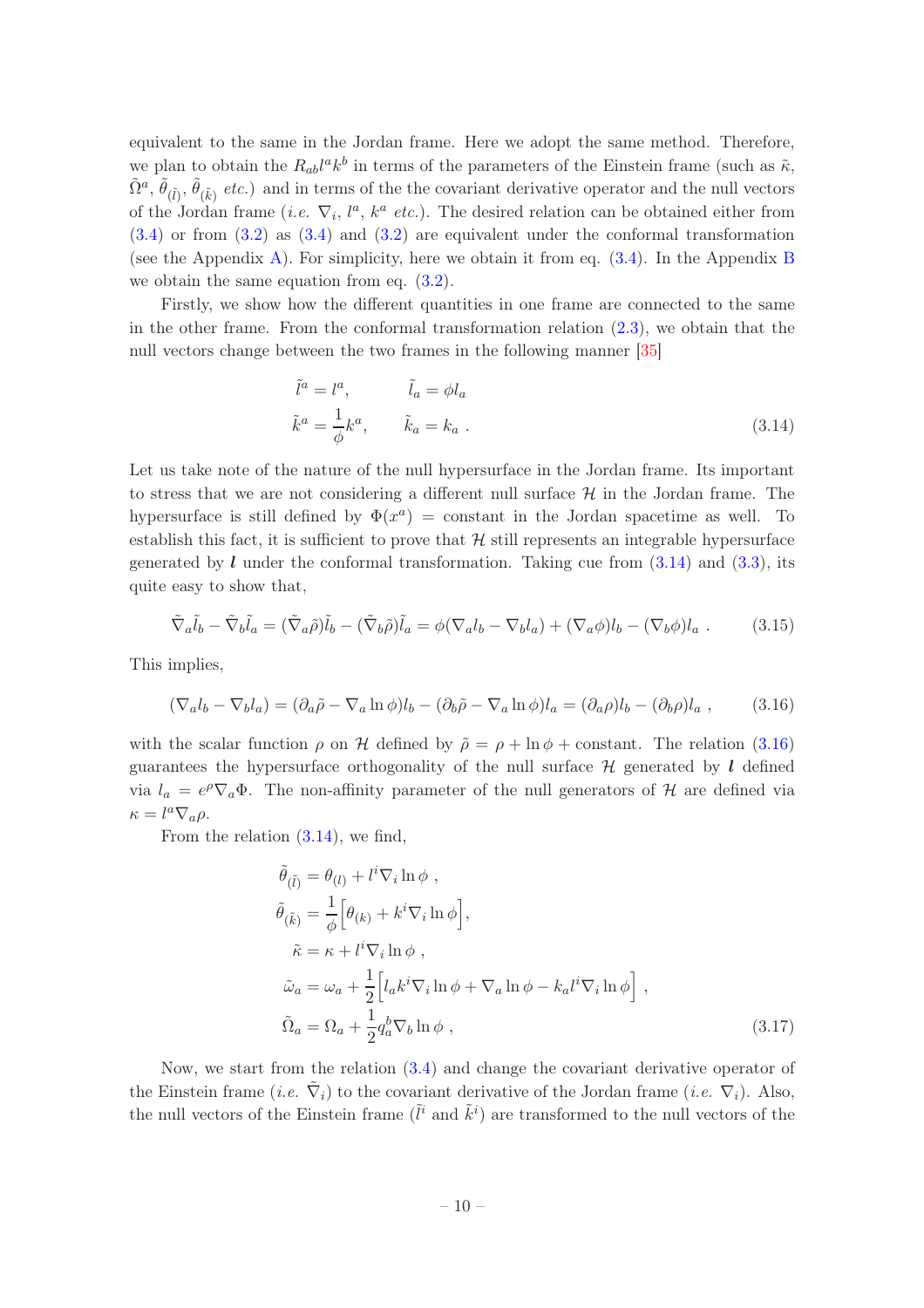Jordan frame using eq. [\(3.14\)](#page-10-0). However, we keep other parameters (such as  $\tilde{\kappa}$ ,  $\tilde{\Omega}^a$ ,  $\tilde{\theta}$ <sub>( $\tilde{\ell}$ )</sub>,  $\tilde{\theta}$ <sub>( $\tilde{k}$ )</sub> *etc.*) unchanged. In addition, the Ricci tensor, the intrinsic scalar curvature of the whole manifold and the same of the two-surface are expressed in terms of their Jordan frame's counterpart. With these goals in our mind, we obtain

<span id="page-11-1"></span>
$$
\tilde{D}_a \tilde{\Omega}^a = D_a \tilde{\Omega}^a + \tilde{\Omega}^i \nabla_i (\ln \phi) . \qquad (3.18)
$$

The intrinsic scalar curvature of the two-surface transforms as [\[66](#page-32-7)]

<span id="page-11-2"></span>
$$
^{(2)}\tilde{R} = \frac{^{(2)}R}{\phi} - \frac{1}{\phi}D^iD_i(\ln \phi) \ . \tag{3.19}
$$

Also,  $\tilde{R}_{ab}\tilde{l}^a\tilde{k}^b + \tilde{R}/2$  in eq. [\(3.4\)](#page-7-1) can be identified as  $\tilde{G}_{ab}\tilde{l}^a\tilde{k}^b$ , which changes under conformal transformation as

<span id="page-11-3"></span>
$$
\tilde{G}_{ab}\tilde{l}^a\tilde{k}^b = \frac{G_{ab}l^ak^b}{\phi} + \frac{3}{2\phi}l^ak^b\nabla_a(\ln\phi)\nabla_b(\ln\phi) - \frac{l^ak^b}{\phi^2}\nabla_a\nabla_b\phi - \frac{1}{\phi^2}\nabla^i\nabla_i\phi
$$

$$
+ \frac{3}{4\phi}\nabla_i(\ln\phi)\nabla^i(\ln\phi) .
$$
\n(3.20)

Using the transformation relations  $(3.18)$ ,  $(3.19)$  and  $(3.20)$  in  $(3.4)$  one obtains the desired  $R_{ab}l^a k^b$  relation in the Jordan frame, which is given as

<span id="page-11-0"></span>
$$
-\tilde{\kappa}\tilde{\theta}_{(\tilde{k})} = -D_a \tilde{\Omega}^a - \tilde{\Omega}^i \nabla_i (\ln \phi) - \tilde{\Omega}_a \tilde{\Omega}^a + \tilde{\theta}_{(\tilde{l})} \tilde{\theta}_{(\tilde{k})} + l^i \nabla_i \tilde{\theta}_{(\tilde{k})} + \frac{1}{2\phi} (2) R - \frac{1}{2\phi} D^i D_i (\ln \phi)
$$

$$
-\left(\frac{R_{ab}l^a k^b}{\phi} + \frac{R}{2\phi} + \frac{3}{2\phi} l^a k^b \nabla_a (\ln \phi) \nabla_b (\ln \phi) - \frac{l^a k^b}{\phi^2} \nabla_a \nabla_b \phi - \frac{1}{\phi^2} \nabla^i \nabla_i \phi + \frac{3}{4\phi} \nabla_i (\ln \phi) \nabla^i (\ln \phi) \right).
$$
(3.21)

To interpret the above relation [\(3.21\)](#page-11-0) as the thermodynamic identity, we firstly use the field equation in the Jordan frame (*i.e.* eq.  $(2.2)$ ) in  $(3.21)$ , which yields upon multiplication by the scalar field  $\phi$  on both sides as,

<span id="page-11-4"></span>
$$
-\phi\tilde{\kappa}\tilde{\theta}_{(\tilde{k})} = -\phi D_a \tilde{\Omega}^a - \tilde{\Omega}^i \nabla_i (\ln \phi) - \phi \tilde{\Omega}_a \tilde{\Omega}^a + \phi \tilde{\theta}_{(\tilde{l})} \tilde{\theta}_{(\tilde{k})} + \phi l^i \nabla_i \tilde{\theta}_{(\tilde{k})} + \frac{1}{2} (2R - \frac{1}{2} D^i D_i (\ln \phi) -l^a k^b \left[ \left( \frac{2\omega + 3}{2} \right) \left\{ \nabla_a (\ln \phi) \nabla_b (\ln \phi) - \frac{1}{2} g_{ab} \nabla^i (\ln \phi) \nabla_i (\ln \phi) \right\} - \frac{V}{2\phi} g_{ab} \right] - \frac{8\pi}{\phi} T_{ab}^{(m)} l^a k^b .
$$
\n(3.22)

The terms inside the square bracket of [\(3.22\)](#page-11-4) can be identified as the quantity  $8\pi \tilde{T}_{ab}^{(\tilde{\phi})}$  as computed in the Jordan frame. Note that the same energy-momentum tensor for  $\phi$  field was also obtained in [\[35](#page-30-5)] when  $R_{ab}l^a q_c^b$  was interpreted as Damour-Navier-Stokes equation in Jordan frame. Also, we know that the energy-momentum tensor of the external matter fields are connected in the two frames as  $\tilde{T}_{ab}^{(m)} = T_{ab}^{(m)}/\phi$ . We now follow the same procedure as that of the Einstein's frame to obtain the first law of thermodynamics. In the Einstein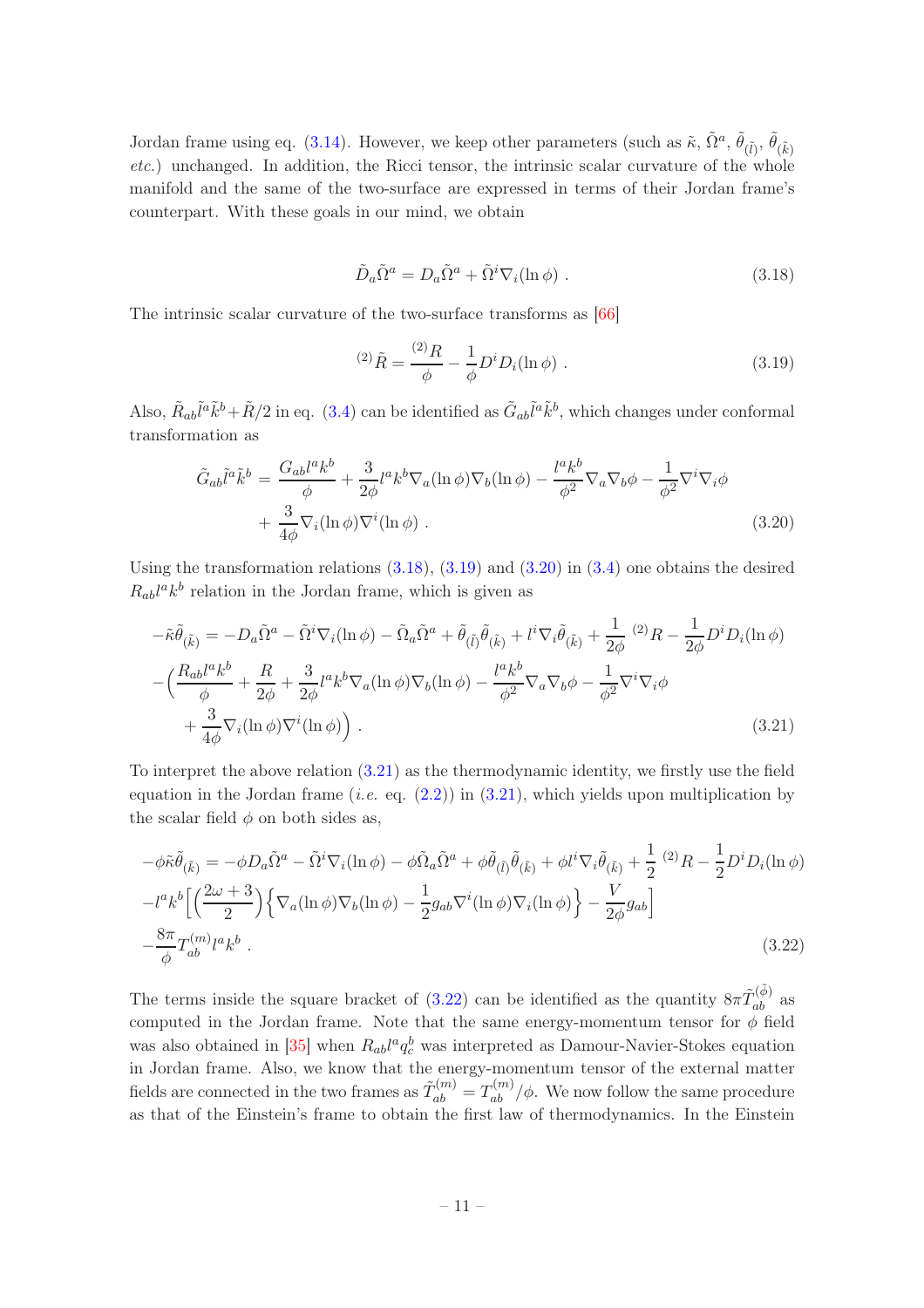frame we considered the virtual displacement of the null hypersurface from  $\lambda_{(\tilde{k})} = 0$  to  $\lambda_{(\tilde{k})} = \delta \lambda_{(\tilde{k})}$  *i.e* by an amount of  $\delta \lambda_{(\tilde{k})}$ . We obviously expect this numerical value of the displacement to remain the same when we consider an analogous virtual displacement in the Jordan frame. We have the relation,

$$
\delta x^a = -\tilde{k^a}\delta \lambda_{(\tilde{k})} = -\frac{k^a}{\phi}\delta \lambda_{(\tilde{k})} = -k^a \delta \lambda_k . \qquad (3.23)
$$

This above relation allows us to interpret  $\delta \lambda_{(\tilde{k})} = \phi \, \delta \lambda_k$ . This can also be understood by the following way. We know  $\tilde{k}^a = -dx^a/d\lambda_{\tilde{k}}$  and  $k^a = -dx^a/d\lambda_k$  and as  $\tilde{k}^a = k^a/\phi$ , we must have  $\delta\lambda_{(\tilde{k})} = \phi \delta\lambda_{(k)}$ . Hence multiplying the relation  $(3.22)$  with  $\delta\lambda_{(\tilde{k})}/8\pi = \phi \delta\lambda_{(k)}/8\pi$  and integrating it over the transverse 2-surface  $S_t$  with the integration measure  $\sqrt{q}$ , we have,

$$
-\int_{S_t} d^2x \phi \sqrt{q} \frac{\tilde{\kappa}}{2\pi} \frac{1}{4} \tilde{\theta}_{(\tilde{k})} \delta \lambda_{(\tilde{k})} = -\int_{S_t} d^2x \sqrt{q} \Big[ \tilde{T}_{ab}^{(\tilde{\phi})} + \frac{T_{ab}^{(m)}}{\phi} \Big] l^a k^b \delta \lambda_{(\tilde{k})} + \int_{S_t} d^2x \sqrt{q} \frac{\phi}{8\pi} \Big[ \frac{1}{2\phi} (2) R + l^i \nabla_i \tilde{\theta}_{(\tilde{k})} + \tilde{\theta}_{(\tilde{l})} \tilde{\theta}_{(\tilde{k})} - \tilde{\Omega}_a \tilde{\Omega}^a - \tilde{D}_A \tilde{\Omega}^A - \tilde{\Omega}^i \nabla_i (\ln \phi) - \frac{1}{2\phi} D^i D_i (\ln \phi) \Big] \delta \lambda_{(\tilde{k})} .
$$
\n(3.24)

This allows us to have,

<span id="page-12-1"></span>
$$
-\int_{S_t} d^2x \sqrt{q} \, \delta\lambda_{(k)} \phi^2 \frac{\tilde{\kappa}}{2\pi} \frac{1}{4} \tilde{\theta}_{(\tilde{k})} = -\int_{S_t} d^2x \sqrt{q} \, \delta\lambda_{(k)} \phi \Big[ \tilde{T}_{ab}^{(\tilde{\phi})} + \frac{T_{ab}^{(m)}}{\phi} \Big] l^a k^b
$$

$$
+\int_{S_t} d^2x \sqrt{q} \, \delta\lambda_{(k)} \frac{\phi^2}{8\pi} \Big[ \frac{1}{2\phi} {}^{(2)}R + l^i \nabla_i \tilde{\theta}_{(\tilde{k})} + \tilde{\theta}_{(\tilde{l})} \tilde{\theta}_{(\tilde{k})} - \tilde{\Omega}_a \tilde{\Omega}^a - \tilde{D}_A \tilde{\Omega}^A - \tilde{\Omega}^i \nabla_i (\ln \phi) - \frac{1}{2\phi} D^i D_i (\ln \phi) \Big].
$$
(3.25)

As earlier, the above equation [\(3.25\)](#page-12-1) can be interpreted as the first law of the null-surface in the Jordan frame, which is given as

$$
\int_{S_t} d^2x T \delta_{\lambda(k)} s = \delta_{\lambda(k)} E + F \delta \lambda_{(k)} . \qquad (3.26)
$$

For the moment we do not give the covariantly identified thermodynamical quantities in the Jordan frame. This will be given in the next discussion where we will show their equivalence with those in Einstein frame.

## <span id="page-12-0"></span>3.2.3 Thermodynamic equivalence in two frames

In the following, it will be shown that we, not only obtain the first law of thermodynamics in the two frames, but also the fact that the thermodynamic parameters are equivalent in the two frames. Firstly, we identify the temperature in the Jordan frame as  $T = \tilde{\kappa}/2\pi$ . This is equivalent to the temperature  $\tilde{T}$  in the Einstein frame. Here, the entropy density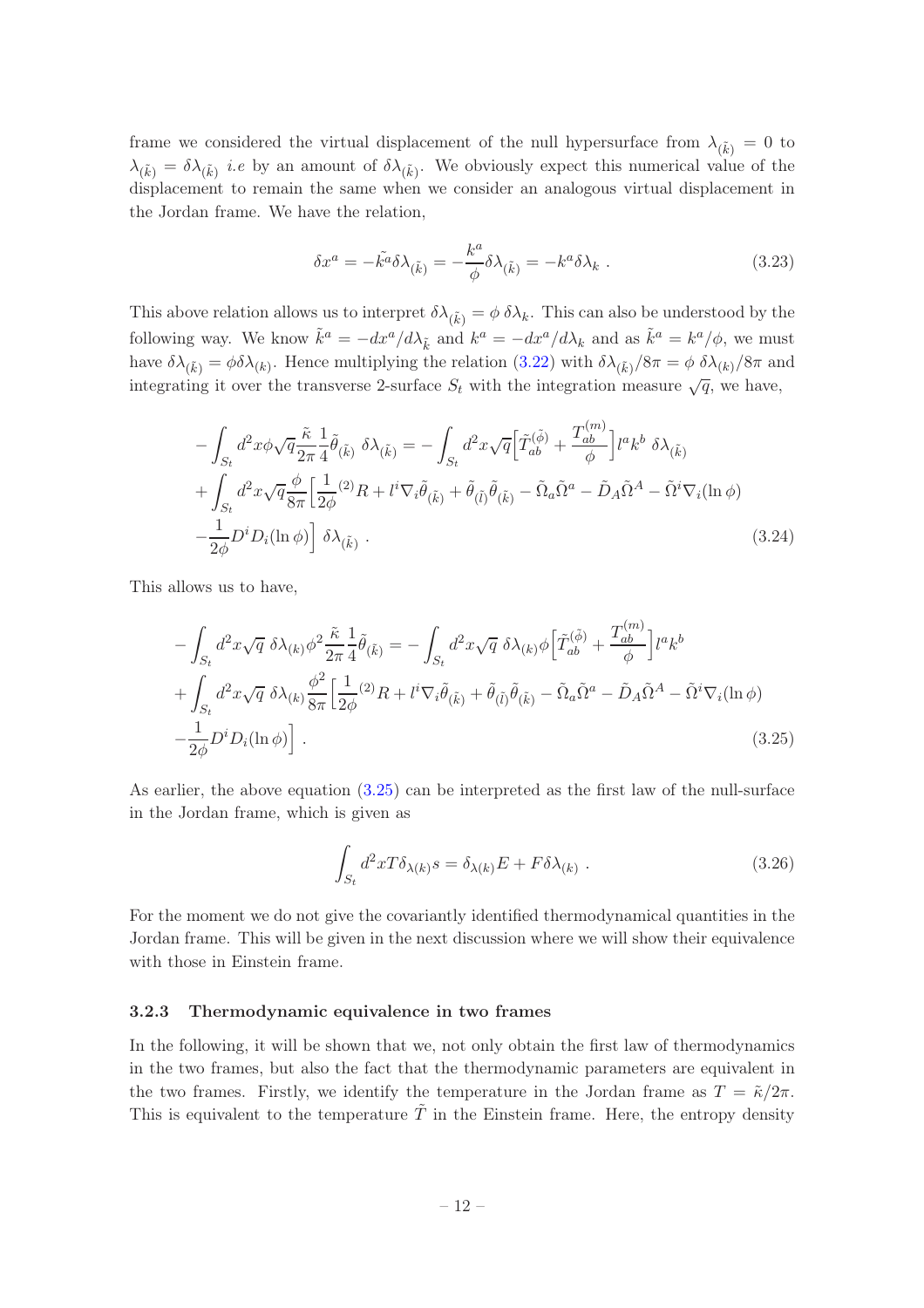(s) in the Jordan frame is defined as  $s = \sqrt{q}\phi/4$ . Therefore,

$$
\delta_{\lambda(k)}s = \frac{ds}{d\lambda_{(k)}}\delta\lambda_{(k)} = \frac{\delta\lambda_{(k)}}{4}\left(\phi\frac{d\sqrt{q}}{d\lambda_{(k)}} + \sqrt{q}\frac{d\phi}{d\lambda_{(k)}}\right) = -\delta\lambda_{(k)}\frac{\sqrt{q}\phi}{4}\left(\theta_{(k)} + k^i\nabla_i(\ln\phi)\right)
$$

$$
= -\frac{1}{4}\phi^2\sqrt{q}\tilde{\theta}_{(\tilde{k})}\delta\lambda_{(k)} = -\frac{1}{4}\sqrt{\tilde{q}}\ \tilde{\theta}_{(\tilde{k})}\delta\lambda_{(\tilde{k})} = \delta_{\lambda(\tilde{k})}\tilde{s} \ , \tag{3.27}
$$

where we have used

<span id="page-13-0"></span>
$$
\theta_{(k)} = -\frac{1}{\sqrt{q}} \frac{d\sqrt{q}}{d\lambda_{(k)}}.
$$
\n(3.28)

The total entropy in the Jordan frame is defined in the similar way as of the Einstein frame, which is given as

$$
S = \int_{S_t} s d^2 x = \int_{S_t} \phi \frac{\sqrt{q}}{4} d^2 x = \int_{\tilde{S}_t} \frac{\sqrt{\tilde{q}}}{4} d^2 x = \tilde{S} . \tag{3.29}
$$

Here, we have used the fact that  $\sqrt{\tilde{q}} = \phi \sqrt{q}$ . Therefore, we obtain that the entropy density and the entropy in the two frames are equivalent. Also, let us note that the usual area law of entropy is not valid in the Jordan frame. But, the obtained expression of entropy is consistent with earlier observation [\[21](#page-30-7)].

The variation of the energy in Jordan frame due to the virtual displacement is given as

$$
\delta_{\lambda(k)}E = \frac{1}{8\pi} \int_{S_t} d^2x \sqrt{q} \ \delta\lambda_{(k)}\phi^2 \Big[ \frac{1}{2\phi}^{(2)}R + l^i \nabla_i \tilde{\theta}_{(\tilde{k})} + \tilde{\theta}_{(\tilde{l})}\tilde{\theta}_{(\tilde{k})} - \tilde{\Omega}_a \tilde{\Omega}^a - \tilde{D}_A \tilde{\Omega}^A - \tilde{D}_A \tilde{\Omega}^A \Big] \times \left[ -\tilde{\Omega}^i \nabla_i (\ln \phi) - \frac{1}{2\phi} D^i D_i (\ln \phi) \right].
$$
 (3.30)

The expression of energy associated with the two-surface  $S_t$  is identified as

$$
E = \frac{1}{8\pi} \int_{S_t} \int d^2x \sqrt{q} \ d\lambda_{(k)} \phi^2 \left[ \frac{1}{2\phi}{}^{(2)}R + l^i \nabla_i \tilde{\theta}_{(\tilde{k})} + \tilde{\theta}_{(\tilde{l})} \tilde{\theta}_{(\tilde{k})} - \tilde{\Omega}_a \tilde{\Omega}^a - \tilde{D}_A \tilde{\Omega}^A \right. \\ \left. - \tilde{\Omega}^i \nabla_i (\ln \phi) - \frac{1}{2\phi} D^i D_i (\ln \phi) \right]. \tag{3.31}
$$

Its quite evident using  $(3.18)$  and  $(3.19)$  that the expresions for the variation of the energy [\(3.30\)](#page-13-0) and the energy [\(3.31\)](#page-13-1) in the Jordan frame are equivalent to the ones established in the Einstein frame, viz  $(3.10)$  and  $(3.11)$  respectively. Hence we have established the fact that the energy terms are equivalent in both the frames under the process of virtual displacement.

The work done under the virtual displacement process in the Jordan frame is identified as

<span id="page-13-1"></span>
$$
W = -\int_{S_t} d^2x \sqrt{q} \delta\lambda_{(k)}\phi \Big(\tilde{T}_{ab}^{(\tilde{\phi})} + \frac{T_{ab}^{(m)}}{\phi}\Big)l^a k^b = F\delta\lambda_{(k)} . \tag{3.32}
$$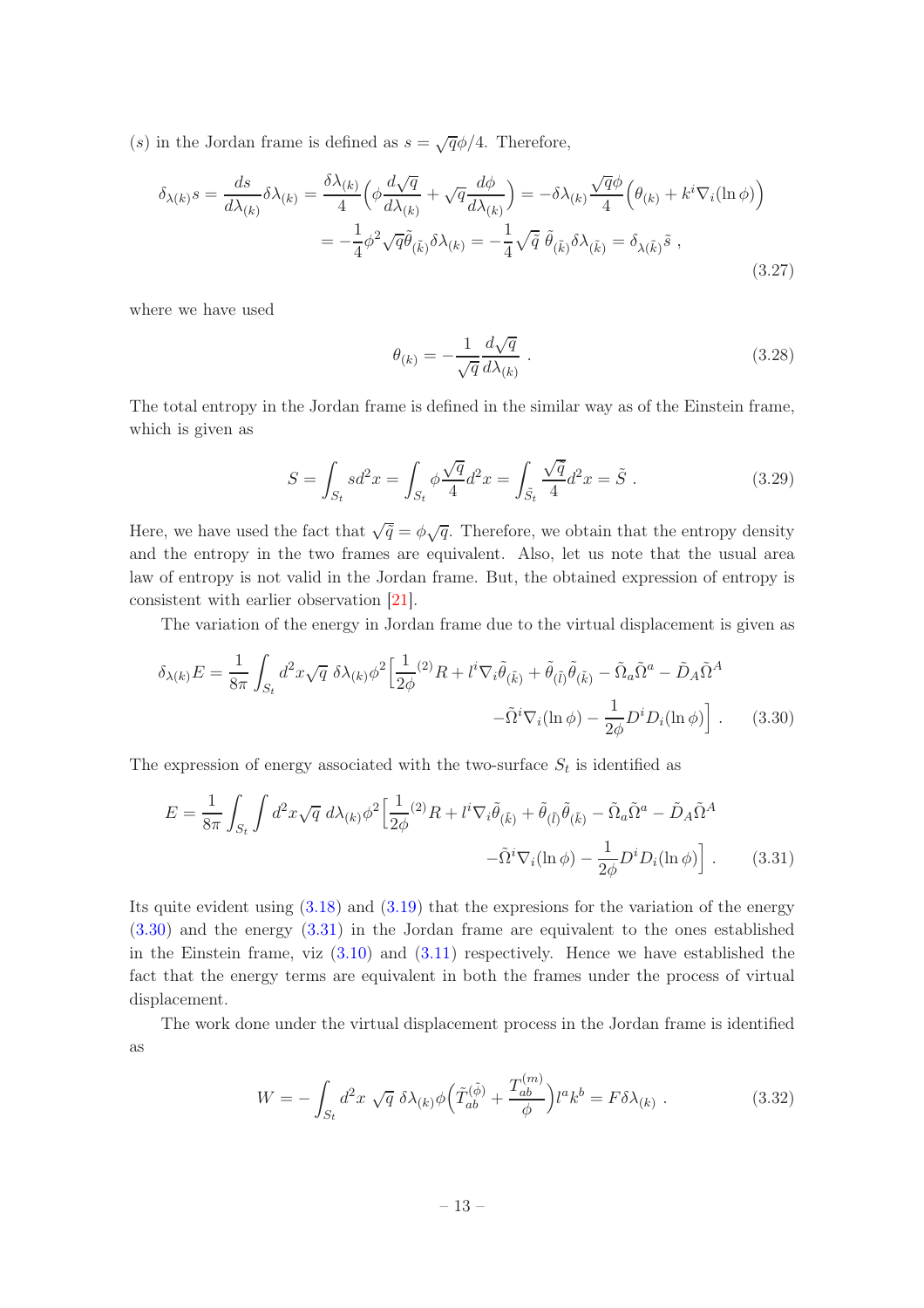Using the relevant transformations *i.e*  $k^a = \phi \tilde{k}^a$ ,  $\tilde{T}_{ab}^{(m)} = \frac{1}{\phi} T_{ab}^{(m)}$ ,  $\delta \lambda_{(k)} = \delta \lambda_{(\tilde{k})}/\phi$  and  $\sqrt{\tilde{q}} = \phi \sqrt{q}$  we obtain,

$$
F\delta\lambda_{(k)} = -\int_{S_t} d^2x \sqrt{q} \delta\lambda_{(k)}\phi \Big(\tilde{T}_{ab}^{(\tilde{\phi})} + \frac{T_{ab}^{(m)}}{\phi}\Big)l^a k^b = -\int_{\tilde{S}_t} d^2x \sqrt{\tilde{q}} \delta\lambda_{(\tilde{k})} \Big(\tilde{T}_{ab}^{(\tilde{\phi})} + \tilde{T}_{ab}^{(m)}\Big)\tilde{l}^a \tilde{k}^b
$$

$$
= \tilde{F}\delta\lambda_{(\tilde{k})} . \tag{3.33}
$$

Hence we see that the work done under the virtual displacement process is equivalent in both the Jordan and the Einstein frames. Even though the work fuction turns out to be equivalent, the pressure terms in the respective frames are not synonymous under our interpretation. We identify the pressure  $(P)$  in the Jordan frame as,

$$
P = -\left(\phi \tilde{T}_{ab}^{(\tilde{\phi})} + T_{ab}^{(m)}\right) l^a k^b . \tag{3.34}
$$

Obviously, the pressure functions in the two frames are not equivalent *i.e.*  $\tilde{P} \neq P$ . Our identification of the pressure term comes from the fact that the force conjugate to the virtual displacement  $\delta \lambda_{(k)}$  in the Jordan frame is given as the integral of the pressure term over the 2-surface  $S_t$ ,

$$
F = \int_{S_t} d^2x \sqrt{q}P \tag{3.35}
$$

So far we have seen that, like Einstein's gravity, the ST theory has also similar thermodynamic structure on a generic null surface. We found the thermodynamic quantities on both the frames and constructed them in such a way that they are equivalent. It must be mentioned that this identification of quantities is purely analogy. A comparison with the familiar thermodynamics yields such interpretations. But it may happen that the aforesaid null surface may not be describing an equilibrium system and therefore defining the geometric quantities in terms of thermodynamic entities runs into trouble. Hence the discussion till now has been based on a formal analogy between gravitational equations and conventional thermodynamic identities. On the contrary if the manifold has a Killing horizon present in it (which represents a stationary solution of the gravity theory) then, in the light of constancy of surface gravity on the horizon and area (more generally entropy) increase theorem, the thermodynamic interpretation is much more logical. Having said that we mention that the entropy increase theorem for a Killing horzion in the ST theory has been discussed in literature [\[34](#page-30-6)]. But constancy of surface gravity on the equilibrium Killing horizon in this theory, as far we aware of, has not been proven explicitly. Of course, there is a mention in literature that for the zeroth law to hold, the scalar field  $\phi$  must be constant on the horizon, i.e. it must not only be independent of the coordinate along the null generator, but also of coordinates on  $S_t$ . In our point of view the latter restriction is very strong. Therefore we aim to look into this issue here. We will posit the existence of a black-hole spacetime. The Killing vector field is only timelike in some open region of the manifold i.e outside a compact region. We mean that only this open region of the spacetime is stationary. The vanishing norm of the Killing vector field determines the position of the Killing horizon. We will see in the next discussion that existence of a timelike Killing vector field in the stationary region of the spacetime and the scalar field  $\phi$  being Lie transported along it are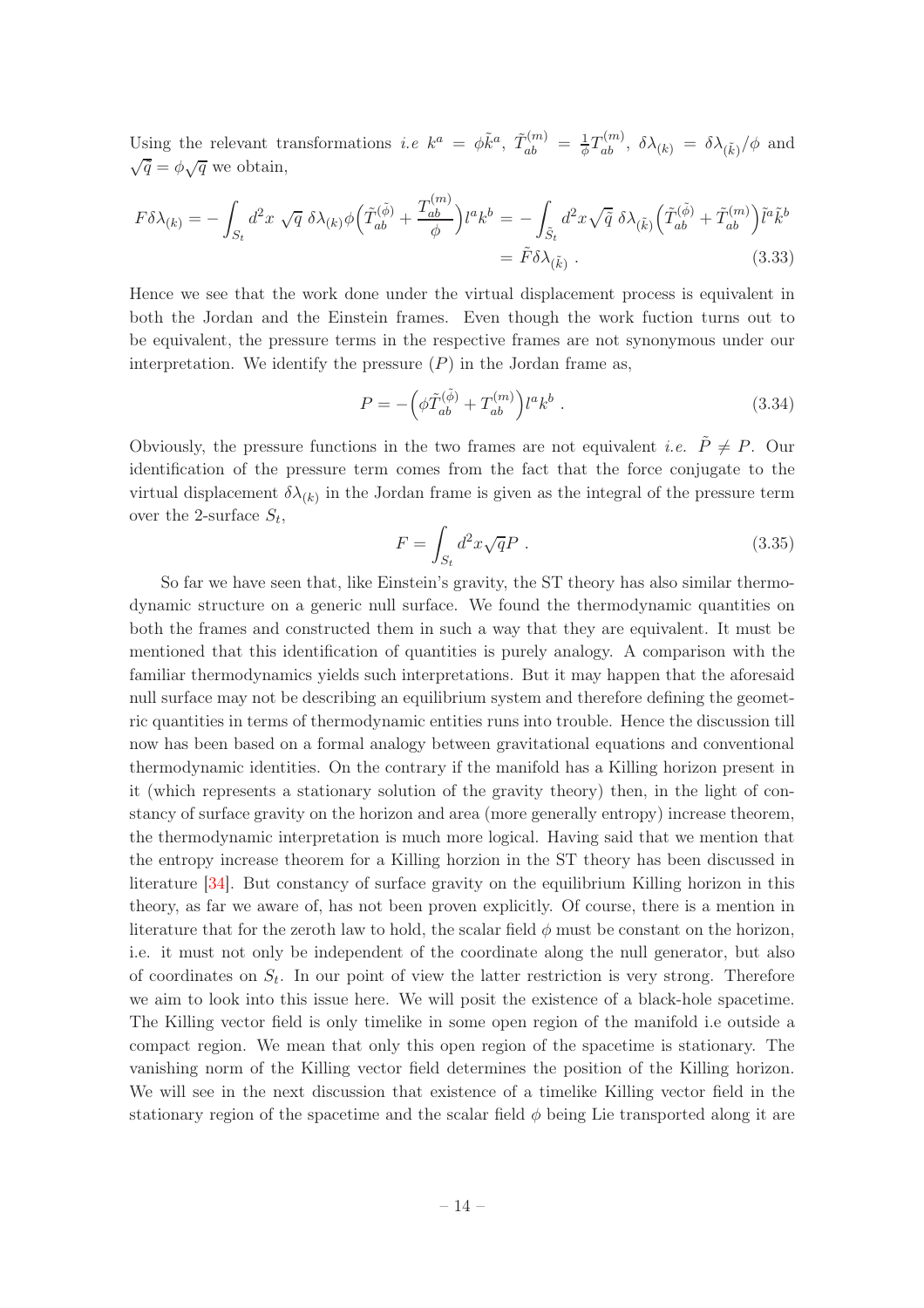enough to prove the constancy of surface gravity on the horizon. Therefore to obtain the zeroth law in general,  $\phi$  can be a function of coordinates on  $S_t$ .

## <span id="page-15-0"></span>4 Study of the zeroth law in both the frames

Having stated our motivation, we are now going to prove the zeroth law (in other words, constancy of surface gravity) in this section. As far as the literature is concerned, the proof of the zeroth law crucially depends on the assumptions in the theory. The assumptions constrain the generality of the proof in turn. As far as we know of, the zeroth law has been proven under three specific assumptions.

- Use of the gravitational field equations along with the assumption that the nongravitational and matter fields satisfy the Null Dominant Energy Condition (NDEC): This approach does not assume any extra symmetries of the spacetime other than the existence of a Killing vector field. This has been explicitly proven for the case of Einstein gravity [\[66](#page-32-7)] and Lanczos-Lovelock gravity [\[71\]](#page-32-11). Our proof of the constancy of the surface gravity in this section for the case of ST gravity rests upon this assumption.
- Assumption of the existence of bifurcate Killing horizons without the need of any gravitational field equations [\[56](#page-32-1)]: This however is restrictive since not all Killing horizons admit a bifurcation 2-surface.
- Assumptions of extra symmetries in the spacetime without the need of any field equations: This has been explicitly shown in the case of static and circular (stationary axisymmetric with  $t-\phi$  reflection symmetry) spacetimes admitting the Killing horizon [\[67](#page-32-12)[–69\]](#page-32-13). We present a proof (which we hope will add to the existing literature) of the zeroth law for static spacetimes in Appendix [C.](#page-26-0)

Our analysis will be done both in Einstein and Jordan frames. In order to do that we start by constructing the background requisites.

Let us posit the existence of a Killing vector  $\tilde{\chi}$  in the Einstein frame  $(\mathcal{M}, \tilde{g}_{ab}, \tilde{\phi})$  defined via,

<span id="page-15-2"></span>
$$
\pounds_{\tilde{\chi}} \tilde{g}_{ab} \stackrel{(\mathcal{M}, \tilde{\mathbf{g}}, \tilde{\phi})}{=} 0 . \tag{4.1}
$$

Using the above fact and  $\tilde{g}_{ab} = \phi g_{ab}$ , we have,

$$
\pounds_{\tilde{\mathbf{X}}} g_{ab} \stackrel{(\mathcal{M}, \mathbf{g}, \phi)}{=} -\frac{1}{\phi} \left( \pounds_{\tilde{\mathbf{X}}} \phi \right) g_{ab} . \tag{4.2}
$$

This shows that provided  $\mathcal{L}_{\tilde{\mathbf{X}}} \phi \stackrel{(\mathcal{M}, \mathbf{g}, \phi)}{\neq}$  $\neq$  0, the vector field  $\tilde{\chi}$  becomes the conformal Killing vector field in the Jordan spacetime  $(M, g_{ab}, \phi)$ . However, provided we impose the constraint,

<span id="page-15-1"></span>
$$
\pounds_{\tilde{\mathbf{X}}} \phi \stackrel{(\mathcal{M}, \mathbf{g}, \phi)}{=} 0 , \qquad (4.3)
$$

we observe that  $\tilde{\chi}$  is also the Killing vector field in the Jordan frame as well. As a matter of field renaming (as per our conventions) we can define the generator of this Killing symmetry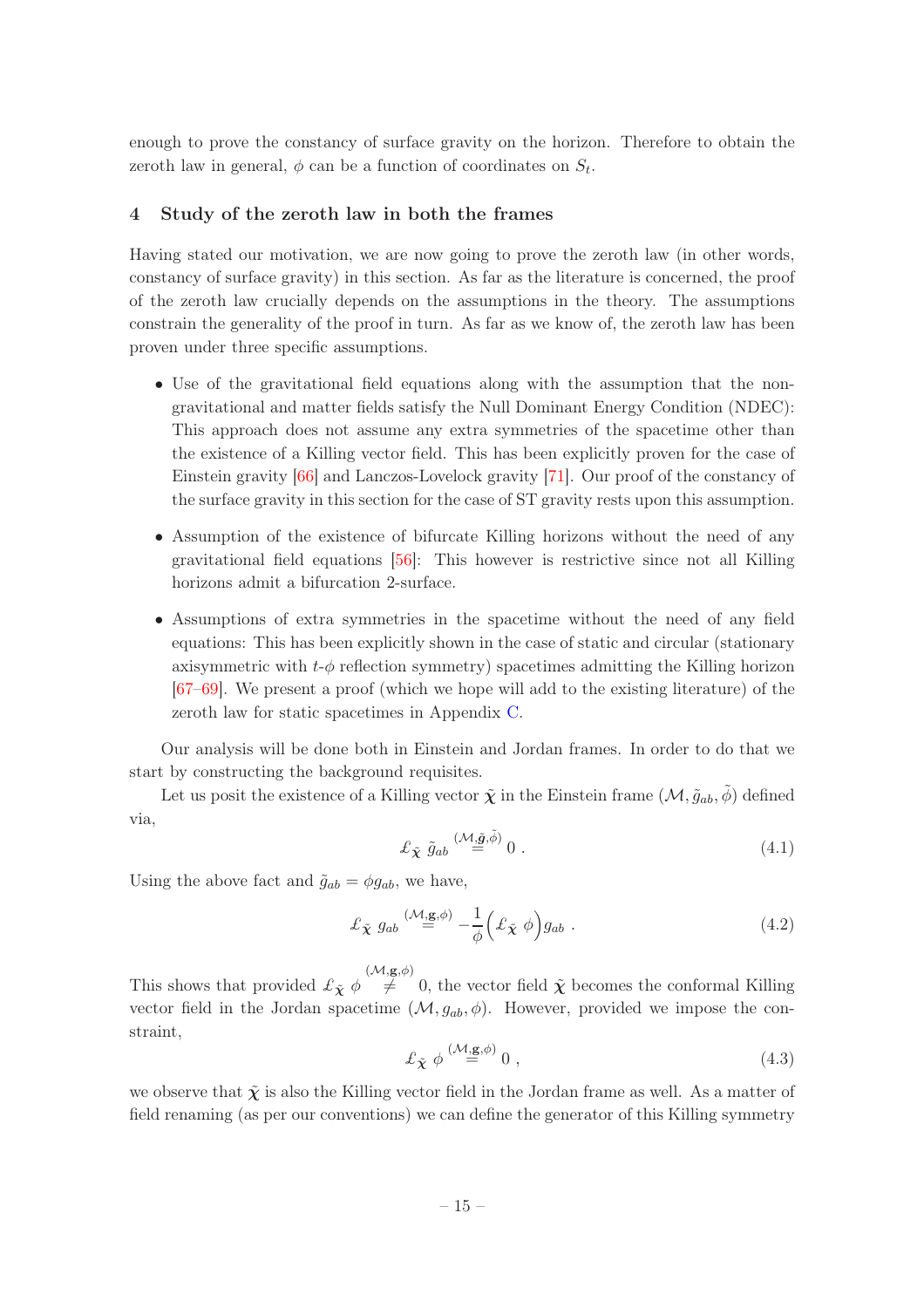in the Jordan spacetime  $(M, g_{ab}, \phi)$  to be  $\chi$  and hence  $\tilde{\chi}$  and  $\chi$  coincide in  $(M, g_{ab}, \phi)$  i.e,

$$
\tilde{\chi}^{a} \stackrel{(\mathcal{M}, g_{ab}, \phi)}{=} \chi^{a} \ . \tag{4.4}
$$

The above relation has been followed from [\[20](#page-30-8)] and has also been imposed in [\[19\]](#page-29-9). Obviously, we notice that the contravariant components of the Killing vectors match in the two frames, whereas the covariant vectors are related by the conformal factor. Hence the constraint [\(4.3\)](#page-15-1) translates to the condition,

<span id="page-16-0"></span>
$$
\chi^a \nabla_a \phi \stackrel{(\mathcal{M}, g_{ab}, \phi)}{=} 0 \tag{4.5}
$$

We now show what the condition  $(4.5)$  implies in the Einstein frame. In fact taking help of the rescaling of the scalar field  $\phi$  [\(2.4\)](#page-5-5) we can show that,

$$
\tilde{\chi}^a \tilde{\nabla}_a \tilde{\phi} = \tilde{\chi}^a \partial_a \tilde{\phi} = \sqrt{\frac{(2\omega(\phi) + 3)}{16\pi}} \frac{1}{\phi} \chi^a \nabla_a \phi . \tag{4.6}
$$

The above relation clearly implies that setting the constraint  $\chi^a \nabla_a \phi \stackrel{(\mathcal{M},g_{ab},\phi)}{=} 0$  in the Jordan frame results in an analogous constraint in the Einstein frame, i.e,

<span id="page-16-1"></span>
$$
\tilde{\chi}^a \tilde{\nabla}_a \tilde{\phi} \stackrel{(\mathcal{M}, \tilde{g}_{ab}, \tilde{\phi})}{=} 0 \tag{4.7}
$$

Having established the connections between the constraints  $(4.5)$  and  $(4.7)$  in the two frames, we now switch our attention to Killing horizons established in the two respective spacetimes. We reiterate that the Einstein frame  $(\mathcal{M}, \tilde{g}_{ab}, \phi)$  and the Jordan frame  $(\mathcal{M}, g_{ab}, \phi)$  admit the Killing vector fields  $\tilde{\chi}$  and  $\chi$  respectively upon which we have assumed the existence of the constraints  $(4.5)$  and  $(4.7)$ .

A Killing horizon  $\tilde{\mathcal{H}}^{(K)}$  in the Einstein frame  $(\mathcal{M}, \tilde{g}_{ab}, \tilde{\phi})$  admitting the Killing vector field  $\tilde{\chi}$  is by definition a null hypersurface of co-dimension one such that  $\tilde{\chi}$  is normal to  $\tilde{\mathcal{H}}^{(K)}$  and hence coincides with the null generators of  $\tilde{\mathcal{H}}^{(K)}$ . Under the assumption of the constraint  $(4.5)$  and  $\phi$  being finite on horizon, we necessarily see that the Killing horizon  $\tilde{\mathcal{H}}^{(K)}$  under the conformal transformation [\(2.3\)](#page-5-3) and scalar field re-scaling [\(2.4\)](#page-5-5) is mapped to a Killing horizon  $\mathcal{H}^{(K)}$  in the Jordan frame  $(\mathcal{M}, g_{ab}, \phi)$ . The null generators of  $\mathcal{H}^{(K)}$ coincide with the Killing field  $\chi$  on  $\mathcal{H}^{(K)}$ . Furthermore, we assume that the respective Killing horizons have (transverse to the null generators) spacelike cross-sections that are closed manifolds. The null generators satisfy the pregeodesic equation on their respective Killing horizons,

<span id="page-16-2"></span>
$$
\tilde{\chi}^b \tilde{\nabla}_b \tilde{\chi}^a \stackrel{\tilde{\mathcal{H}}^{(K)}}{=} \tilde{\kappa} \tilde{\chi}^a \tag{4.8}
$$

and

<span id="page-16-3"></span>
$$
\chi^b \nabla_b \chi^a \stackrel{\mathcal{H}^{(K)}}{=} \kappa \chi^a \;, \tag{4.9}
$$

where  $\tilde{\kappa}$  and  $\kappa$  are the non-affinity parameters and the surface gravities associated with the null generators  $\tilde{\chi}$  and  $\chi$  of  $\tilde{\mathcal{H}}^{(K)}$  and  $\mathcal{H}^{(K)}$  respectively. It is worth noticing from [\(3.17\)](#page-10-2) and under the constraint [\(4.3\)](#page-15-1) imposed on the scalar field that  $\tilde{\kappa}$  and  $\kappa$  are same.

We now shift our attention towards the consideration of the zeroth law of black hole mechanics as applied to the Killing horizons in the two frames. Our proof towards the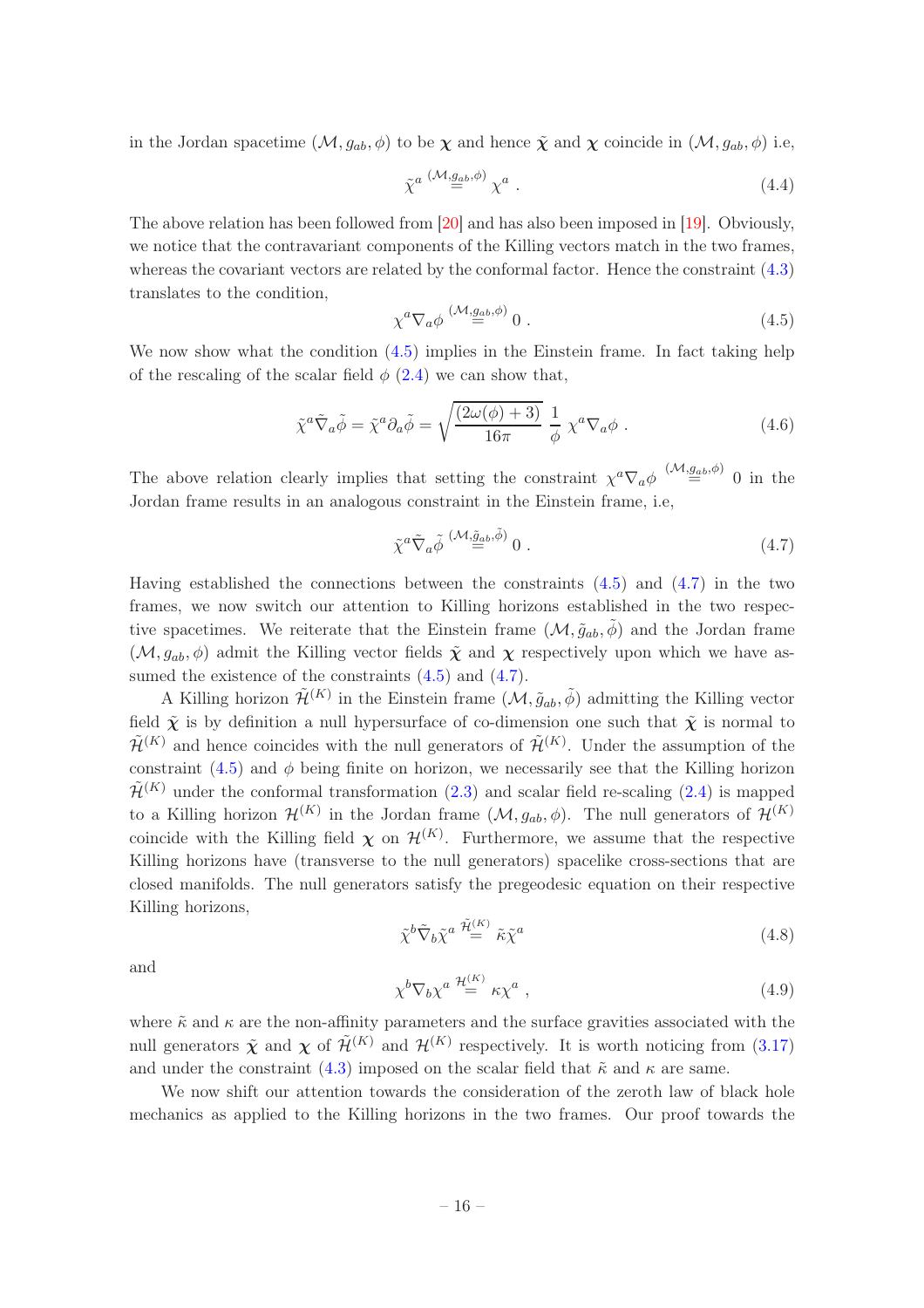constancy of the surface gravity in the Killing horizon will demand the dynamical content of the theory, in the sense that we will use the gravitational field equations. The dynamical field equations come into play provided we use some energy conditions. For our case, we will assume that the NDEC holds. We will prove the zeroth law as applied to the Killing horizons in both the frames in two different ways.

## <span id="page-17-0"></span>4.1 Approach I

For the first approach we basically follow  $[66]$ . We observe that the relations  $(4.8)$  and [\(4.9\)](#page-16-3) are applicable only on the respective Killing horizons. Hence directly applying the derivative operator  $\nabla_a$  onto such relations that are only valid on the Killing horizon leads us to problems. In order to prove the constancy of the surface gravity we basically need to take its directional derivative along a vector/tensor field that lies in the tangent plane of the Killing horizon. The Killing horizon being a null surface, makes it impossible to have a well defined projection tensor onto it using only the metric and the null normal. However we can look at the tensor field  $\epsilon^{abcd}\chi_a$  which is tangent to the Killing horizon as evident from the fact that  $\epsilon^{abcd}\chi_a\chi_b=0$ . Here  $\epsilon_{abcd}$  is the spacetime volume form. Hence we can apply the derivative operator  $\epsilon^{abcd}\chi_a\nabla_b$  as applied to relations that are valid only on the Killing horizon. Taking the completely antisymmetric nature of the volume form, we may as well take the derivative operator  $\chi_{a} \nabla_{b}$  as applied to relations valid only on the Killing horizon. For any Killing horizon generated by  $\chi$ , we have the relation [\[66](#page-32-7)],

<span id="page-17-4"></span>
$$
\chi_{[a}\nabla_{b]}\kappa \stackrel{\mathcal{H}^{(K)}}{=} -\chi_{[a}R_{b]}^{\ \ f}\chi_{f} \ , \tag{4.10}
$$

<span id="page-17-1"></span>where  $R_{ab}$  stands for the Ricci tensor.

#### 4.1.1 Einstein frame

Let us now begin our analysis in the Einstein frame  $(\mathcal{M}, \tilde{g}_{ab}, \tilde{\phi})$  as applied to the Killing horizon  $\tilde{\mathcal{H}}^{(K)}$  generated by  $\tilde{\mathbf{X}}$ . The resulting equation concerning the change of the surface gravity  $\tilde{\kappa}$  along any direction tangent to the Killing horizon  $\mathcal{H}^{(K)}$  is given by,

<span id="page-17-2"></span>
$$
\tilde{\chi}_{[a}\tilde{\nabla}_{b]}\tilde{\kappa} \stackrel{\tilde{\mathcal{H}}^{(K)}}{=} -\tilde{\chi}_{[a}\tilde{R}_{b]}^{\ \ f}\tilde{\chi}_{f} \ . \tag{4.11}
$$

Using the field equations  $(2.5)$ , we compute the R.H.S of  $(4.11)$  which leads us to,

$$
\tilde{\chi}_{[a}\tilde{R}_{b]}^{\quad f}\tilde{\chi}_{f} = 16\pi \left[ \frac{1}{2}\tilde{\chi}_{[a}\tilde{T}_{b]}^{(m)f}\tilde{\chi}_{f} + \frac{1}{2}\tilde{\chi}_{[a}\tilde{\nabla}_{b]}\tilde{\phi} \left( \tilde{\nabla}^{f}\tilde{\phi}\tilde{\chi}_{f} \right) - \frac{1}{4}\tilde{\chi}_{[a}\delta_{b]}^{\quad f}\tilde{\chi}_{f} \left( \tilde{\nabla}^{i}\tilde{\phi}\tilde{\nabla}_{i}\tilde{\phi} \right) \right. \\
\left. - \frac{1}{2}\tilde{\chi}_{[a}\delta_{b]}^{\quad f}\tilde{\chi}_{f} \ U(\tilde{\phi}) + \frac{1}{32\pi}\tilde{\chi}_{[a}\delta_{b]}^{\quad f}\tilde{\chi}_{f} \ \tilde{R} \right] \ . \tag{4.12}
$$

Using the constraint [\(4.7\)](#page-16-1) as applied to the Einstein frame the above relation simplifies which allows us to express  $(4.11)$  as,

<span id="page-17-3"></span>
$$
\tilde{\chi}_{[a}\tilde{\nabla}_{b]}\tilde{\kappa} \stackrel{\tilde{\mathcal{H}}^{(K)}}{=} -\tilde{\chi}_{[a}\tilde{R}_{b]}^{\ \ f}\tilde{\chi}_{f}^{\ \ \tilde{\mathcal{H}}^{(K)}} = -8\pi\tilde{\chi}_{[a}\tilde{T}_{b]}^{(m)f}\tilde{\chi}_{f} \ . \tag{4.13}
$$

Next, we notice that projecting the field equations [\(2.5\)](#page-5-2) along the null generators of  $\tilde{\mathcal{H}}^{(K)}$ we have,

$$
\tilde{E}_{ab}\tilde{\chi}^a\tilde{\chi}^b = \frac{1}{16\pi}\tilde{G}_{ab}\tilde{\chi}^a\tilde{\chi}^b - \frac{1}{2}(\tilde{\chi}^a\tilde{\nabla}_a\tilde{\phi})\left(\tilde{\chi}^b\tilde{\nabla}_b\tilde{\phi}\right) + \frac{1}{4}\tilde{\chi}^2\tilde{\nabla}^i\tilde{\phi}\tilde{\nabla}_i\tilde{\phi} + \frac{1}{2}\tilde{\chi}^2U(\tilde{\phi})\;,
$$
\n
$$
= \frac{1}{2}\tilde{T}^{(m)}_{ab}\tilde{\chi}^a\tilde{\chi}^b \tag{4.14}
$$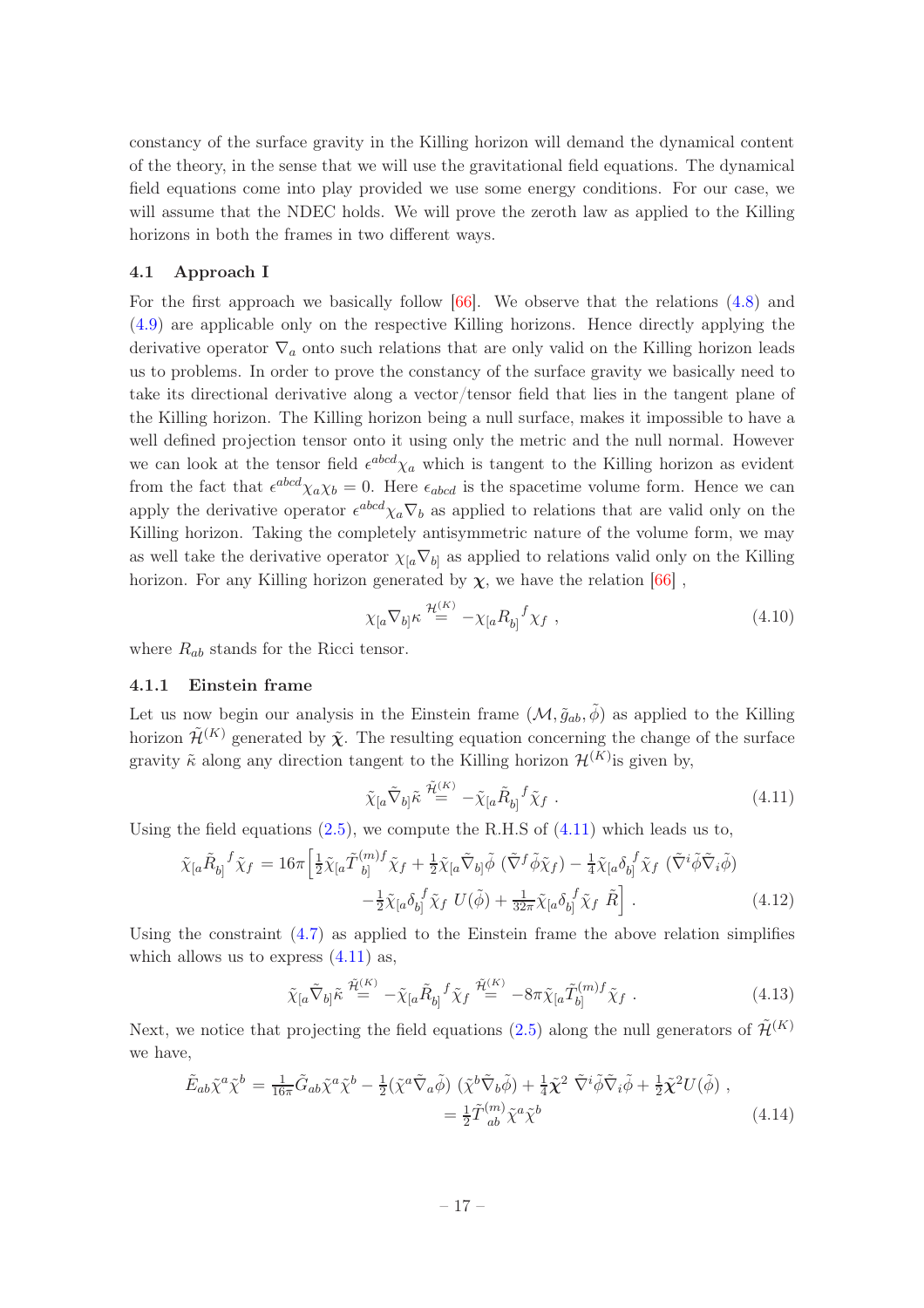where  $\tilde{\chi}^2$  stands for  $\tilde{g}_{ab}\tilde{\chi}^a\tilde{\chi}^b$ . Employing the constraint as applied in the Einstein frame [\(4.7\)](#page-16-1) and the fact that  $\tilde{\chi}$  is null on the Killing horizon  $\tilde{\mathcal{H}}^{(K)}$ , we obtain,

<span id="page-18-0"></span>
$$
\tilde{R}_{ab}\tilde{\chi}^a\tilde{\chi}^b \stackrel{\tilde{\mathcal{H}}^{(K)}}{=} 8\pi \tilde{T}^{(m)}_{ab}\tilde{\chi}^a\tilde{\chi}^b \ . \tag{4.15}
$$

As mentioned earlier, we assume that our Killing horizon  $\tilde{\mathcal{H}}^{(K)}$  is a null hypersurface provided with the topology  $\tilde{\mathcal{H}}^{(K)} \simeq \mathbb{R} \times \tilde{\mathcal{J}}$ , where the spacelike cross-section  $\tilde{\mathcal{J}}$  is a closed 2 dimensional manifold (this is similar to the  $S_t$  describing the cross-section of our earlier generic null surface). The induced metric onto the cross-section  $\tilde{\mathcal{J}}$  is designated as  $\tilde{q}_{ab}$ . The null generator  $\tilde{\chi}$  satisfies [\(4.1\)](#page-15-2), which implies that  $\tilde{\chi}$  is a symmetry generator of  $\tilde{\mathcal{H}}^{(K)}$ . Now since  $\tilde{q}_{ab}$  is the metric induced by  $\tilde{g}_{ab}$  on  $\tilde{\mathcal{J}}$  and the fact that the basis vectors on  $\tilde{\mathcal{J}}$ are Lie transported along the null generators, we have the deformation rate tensor  $\tilde{\Theta}_{ab}$  of  $\tilde{\mathcal{J}}$  (which coincides with the second fundamental form for an integrable null hypersurface in the absence of torsion) [\[55](#page-32-0)] vanishing identically,

$$
\tilde{\Theta}_{ab} = \frac{1}{2} \tilde{q}^c_{\ a} \tilde{q}^d_{\ b} \ \mathcal{L}_{\tilde{\mathbf{X}}} \tilde{q}_{cd} \stackrel{\tilde{\mathcal{H}}^{(K)}}{=} 0 \ . \tag{4.16}
$$

The irreducible decomposition of the deformation tensor

$$
\tilde{\Theta}_{ab} = \frac{1}{2} \tilde{q}_{ab} \; \tilde{\theta}_{(\tilde{\chi})} + \tilde{\sigma}_{ab} \; , \tag{4.17}
$$

where  $\hat{\theta}_{(\tilde{\mathbf{x}})}$  denotes the expansion scalar corresponding to the null generator  $\tilde{\mathbf{x}}$  and  $\tilde{\sigma}_{ab}$  the shear tensor necessiates the fact that,

$$
\tilde{\theta}_{(\tilde{\mathbf{X}})} \stackrel{\tilde{\mathcal{H}}^{(K)}}{=} 0 \quad \text{and} \quad \tilde{\sigma}_{ab} \stackrel{\tilde{\mathcal{H}}^{(K)}}{=} 0. \tag{4.18}
$$

This is precisely because the cross section  $\tilde{\mathcal{J}}$  is spacelike in nature. Now we can use the NRE as applied on  $\tilde{\mathcal{H}}^{(K)}$  to find the value of  $\tilde{R}_{ab}\tilde{\chi}^a\tilde{\chi}^b$ . The NRE reads as,

$$
\tilde{\chi}^a \tilde{\nabla}_a \tilde{\theta}_{(\tilde{\chi})} - \tilde{\kappa} \tilde{\theta}_{(\tilde{\chi})} + \frac{1}{2} \tilde{\theta}_{(\tilde{\chi})}^2 + \tilde{\sigma}_{ab} \tilde{\sigma}^{ab} \stackrel{\tilde{\mathcal{H}}^{(K)}}{=} - \tilde{R}_{ab} \tilde{\chi}^a \tilde{\chi}^b . \tag{4.19}
$$

As applied to the specific Killing Horizon  $\tilde{\mathcal{H}}^{(K)}$ , where we established that the expansion scalar and the shear tensor for  $\tilde{\chi}$  vanish, the NRE implies,

$$
\tilde{R}_{ab}\tilde{\chi}^a\tilde{\chi}^b \stackrel{\tilde{\mathcal{H}}^{(K)}}{=} 0.
$$
\n(4.20)

This entails the fact from [\(4.15\)](#page-18-0) that,

$$
\tilde{T}^{(m)}_{ab}\tilde{\chi}^a\tilde{\chi}^b \stackrel{\tilde{\mathcal{H}}^{(K)}}{=} 0.
$$
\n(4.21)

From the above relation we can conclude that the vector field  $\tilde{T}^{(m)a}$  $\delta_b$   $\tilde{\chi}^b$  lies on the tangent plane of the Killing horizon and hence is either null (collinear to  $\tilde{\chi}$ ) or spacelike (in the tangent plane of  $\tilde{\mathcal{J}}$ ). To proceed ahead, we will make the assumption that the matter and the non-gravitational fields in  $(\mathcal{M}, \tilde{g}_{ab}, \tilde{\phi})$  satisfy the Null Dominant Energy Condition (NDEC). The NDEC states that the vector field  $\tilde{W}^a$  defined as,

$$
\tilde{W}^a \equiv -\tilde{T}^{(m)a}_{\quad b} \tilde{\chi}^b \tag{4.22}
$$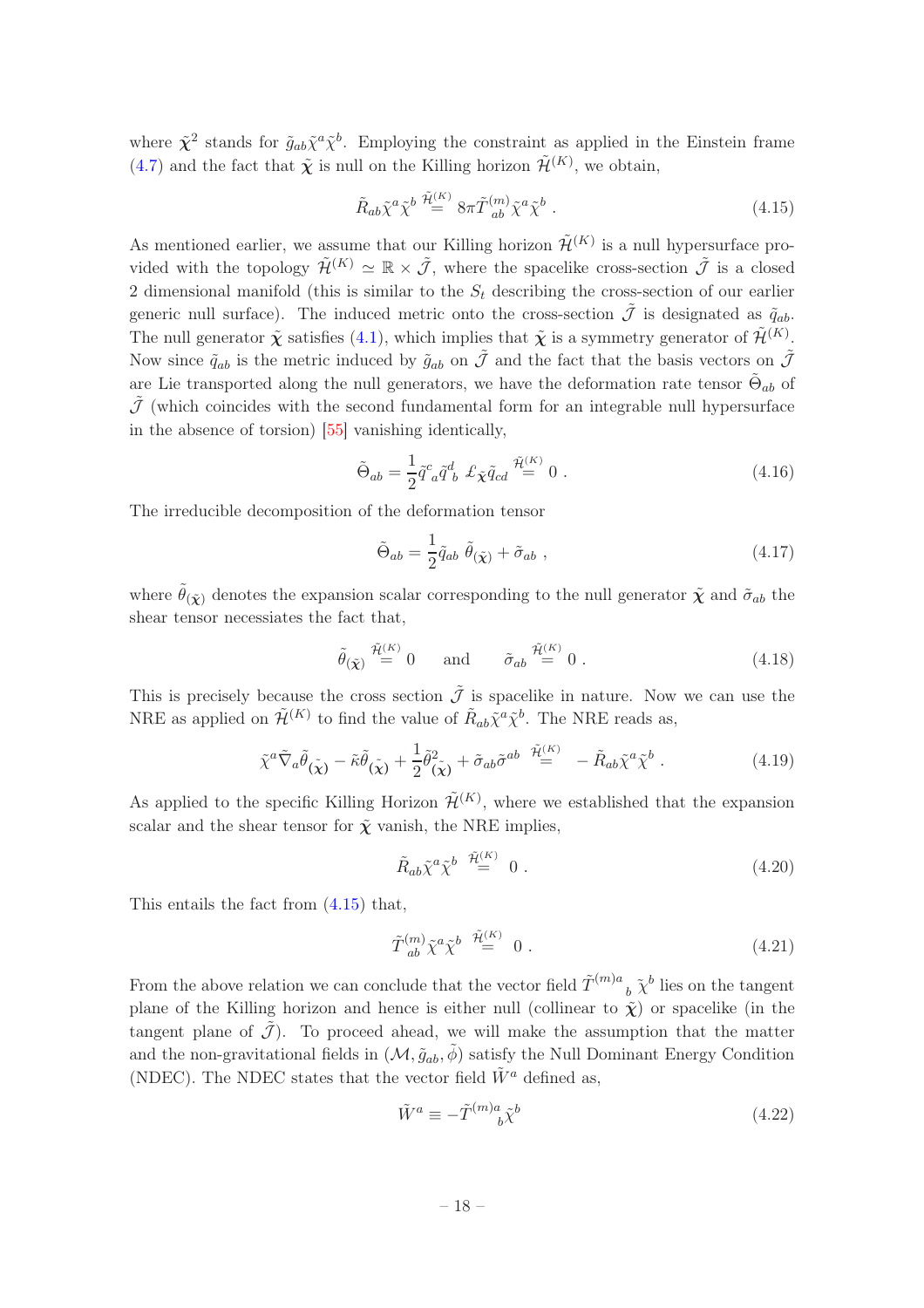is future directed causal (null or timelike) for the future directed null generator  $\tilde{\chi}$  of  $\tilde{\mathcal{H}}^{(K)}$ . However, we have already shown that on  $\tilde{\mathcal{H}}^{(K)}$ , the vector field  $\tilde{T}^{(m)a}$  $b \tilde{\chi}^b$  can either be null or spacelike. Hence the NDEC forces  $\tilde{T}^{(m)a}$  ${}_b\;\tilde{\chi}^b$  to be null on the Killing horizon and hence collinear to the null generators,

$$
- \tilde{T}^{(m)a}{}_b \tilde{\chi}^b \stackrel{\tilde{\mathcal{H}}^{(K)}}{=} \tilde{\alpha} \tilde{\chi}^a \,, \tag{4.23}
$$

where  $\tilde{\alpha}$  is some proprotionality factor. Using the above relation in [\(4.13\)](#page-17-3), we finally end up with the establishment of the zeroth law as applied on the Killing horizon in  $(\mathcal{M}, \tilde{g}_{ab}, \phi)$ ,

$$
\tilde{\chi}_{[a}\tilde{\nabla}_{b]}\tilde{\kappa}\stackrel{\tilde{\mathcal{H}}^{(K)}}{=}0\ .
$$
\n(4.24)

This basically shows the constancy of the surface gravity over the entire Killing horizon  $\tilde{\mathcal{H}}^{(K)}$  established in the Einstein frame  $(\mathcal{M}, \tilde{g}_{ab}, \tilde{\phi})$  by the null generators  $\tilde{\mathbf{X}}$ .

#### <span id="page-19-0"></span>4.1.2 Jordan frame

Now, we proceed towards the establishment of the zeroth law in the Jordan frame  $(\mathcal{M}, g_{ab}, \phi)$ . As again, we reiterate that under the constraint [\(4.5\)](#page-16-0), the Einstein frame  $(\mathcal{M}, \tilde{g}_{ab}, \phi)$  with the Killing vector  $(\tilde{\chi})$  is mapped (under the conformal transformation of the metric and the scaling of the scalar field) to the Jordan frame  $(M, g_{ab}, \phi)$  with the Killing vector field  $\chi$ . We further posit the existence of a Killing horizon  $\mathcal{H}^{(K)}$  in the Jordan frame where its null generators  $\boldsymbol{l}$  coincide with the Killing vector  $\boldsymbol{\chi}$ ,

$$
l \stackrel{\mathcal{H}^{(K)}}{=} \chi \ . \tag{4.25}
$$

The topology of the Killing horizon in the Jordan frame should remain the same, in the sense that the spacelike cross-section of the null surface is assumed to be a closed manifold. The same analysis towards the fact that the Killing horizon  $\mathcal{H}^{(K)}$  is a non-expanding horizon follows. The null Killing vector  $\chi$  is a symmetry generator of the Killing Horizon  $\mathcal{H}^{(K)}$ ,

$$
\pounds_{\chi} g_{ab} \stackrel{\mathcal{H}^{(K)}}{=} 0 \tag{4.26}
$$

This again implies that the deformation rate tensor and the second fundamental tensor corresponding to  $\mathcal{H}^{(K)}$  vanishes. So does the expansion scalar and the shear tensor corresponding to the null generator  $\chi$ . Again, application of the NRE for  $\chi$ , leads us to the fact that,

<span id="page-19-1"></span>
$$
R_{ab}\chi^a \chi^b \stackrel{\mathcal{H}^{(K)}}{=} 0 \ . \tag{4.27}
$$

As applied to the Killing horizon  $\mathcal{H}^{(K)}$ , analogous relation holds regarding the directional derivative of the surface gravity along any vector field tangent to the null surface [\(4.10\)](#page-17-4). Its is quite easy to verify that the R.H.S of [\(4.10\)](#page-17-4) upon application of the field equations in the Jordan frame leads us to,

$$
-\chi_{[a}R_{b]}{}^{f}\chi_{f} \xrightarrow{(\mathcal{M},g_{ab},\phi)} -\frac{1}{\phi} \Big( 8\pi \chi_{[a}T_{b]}^{(m)f} \chi_{f} - \frac{\omega}{2\phi} \chi_{[a} \delta_{b]}{}^{f} \chi_{f} \left( \nabla_{i}\phi \nabla^{i}\phi \right) + \frac{\omega}{\phi} \chi_{[a} \nabla_{b]} \phi \left( \chi^{f} \nabla_{f} \phi \right) - \frac{1}{2} \chi_{[a} \delta_{b]}{}^{f} \chi_{f} V(\phi) + \left( \chi_{[a} \nabla_{b]} \nabla^{f} \phi \right) \chi_{f} - \chi_{[a} \delta_{b]}{}^{f} \chi_{f} (\nabla_{i} \nabla^{i}\phi) \Big) - \frac{1}{2} \chi_{[a} \delta_{b]}{}^{f} \chi_{f} R .
$$
\n(4.28)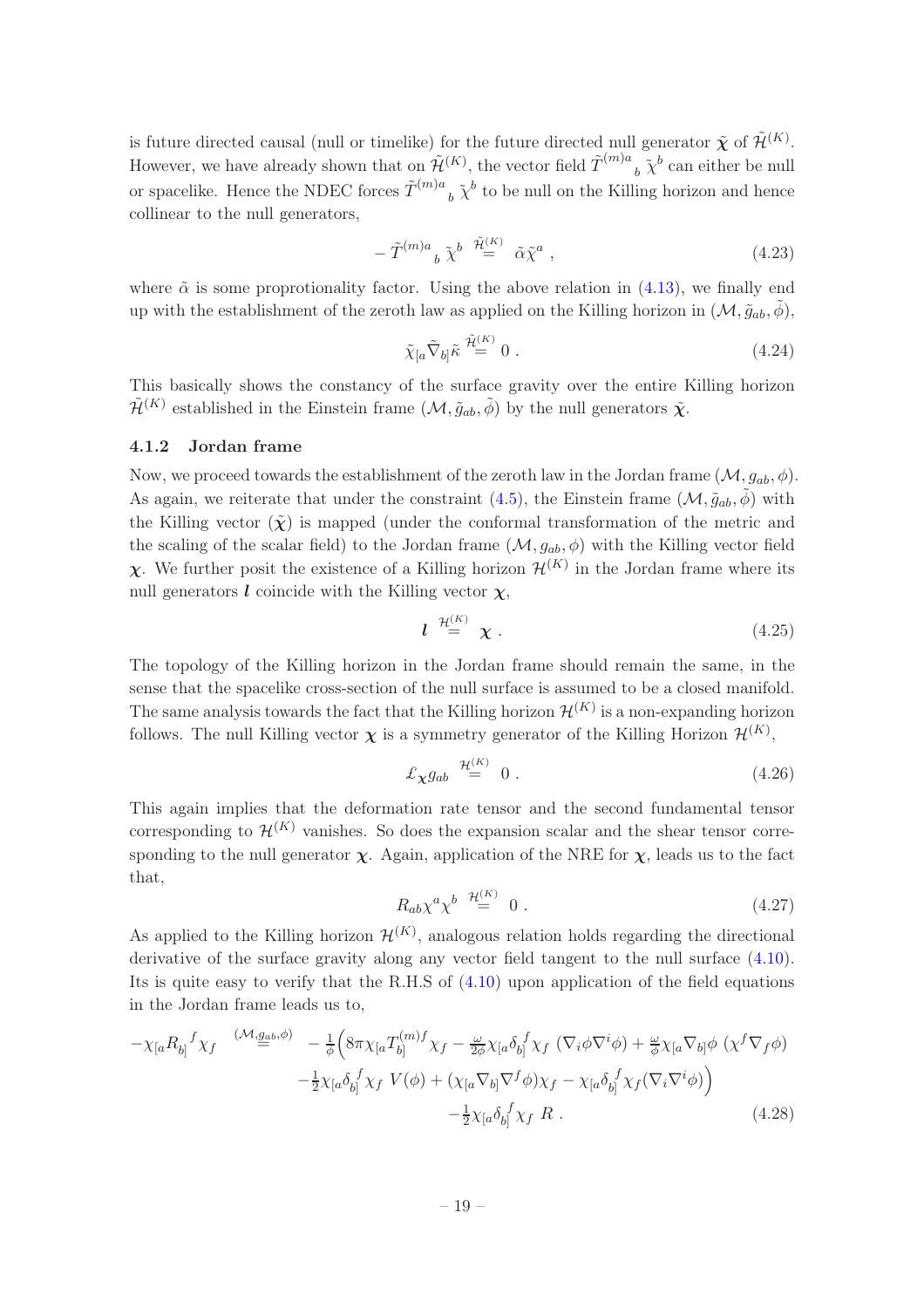Using the constraint as appilied in the Jordan frame [\(4.5\)](#page-16-0) and simplifying the above result, we have then for  $(4.10)$ ,

<span id="page-20-2"></span>
$$
\chi_{[a}\nabla_{b]}\kappa \stackrel{\mathcal{H}^{(K)}}{=} -\frac{1}{\phi} \Big(8\pi\chi_{[a}T_{b]}^{(m)f}\chi_{f} + \chi^{f}(\chi_{[a}\nabla_{b]}\nabla_{f}\phi)\Big) . \tag{4.29}
$$

Next, we have the fact that,

<span id="page-20-1"></span>
$$
\pounds_{\pmb{\chi}} (\nabla_a \phi) \stackrel{(\mathcal{M}, g_{ab}, \phi)}{=} 0 \tag{4.30}
$$

This is again to be expected since the scalar field  $\phi$  is Lie transperted along  $\chi$  as evident under the constraint [\(4.5\)](#page-16-0) and therefore the quantity ( $\nabla_a \phi$ ) is expected to satisfy the symmetry of the spacetime. However we give a brief sketch of this in Appendix [D.](#page-28-0) Using  $(4.30)$ , we can verify that,

<span id="page-20-0"></span>
$$
\chi^f(\chi_{[a}\nabla_{b]}\nabla_f \phi) \stackrel{\mathcal{H}^{(K)}}{=} 0.
$$
\n(4.31)

A detailed outlined proof of this is given in Appendix [D.](#page-28-0) So finally, we obtain from [\(4.29\)](#page-20-2) and [\(4.31\)](#page-20-0),

<span id="page-20-4"></span>
$$
\chi_{[a}\nabla_{b]}\kappa \stackrel{\mathcal{H}^{(K)}}{=} -\frac{1}{\phi} 8\pi \chi_{[a} T_{b]}^{(m)f} \chi_f . \qquad (4.32)
$$

Next, we proceed to calculate  $T_{ab}^{(m)} \chi^a \chi^b$  on the Killing horizon. Using the field equations of motion  $(2.2)$ , we can show that,

<span id="page-20-3"></span>
$$
E_{ab}\chi^{a}\chi^{b} \xrightarrow{(\mathcal{M}, g_{ab}, \phi)} \frac{1}{16\pi} \Big[ \phi G_{ab}\chi^{a}\chi^{b} + \frac{\omega}{2\phi}\chi^{2} \left( \nabla_{i}\phi \nabla^{i}\phi \right) - \frac{\omega}{\phi} \left( \chi^{a}\nabla_{a}\phi \right) \left( \chi^{b}\nabla_{b}\phi \right) + \frac{1}{2}\chi^{2}V(\phi) - \chi^{a}\chi^{b}\nabla_{a}\nabla_{b}\phi + \chi^{2} \left( \nabla_{i}\nabla^{i}\phi \right) \Big] = \frac{1}{2}T^{(m)}_{ab}\chi^{a}\chi^{b} . \tag{4.33}
$$

On the Killing horizon  $\mathcal{H}^{(K)}$ ,  $\chi$  is null and the projection component  $R_{ab}\chi^a\chi^b$  vanishes  $(4.27)$ . Upon using the constraint relation  $(4.5)$ , we obtain from  $(4.33)$ ,

$$
-\chi^a \chi^b \nabla_a \nabla_b \phi \stackrel{\mathcal{H}(K)}{=} 8\pi T^{(m)}_{ab} \chi^a \chi^b . \qquad (4.34)
$$

Using the relation [\(4.30\)](#page-20-1), it can be easily shown that  $\chi^a \chi^b \nabla_a \nabla_b \phi$  vanishes on  $\mathcal{H}^{(K)}$ ,

$$
\chi^a \chi^b \nabla_a \nabla_b \phi = \chi^a \Big( \pounds_{\mathbf{X}} (\nabla_a \phi) - \nabla_b \phi \nabla_a \chi^b \Big) \stackrel{\mathcal{H}^{(K)}}{=} -\kappa \chi^b \nabla_b \phi \stackrel{\mathcal{H}^{(K)}}{=} 0 \ . \tag{4.35}
$$

Hence this allows us to finally conclude that,

$$
T_{ab}^{(m)} \chi^a \chi^b \stackrel{\mathcal{H}^{(K)}}{=} 0 \ . \tag{4.36}
$$

The above relation relation implies as usual that the vector field  $T_h^{(m)a}$  $\int_b^{m)a} \chi^b$  lies on the tangent space of the Killing horizon  $\mathcal{H}^{(K)}$  and hence is either null or spacelike. From the invariance of the matter action under conformal transformations,

$$
\tilde{\mathcal{A}}^{(m)} = \int d^4x \sqrt{-\tilde{g}} \tilde{\mathcal{L}}^{(m)} = \int d^4x \sqrt{-g} \mathcal{L}^{(m)} = \mathcal{A}^{(m)} , \qquad (4.37)
$$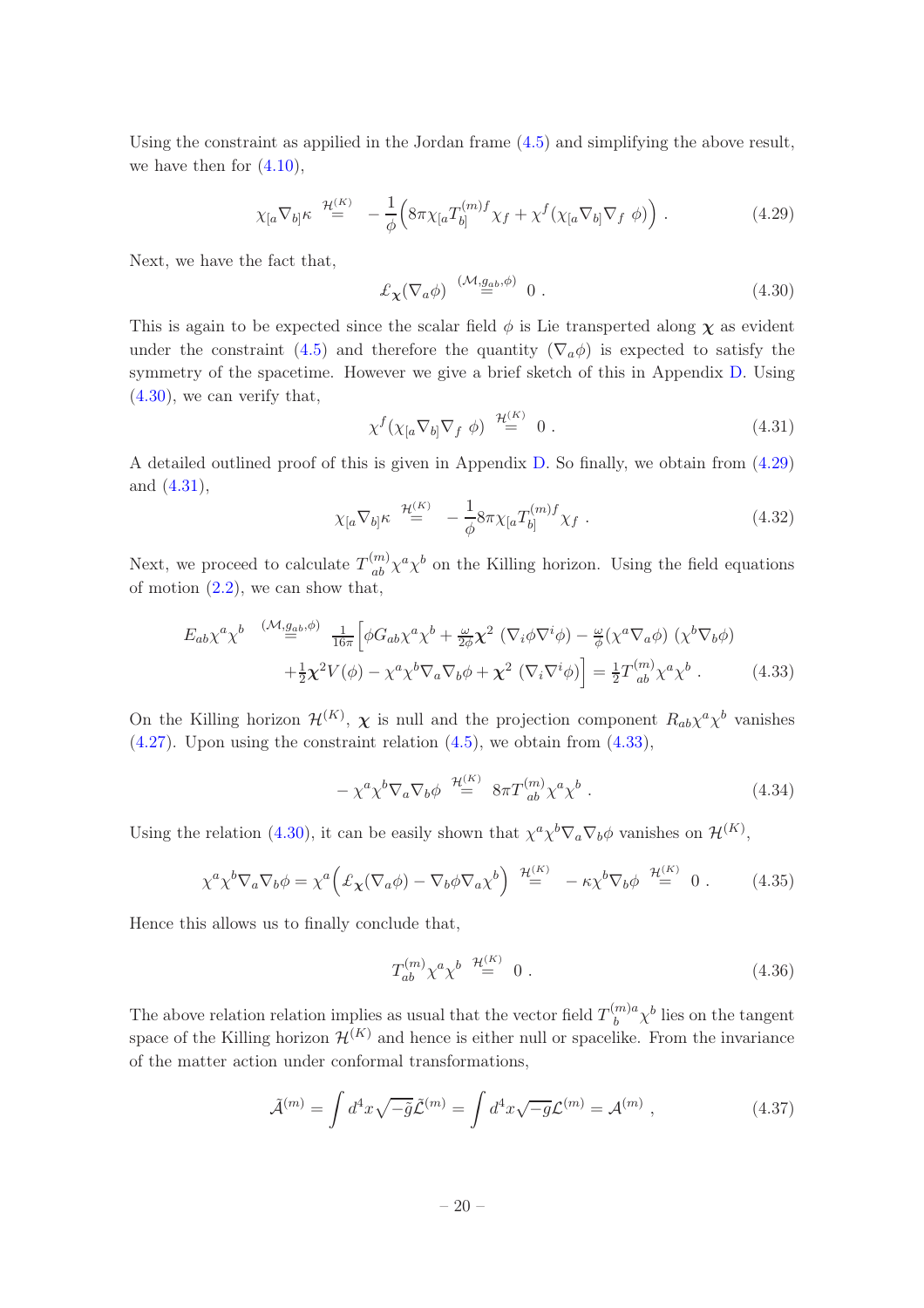we necessarily have the following relation between the matter (and non-gravitational) Lagrangians between the Einstein and the Jordan frames, under the conformal transformation rule [\(2.3\)](#page-5-3),

$$
\tilde{\mathcal{L}}^{(m)} = \Omega^{-4} \mathcal{L}^{(m)} \ . \tag{4.38}
$$

From the defintion of the matter energy momentum tensor,

$$
\tilde{T}_{ab}^{(m)} = \frac{2}{\sqrt{-\tilde{g}}} \frac{\delta}{\delta \tilde{g}^{ab}} \left( \sqrt{-\tilde{g}} \tilde{\mathcal{L}}^{(m)} \right) = \Omega^{-4} \frac{\partial g^{cd}}{\partial \tilde{g}^{ab}} \frac{2}{\sqrt{-g}} \frac{\delta}{\delta g^{cd}} \left( \sqrt{-g} \mathcal{L}^{(m)} \right) ,\qquad (4.39)
$$

we have the follwing relations between the matter energy momentum tensors in the two conformal frames,

<span id="page-21-1"></span>
$$
\tilde{T}_{ab}^{(m)} = \Omega^{-2} T_{ab}^{(m)}, \qquad \tilde{T}_{b}^{(m)a} = \Omega^{-4} T_{b}^{(m)a}, \qquad \tilde{T}^{(m)ab} = \Omega^{-6} T_{b}^{(m)ab}
$$
\n(4.40)

Now, since  $\Omega^2 = \phi$  is a strictly positive function of the spacetime coordinates, we conclude via [\(4.40\)](#page-21-1) that if the NDEC holds in the Einstein frame, then it must also necessarily hold in the Jordan frame. The vector field  $W^a$  defined as,

$$
W^a \equiv -T^{(m)a}_{\quad b} \chi^b \ , \tag{4.41}
$$

is future directed timelike or null for any future directed null vector field  $\chi$ . But as again, we have previously shown that  $T^{(m)a}_{\phantom{(m)a}}$  $b<sub>b</sub>$ <sup>n/a</sup> can either be null or spacelike. Hence the NDEC as applied to  $\mathcal{H}^{(K)}$  forces  $T^{(m)a}_{\quad b}$  $b<sub>b</sub>$  to be null on the Killing horizon and hence is collinear to its null generators,

$$
-T^{(m)a}_{\ b} \chi^b \stackrel{\mathcal{H}^{(K)}}{=} \alpha \chi^a \ , \tag{4.42}
$$

where  $\alpha$  is some proportionality factor. Finally using the above relation in [\(4.32\)](#page-20-4), we get to our desired goal,

$$
\chi_{[a}\nabla_{b]}\kappa \stackrel{\mathcal{H}^{(K)}}{=} 0.
$$
 (4.43)

So we have essentially established the constancy of the surface gravity  $\kappa$  over the Killing horizon  $\mathcal{H}^{(K)}$  i.e the zeroth law holds for the Killing horizon established in the Jordan frame under the constraint [\(4.5\)](#page-16-0).

#### <span id="page-21-0"></span>4.2 Approach II

Now we give a different proof of the zeroth law in the two frames considered. However, this proof also relies upon the dynamical content of the theory in the sense that the field equations are used under the fact that the NDEC holds in both the frames. The method we follow is adopted from [\[70\]](#page-32-14). Let us begin with very generic considerations in the sense that suppose our spacetime  $(M, g_{ab})$  admits a Killing vector field  $\chi$ . The vector field  $\chi$  then generates the Killing horizon in the given spacetime, in the sense that  $\chi$  coincides with the null generators of the Killing horizon. The surface gravity  $\kappa$  of the Killing horizon  $\mathcal{H}$  is defined as,

<span id="page-21-2"></span>
$$
\kappa^2 \stackrel{\mathcal{H}}{=} -\frac{1}{2} \nabla_a \chi_b \nabla^a \chi^b \ . \tag{4.44}
$$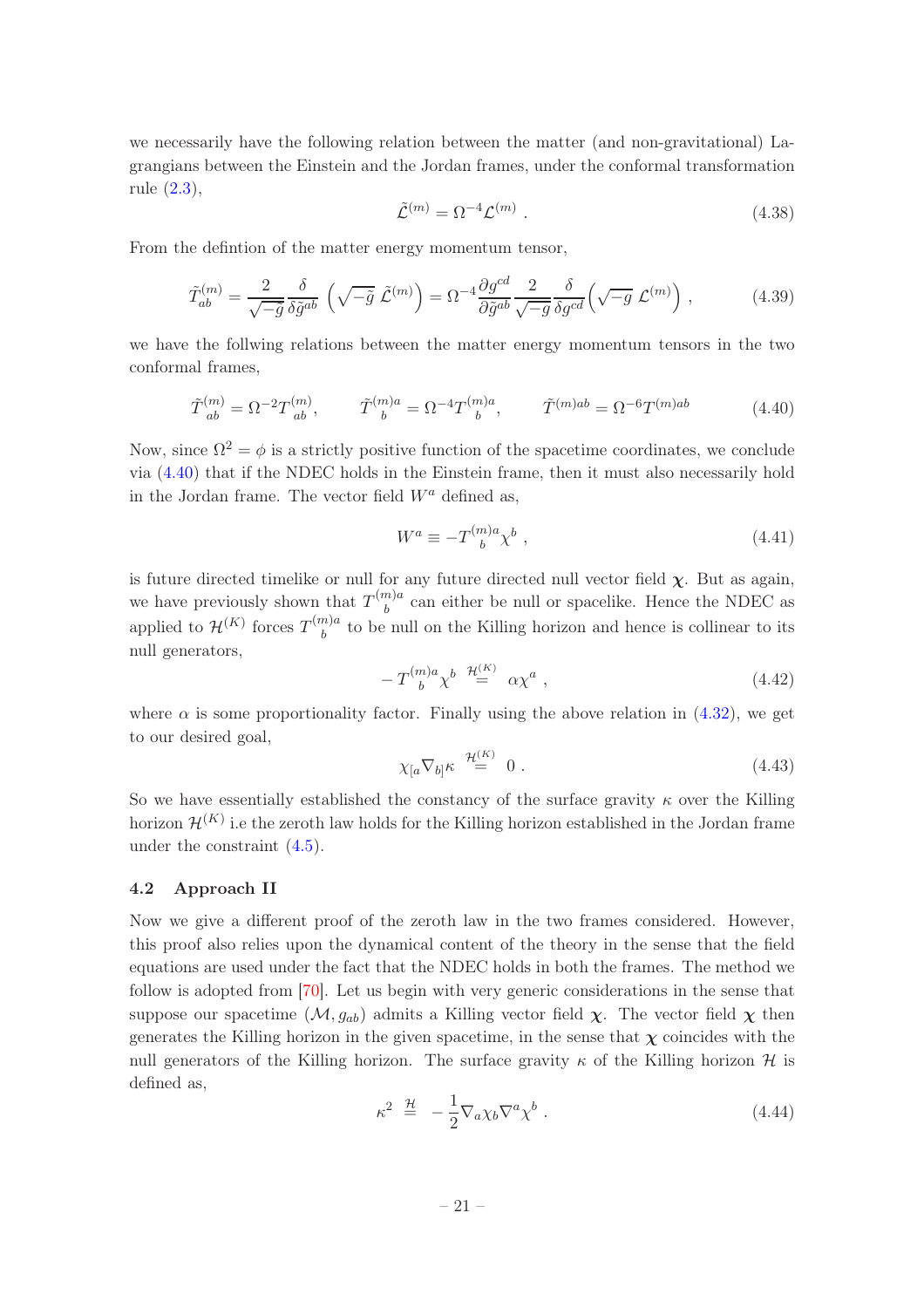We can show, without using the gravitational field equations, that  $\kappa$  is constant along the null generators. Afterall, this is to be expected since  $\chi$  is the symmetry generator of the horizon  $H$ . Taking directional derivative of the above equation  $(4.44)$  along the null generators  $\chi$ , we have,

$$
2\kappa(\chi^i \nabla_i \kappa) \stackrel{\mathcal{H}}{=} -(\nabla^a \chi^b)(\chi^i \nabla_i \nabla_a \chi_b) \stackrel{\mathcal{H}}{=} -(\nabla^a \chi^b) R_{baid} \chi^i \chi^d \stackrel{\mathcal{H}}{=} 0.
$$
 (4.45)

Since  $\kappa$  is non-zero on the horizon (non-degenerate), we necessarily have,

$$
\left(\chi^i \nabla_i \kappa\right) \stackrel{\mathcal{H}}{=} 0 \tag{4.46}
$$

As a result once we have established the fact that we have respective Killing horizons in the two frames, we should be content in proving the constancy of the surface gravity only along the spacelike directions. This is exactly the point where we will require the respective field equations in the two frames. As before, we assume the Killing horizon  $\mathcal{H}$  has a topology of  $\mathbb{R} \times \mathcal{J}$ , where  $\mathcal{J}$  is a spacelike closed manifold transverse to the null generators. We can establish the relation [\[70](#page-32-14)],

$$
D_c \kappa \stackrel{\mathcal{H}}{=} -R_{ab} \chi^a q^b_{\ c} \ , \tag{4.47}
$$

where  $D_c$  denotes the derivative w.r.t the spacelike manifold  $(\mathcal{J}, \mathbf{q})$  and  $q_{b}^{a} = \delta_{b}^{a} + \chi^{a} k_{b} +$  $k^a \chi_b$  denotes the induced metric on  $\mathcal J$  with  $k^a$  being the auxilairy null vector transverse to H.

## <span id="page-22-0"></span>4.2.1 Einstein frame

We now follow up with this in the Einstein frame  $(\mathcal{M}, \tilde{g}_{ab}, \tilde{\phi})$  where we have for the Killing horizon  $\tilde{\mathcal{H}}^{(K)}$  generated by  $\tilde{\mathbf{y}}$  (having the spacelike cross-section  $(\tilde{\mathcal{J}}, \tilde{\mathbf{q}})$ ),

$$
\tilde{D}_c \tilde{\kappa} \stackrel{\tilde{\mathcal{H}}_c^{(K)}}{=} - \tilde{R}_{ab} \tilde{\chi}^a \tilde{q}^b{}_c . \tag{4.48}
$$

Using the field equations in the Einstein frame  $(2.5)$  its quite easy to show that,

$$
\tilde{R}_{ab}\tilde{\chi}^a \tilde{q}^b{}_c = 16\pi \left(\frac{1}{2}\tilde{T}_{ab}^{(m)}\tilde{\chi}^a \tilde{q}^b{}_c + \frac{1}{2}(\tilde{\chi}^a \tilde{\nabla}_a \tilde{\phi}) \tilde{D}_c \tilde{\phi}\right) \,. \tag{4.49}
$$

Use of the constraint relation [\(4.7\)](#page-16-1) allows us to have,

<span id="page-22-1"></span>
$$
\tilde{D}_c \tilde{\kappa} \stackrel{\tilde{\mathcal{H}}_c^{(K)}}{=} -8\pi \tilde{T}_{ab}^{(m)} \tilde{\chi}^a \tilde{q}_{c}^b . \tag{4.50}
$$

Invoking the validity of the NDEC as applied to the Einstein frame, we have,

$$
-\tilde{T}_{ab}^{(m)}\tilde{\chi}^{a} \stackrel{\tilde{\mathcal{H}}^{(K)}}{=} \tilde{\beta}\tilde{\chi}_{b} , \qquad (4.51)
$$

where  $\tilde{\beta}$  is some proportionality factor. This further allows us to conclude that the R.H.S of [\(4.50\)](#page-22-1) on the Killing horizon  $\tilde{\mathcal{H}}^{(K)}$  is,

$$
-8\pi \tilde{T}^{(m)}_{ab} \tilde{\chi}^a \tilde{q}^b_{c} \stackrel{\tilde{\mathcal{H}}^{(K)}}{=} -8\pi \tilde{\beta} \tilde{\chi}_b \tilde{q}^b_{c} = 0 . \qquad (4.52)
$$

The last part comes from the fact that the null generator of  $\tilde{\mathcal{H}}^{(K)}$  is orthogonal to the spacelike cross section  $\tilde{\mathcal{J}}$ . So in essense, we have finally showed that in the Einstein frame, the zeroth law holds,

$$
\tilde{D}_c \tilde{\kappa} \stackrel{\tilde{\mathcal{H}}^{(K)}}{=} 0 \tag{4.53}
$$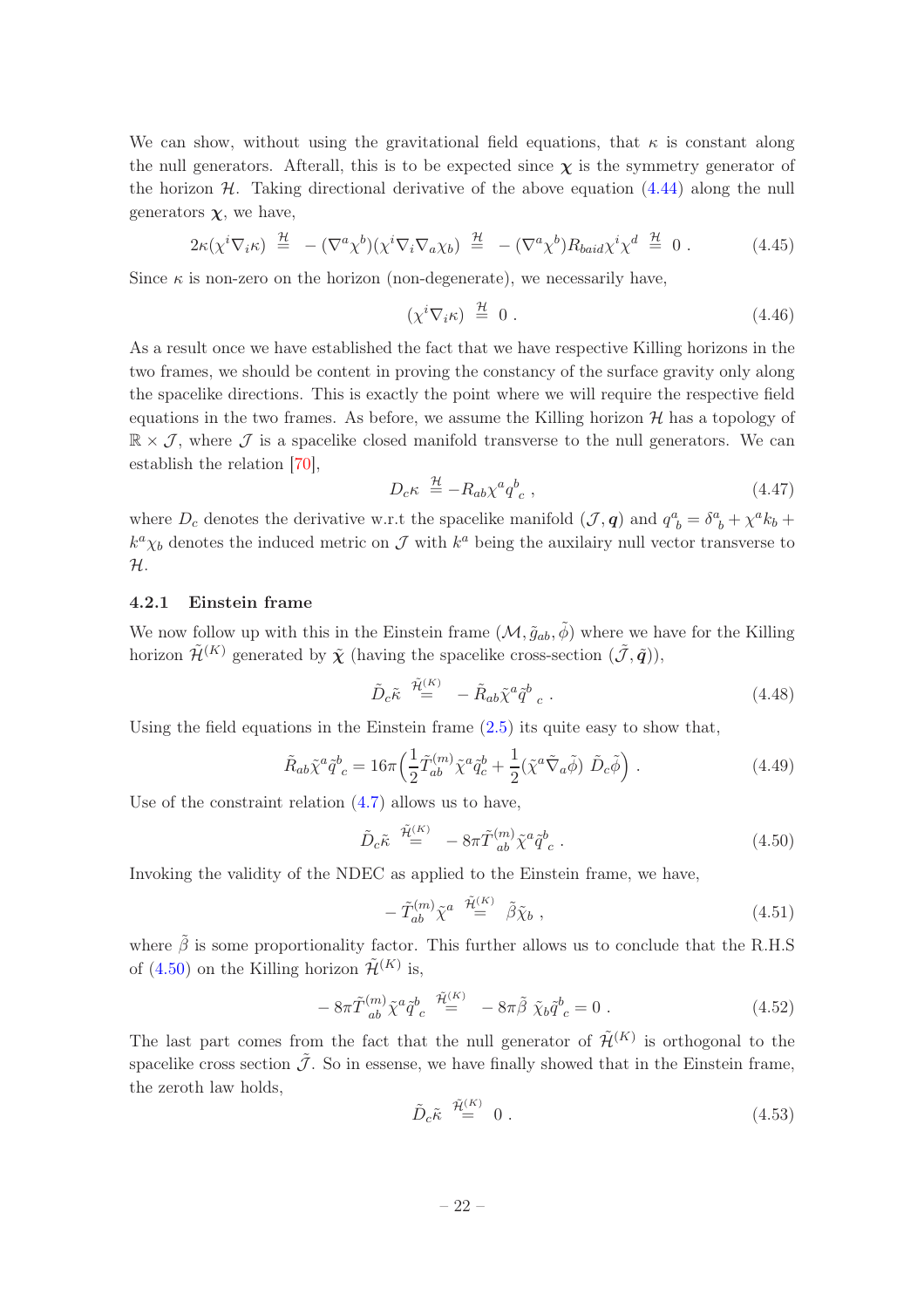## <span id="page-23-0"></span>4.2.2 Jordan frame

We now proceed towards the Jordan frame where we have the relation established on the Killing horizon  $\mathcal{H}^{(K)}$  (with the spacelike cross-section  $(\mathcal{J}, \mathbf{q})$ ),

$$
D_c \kappa \stackrel{\mathcal{H}^{(K)}}{=} -R_{ab} \chi^a q_c^b . \tag{4.54}
$$

Again, using the field equations  $(2.2)$  for the Jordan frame and the constraint  $(4.5)$  it is quite easy to show that,

$$
R_{ab}\chi^a q^b{}_c = \frac{1}{\phi} \Big( 8\pi T_{ab}^{(m)} \chi^a q^b{}_c + \chi^a q^b{}_c \nabla_a \nabla_b \phi \Big) . \tag{4.55}
$$

The quantity  $\chi^a q^b{}_c \nabla_a \nabla_b \phi$  vanishes on the Killing horizon  $\mathcal{H}^{(K)}$ ,

<span id="page-23-2"></span>
$$
\chi^a q^b{}_c \nabla_a \nabla_b \phi \stackrel{\mathcal{H}^{(K)}}{=} 0 . \tag{4.56}
$$

This has has been shown in Appendix [E.](#page-28-1) This allows us again to have,

<span id="page-23-3"></span>
$$
D_c \kappa \stackrel{\mathcal{H}^{(K)}}{=} -\frac{1}{\phi} 8\pi T_{ab}^{(m)} \chi^a q^b{}_c . \tag{4.57}
$$

Similar validity of the NDEC in the Jordan frame allows us to establish the fact that the R.H.S of [\(4.57\)](#page-23-3) vanishes on  $\mathcal{H}^{(K)}$ . Hence we finally establish the zeroth law as well in the Jordan frame.

$$
D_c \kappa \stackrel{\mathcal{H}^{(K)}}{=} 0 \tag{4.58}
$$

Since temperature is proportional to surface gravity, the above analysis shows that the temperaure is constant over the horizon. This we have shown separately in both the frames. We

## <span id="page-23-1"></span>5 Conclusion

There has been much debate about the physical (in)equivalence of the Jordan and the Einstein frame and the question still remains as to what can be considered "more" physical than the other. Any establishment of (in)equivalences of physical and thermodynamical quantities can only help us to address such long-standing issues. Our present work has been focussed in this particular direction aimed at the thermodynamical aspects of the gravitational theories in the two frames. In the earlier works, it had been shown in the context of Killing horizons present in the spacetime that the thermodynamic parameters are equivalent in the two frames. However, the presence of the Killing horizon imposes symmetry requirements on the spacetime. Moreover, since the Killing horizon describes a stationary equilibrium black hole system, the equivalence of such thermodynamic parameters is restricted only to equilibrium processes. However, it has been established that at least for Einstein gravity and the Lanczos-Lovelock gravity the gravitational field equations expressed in the neighbourhood of a generic null hypersurface asssumes a thermodynamic interpretation in analogy with the first law of thermodynamics. The presence of this generic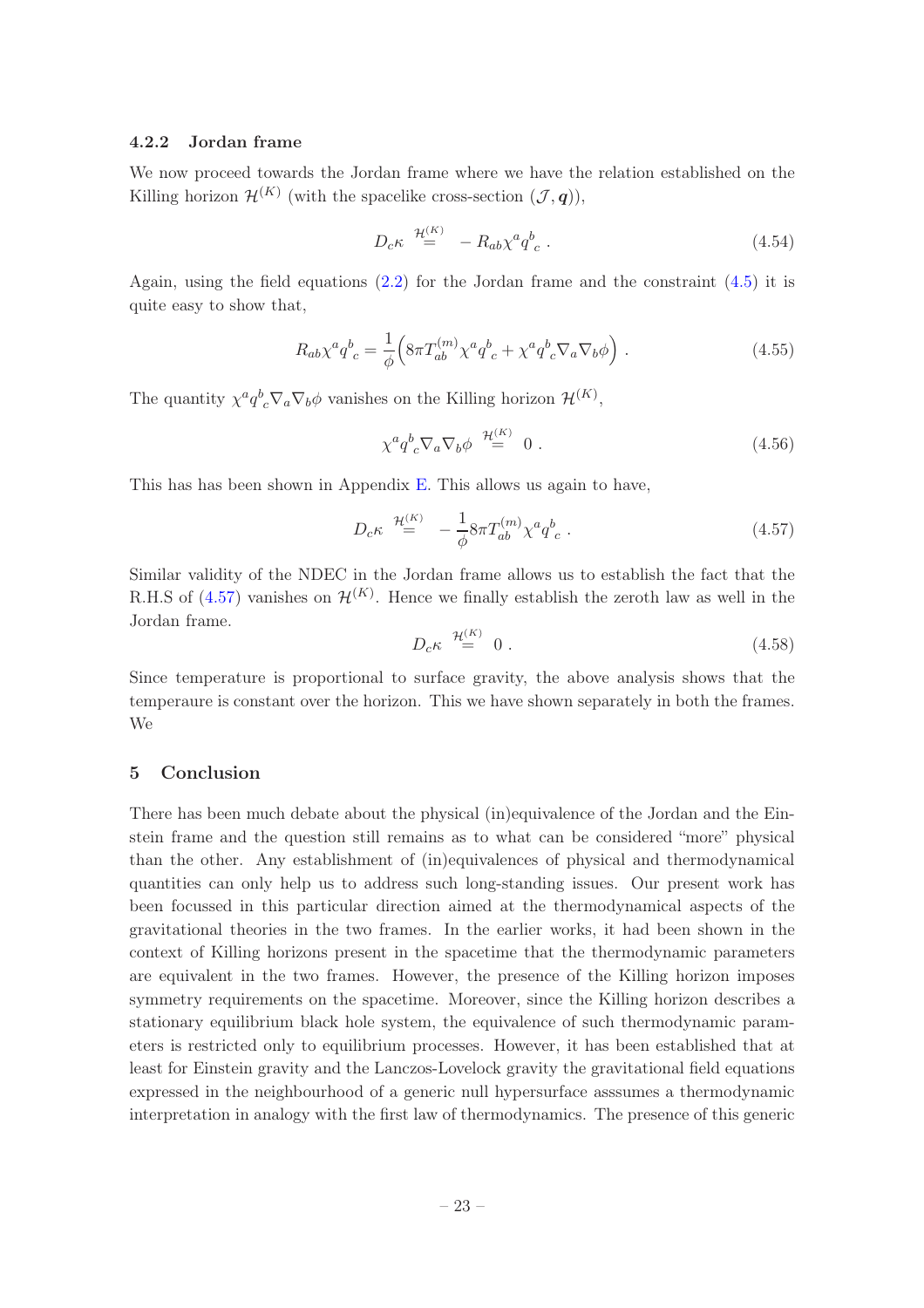null surface does not ask for any symmetry requirements on the spacetime. The resulting thermodynamical interpretation given under the context of virtual displacement of the null hypersurface incorporates both equilibrium as well as non-equilibrium processes. That is such an interpretation is capable of handing internal entropy generation due to dissipation or viscous effects under the process of virtual displacement [\[48\]](#page-31-3). We have shown that such an equivalence of the relevant thermodynamic parameters also exists in the case of ST theory of gravity. For this, we used the projection component  $R_{ab}l^ak^b$  onto a generic null hypersurface established in both the Einstein and the Jordan frames. Through their respective dynamics and the process of virtual displacements, we connected the component  $R_{ab}l^ak^b$  to the relevant thermodynamic identities (established on the null hypersurface) in both the frames in a completely covariant fashion. We stress again that such an identity has been interpreted not via any coordinate system adapted to the null hypersurface (say the Gaussian null coordinate system). Our analysis has been done completely in a covariant fashion which allows us to provide covariant expressions of the relevant thermodynamical parameters, which can then be adapted to any coordinate system of the person's choice describing the spacetime in the neighbourhood of the null surface. This allowed us to interpret from the analogical thermodynamical first law established in both the frames, that the quantities like temperature, entropy density, energy and the work function are equivalent in both the frames. Finally, this nicely ties in with another interpretaion provided under the umbrella of the projection component  $R_{ab}l^a q^b{}_c$  which leads to the Damour-Navier-Stokes equation. The equivalence of the relevant fluid variables (of the DNS equation) in the two frames had previously been estblished. Thus such fluid variables and thermodynamic parameters operate on an equal footing when the two frames are considered. This we hope lends much ground to the issue about the physical equivalences between the two frames.

Let us reinstate the fact that the above thermodynamical interpretation (using the field equations in the two frames) had been drawn based on analogy with conventional thermodynamics. This however does not allow concrete physical interpretation of the thermodynamic variables, especially the temperature. In conventional thermodynamics, the temperature is essentially an intensive variable whose constancy defines the notion of thermal equilibrium between two thermal systems under contact. This is essentially the statement of the zeroth law of thermodynamics. However, for gravitational dynamics, there is actually no notion of two black hole systems being in thermal equilibrium with each other. The zeroth law of black hole mechanics says that a black hole system in thermal equilibrium must be by definition a Killing horizon (defining a stationary black hole system) over which its surface gravity is constant. This constancy of the surface gravity allows us then to give a concrete identification and interpretation of the temperature associated with any generic null hypersurface. So our analysis would be quite well rounded if we could prove the zeroth law as established in Killing horizons in the two frames. The zeroth law for Scalar-Tensor theory had been established in the literature under the constraint that the scalar field needed to constant over the Killing horizon. However, we believe that this is a bit too restrictive. In second part of our analysis, we showed that in order for the zeroth law to hold in both the frames, the only requirement we demand of the scalar field is for it to respect the symmetry of the given spacetime. That is, we only demanded that the scalar field is Lie transported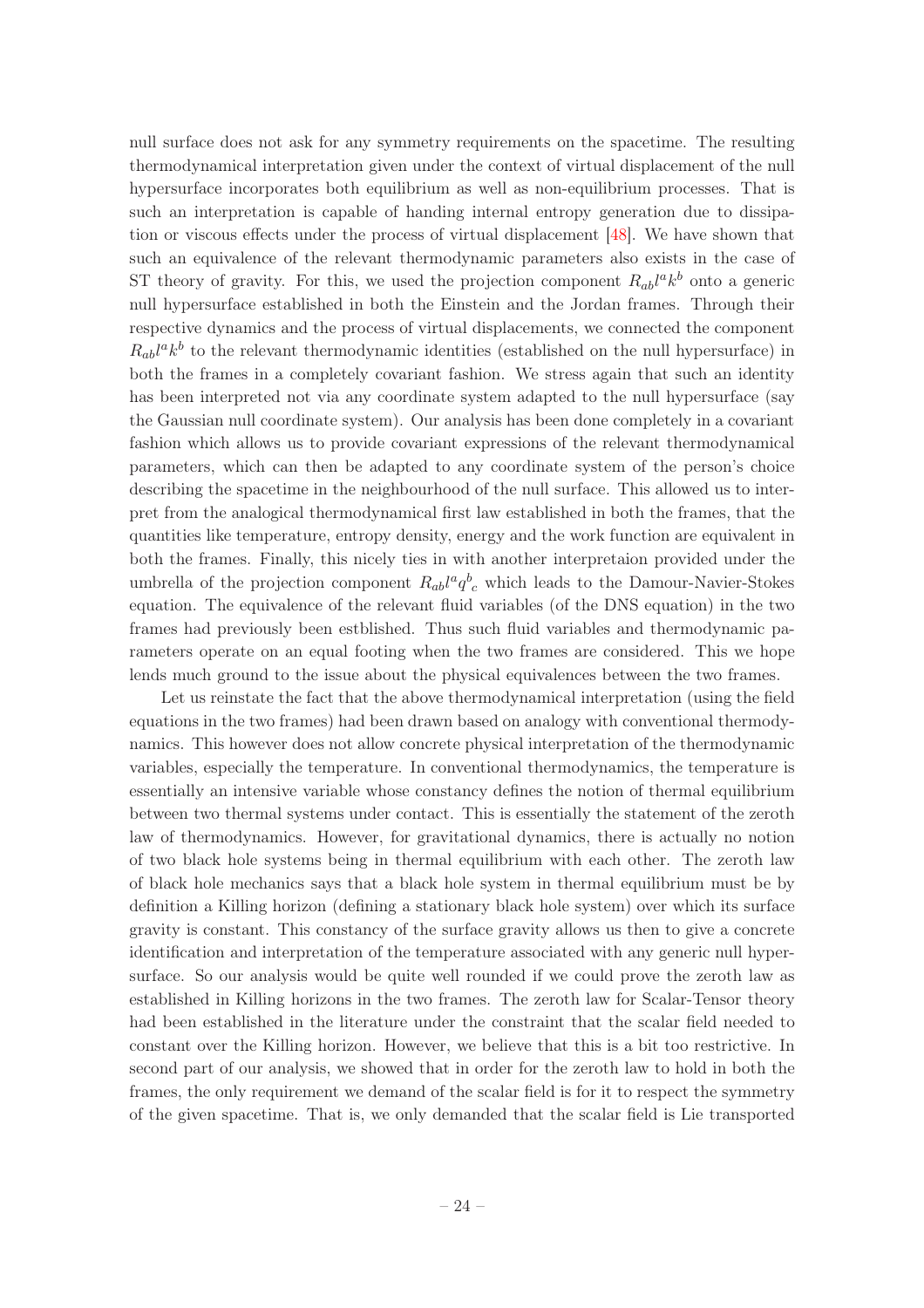along the symmetry generator of the spacetime. This implies that on the Killing horizon the scalar field is independant of the coordinate along the null symmetry generator, but can very well depend on the angular/transverse coordinates. We did not put any extra symmetries on the spacetime other than to impose that the matter and non-gravitational fields in the two frames satisfy the NDEC.

Finally, we believe that our results based on the thermodynamic identity valid on any generic null hypersurface and the proof of the zeroth law in the two frames provide some clarifications into questions regarding their physical equivalences (or inequivalences for that matter). It is worthwhile to mention that at the classical level a certain class of  $f(R)$  gravity can be cast in the form ST theories (as not possible in general; for instance see [\[72](#page-32-15)] and references therein). The thermodynamic structure of such  $f(R)$  theories can be discussed along the present line of thought. We hope that our analysis will help shed more light onto the nature of physics in both the Einstein and the Jordan frame.

Acknowledgement: The research of one of the authors (B.R.Majhi) is supported by Science and Engineering Research Board (SERB), Department of Science & Technology (DST), Government of India, under the scheme Core Research Grant (File no. CRG/2020/000616).

#### Appendices

# <span id="page-25-0"></span>A Equivalence of Eq.  $(3.4)$  and Eq.  $(3.2)$  under the conformal transformation

Using eq. [\(3.17\)](#page-10-2), one obtains the following relations

<span id="page-25-4"></span><span id="page-25-3"></span><span id="page-25-2"></span>
$$
\tilde{D}_a \tilde{\Omega}^a = \frac{1}{\phi} D_a \Omega^a + \frac{1}{2\phi} \Big[ \theta_{(l)} k^i + \theta_{(k)} l^i \Big] \nabla_i (\ln \phi) + \frac{q^{ab}}{2\phi} \nabla_a \nabla_b (\ln \phi) . \tag{A.1}
$$

$$
\tilde{\theta}_{(\tilde{l})}\tilde{\theta}_{(\tilde{k})} = \frac{1}{\phi} \Big[ \theta_{(l)}\theta_{(k)} + \Big( \theta_{(l)}k^i + \theta_{(k)}l^i \Big) \nabla_i(\ln \phi) + l^ik^j \nabla_i(\ln \phi) \nabla_j(\ln \phi) \Big] . \tag{A.2}
$$

$$
\tilde{l}^{i}\tilde{\nabla}_{i}\tilde{\theta}_{(\tilde{k})} = \frac{1}{\phi}l^{i}\nabla_{i}\theta_{(k)} + \frac{1}{\phi}\Big[\Omega^{i} - \kappa k^{i} - \theta_{(k)}l^{i}\Big]\nabla_{i}(\ln \phi) - \frac{l^{i}k^{j}}{\phi}\nabla_{i}(\ln \phi)\nabla_{j}(\ln \phi) + \frac{l^{i}k^{j}}{\phi}\nabla_{i}\nabla_{j}(\ln \phi) .
$$
\n(A.3)

<span id="page-25-1"></span>Using  $(3.18)$ ,  $(3.19)$ ,  $(3.20)$ ,  $(A.1)$ ,  $(A.2)$  and  $(A.3)$  in  $(3.4)$  one obtains  $(3.2)$ .

## B Obtaining Eq. [\(3.21\)](#page-11-0) starting from Eq. [\(3.2\)](#page-6-1)

We start from [\(3.2\)](#page-6-1) and write each parameters of the Jordan frame (such as  $\theta_{(l)}$ ,  $\theta_{(k)}$ ,  $\kappa$ ,  $\Omega^a$ *etc.*), in terms of the parameters of the Einstein frame (such as  $\tilde{\theta}_{(\tilde{l})}, \tilde{\theta}_{(\tilde{k})}, \tilde{\kappa}, \tilde{\Omega}^{\alpha}$  *etc.*) using Eq. [\(3.17\)](#page-10-2). We consider term-by-term of Eq. [\(3.2\)](#page-6-1) and obtain the following relations for each term

<span id="page-25-5"></span>
$$
\kappa \theta_{(k)} = \phi \tilde{\kappa} \tilde{\theta}_{(\tilde{k})} - \tilde{\kappa} k^i \nabla_i (\ln \phi) - \phi \tilde{\theta}_{(\tilde{k})} l^i \nabla_i (\ln \phi) + l^i k^j \nabla_i (\ln \phi) \nabla_j (\ln \phi) . \tag{B.1}
$$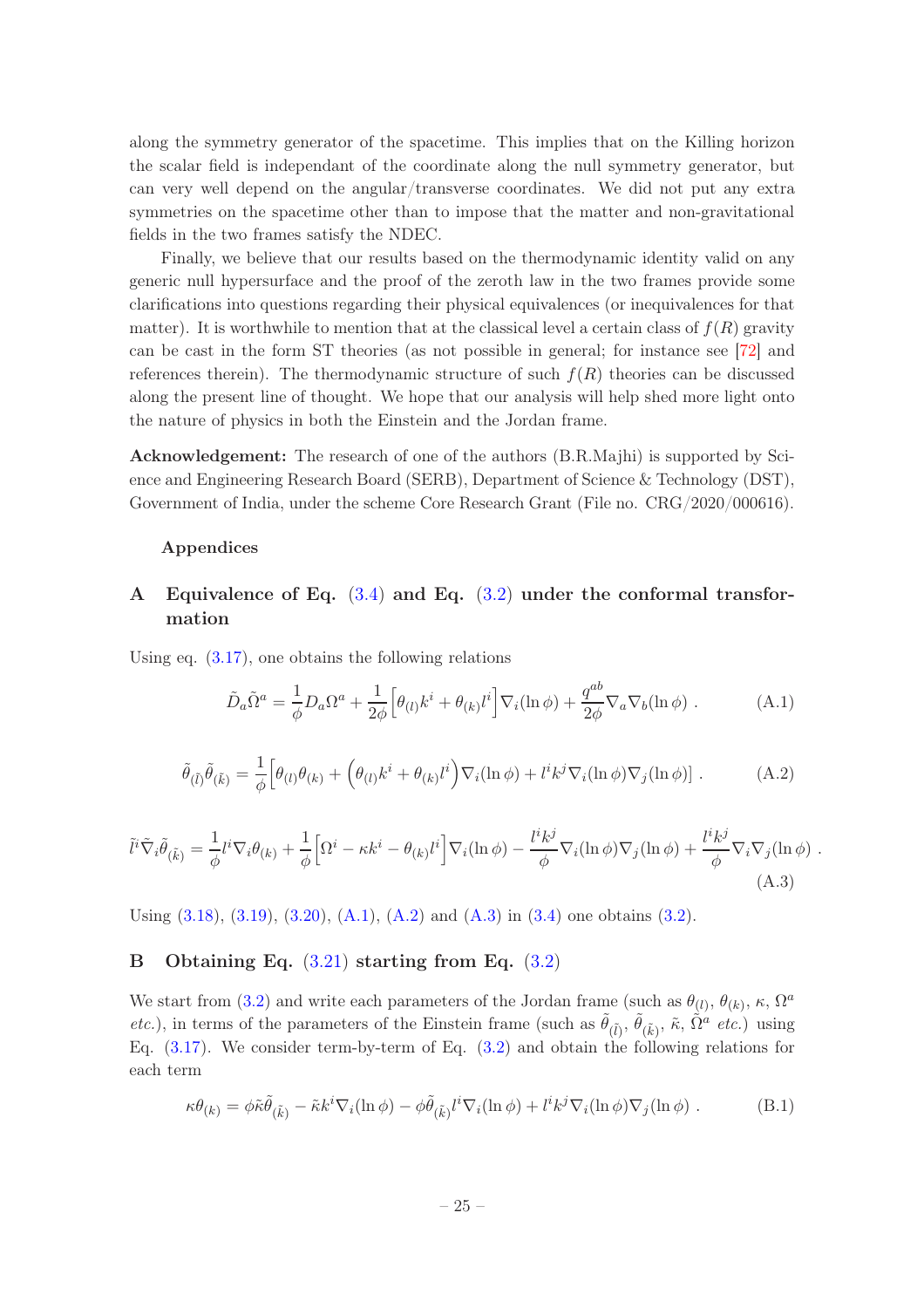<span id="page-26-3"></span><span id="page-26-2"></span>
$$
D_a \Omega^a = \phi D_a \tilde{\Omega}^a + \tilde{\Omega}^a D_a \phi - \frac{1}{2} D^a D_a (\ln \phi) . \qquad (B.2)
$$

$$
\theta_{(l)}\theta_{(k)} = \phi\tilde{\theta}_{(\tilde{l})}\tilde{\theta}_{(\tilde{k})} - \phi\tilde{\theta}_{(\tilde{k})}l^i\nabla_i(\ln\phi) - \tilde{\theta}_{(\tilde{l})}k^i\nabla_i(\ln\phi) + l^ik^j\nabla_i(\ln\phi)\nabla_j(\ln\phi) . \tag{B.3}
$$

Now, we know that  $D^a D_a(\ln \phi) = q_j^i \nabla_i (q^{jk} \nabla_k(\ln \phi))$ , from which it can be obtained that

<span id="page-26-1"></span>
$$
D^a D_a(\ln \phi) = q^{ij} \nabla_i \nabla_j(\ln \phi) + [\theta_{(\tilde{l})} k^i + \theta_{(\tilde{k})} l^i] \nabla_i(\ln \phi) . \tag{B.4}
$$

Writing  $\theta_{(l)}$  and  $\theta_{(k)}$  in terms of  $\tilde{\theta}_{(\tilde{l})}$  and  $\tilde{\theta}_{(\tilde{k})}$ , one further obtains

$$
D^a D_a(\ln \phi) = q^{ij} \nabla_i \nabla_j (\ln \phi) + \phi \tilde{\theta}_{(\tilde{k})} l^i \nabla_i (\ln \phi) + \tilde{\theta}_{(\tilde{l})} k^i \nabla_i (\ln \phi) - 2l^i k^j \nabla_i (\ln \phi) \nabla_j (\ln \phi) .
$$
\n(B.5)

Using  $(B.5)$  in  $(B.3)$ , one obtains

$$
\theta_{(l)}\theta_{(k)} = \phi\tilde{\theta}_{(\tilde{l})}\tilde{\theta}_{(\tilde{k})} - D^a D_a(\ln \phi) + q^{ij}\nabla_i \nabla_j(\ln \phi) - l^ik^j \nabla_i(\ln \phi) \nabla_j(\ln \phi) . \tag{B.6}
$$

Writing  $\Omega^a$  in terms of  $\tilde{\Omega}^a$  we obtain

<span id="page-26-5"></span><span id="page-26-4"></span>
$$
\Omega^a \Omega_a = \phi \tilde{\Omega}^a \tilde{\Omega}_a - \phi \tilde{\Omega}^i \nabla_i (\ln \phi) + \frac{1}{4} q^{ij} \nabla_i (\ln \phi) \nabla_j (\ln \phi) . \tag{B.7}
$$

Finally we obtain

$$
l^{i} \nabla_{i} \theta_{(k)} = \phi l^{i} \nabla_{i} \tilde{\theta}_{(\tilde{k})} + \phi \tilde{\theta}_{(\tilde{k})} l^{i} \nabla_{i} (\ln \phi) - \phi \tilde{\Omega}^{i} \nabla_{i} (\ln \phi) + \frac{1}{2} q^{ij} \nabla_{i} (\ln \phi) \nabla_{j} (\ln \phi) + \phi \tilde{\kappa} \tilde{k}^{i} \nabla_{i} (\ln \phi) - l^{i} k^{j} \nabla_{i} (\ln \phi) - l^{i} k^{j} \nabla_{i} (\ln \phi).
$$
\n(B.8)

Now, using [\(B.1\)](#page-25-5), [\(B.2\)](#page-26-3), [\(B.6\)](#page-26-4), [\(B.7\)](#page-26-5) and [\(B.8\)](#page-26-6) in Eq. [\(3.2\)](#page-6-1), one obtains Eq. [\(3.21\)](#page-11-0).

## <span id="page-26-0"></span>C Proof the zeroth law for static spacetimes

We assume the spacetime  $(M, g)$  to be static i.e both stationary (admitting a killing vector field  $\chi$ ) and the Killing vector field  $\chi$  as being hypersurface orthogonal. The hypersurface orthogonality condition implies that over the manifold we have,

<span id="page-26-6"></span>
$$
\chi_{[c}\nabla_b\chi_{a]} = \chi_c\nabla_b\chi_a + \chi_b\nabla_a\chi_c + \chi_a\nabla_c\chi_b = 0.
$$
 (C.1)

The above relation is valid on the manifold and not just only on the Killing horizon  $\mathcal{H}^{(K)}$ in the given spacetime. Hence we can safely take the derivative of the above relation:

$$
\nabla^a \Big[ \chi_c \nabla_b \chi_a + \chi_b \nabla_a \chi_c + \chi_a \nabla_c \chi_b \Big] = 0 \ . \tag{C.2}
$$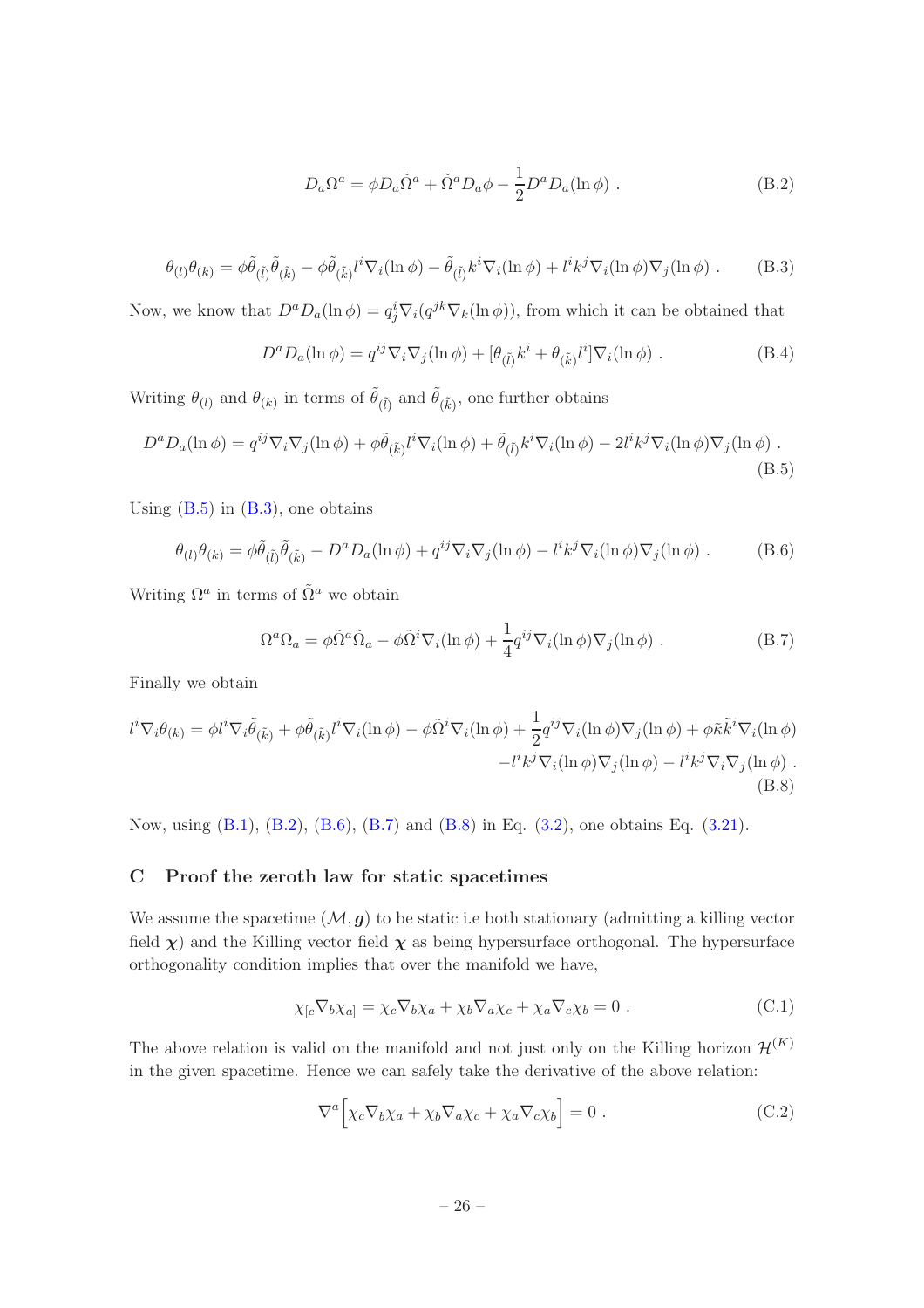Using the Killing equation  $\nabla_a \chi_b + \nabla_b \chi_a = 0$ , its quite easy to show that the above relation reduces to,

<span id="page-27-1"></span>
$$
\chi_c \nabla_a \nabla_b \chi^a + \chi_b \Box \chi_c + \chi^a \nabla_a \nabla_c \chi_b = 0.
$$
 (C.3)

We now define the following quantity  $P_a$  to be,

<span id="page-27-0"></span>
$$
P_a = R^f_{a} \chi_f \tag{C.4}
$$

Simple manipulations allow us to have,

$$
P_a = R^f_{a}\chi_f = [\nabla_b, \nabla_a]\chi^b
$$
  
=  $\nabla_b\nabla_a\chi^b - \nabla_a\nabla_b\chi^b = \nabla_b\nabla_a\chi^b = -\nabla_b\nabla^b\chi_a = -\Box\chi_a$  (C.5)

Use of Eq.  $(C.5)$  in Eq.  $(C.3)$  yields,

<span id="page-27-3"></span>
$$
\chi_c P_b - \chi_b P_c = -\chi^a \nabla_a \nabla_c \chi_b . \tag{C.6}
$$

Since  $\chi$  is a symmetry generator of the spacetime, any tensor constructed out of  $\chi$  and  $g_{ab}$ will also respect the spacetime symmetry. Such a tensor field is the quantity  $T_{cb} = \nabla_c \chi_b$ . Explicitly, this means that,

$$
\pounds_{\pmb{\chi}} T_{cb} = 0 \tag{C.7}
$$

This follows that,

<span id="page-27-2"></span>
$$
\chi^a \nabla_a \nabla_c \chi_b + \nabla_a \chi_b (\nabla_c \chi^a) + \nabla_c \chi_a (\nabla_b \chi^a) = 0
$$
  

$$
\chi^a \nabla_a \nabla_c \chi_b = 0.
$$
 (C.8)

Use of Eq.  $(C.8)$  in Eq.  $(C.6)$  implies,

<span id="page-27-4"></span>
$$
\chi_c P_b - \chi_b P_c = 0 \tag{C.9}
$$

Now, as applied onto the Killing horizon  $\mathcal{H}^{(K)}$ , we have the relation [\(4.10\)](#page-17-4), upon which using Eq.  $(C.9)$  leads to,

$$
\chi_d \chi_{[a} \nabla_{b]} \kappa \stackrel{\mathcal{H}^{(K)}}{=} -\chi_d \chi_f R^f_{[b} \chi_{a]}
$$
  

$$
\stackrel{\mathcal{H}^{(K)}}{=} -\frac{\chi_d}{2} \Big( \chi_f R^f_{b} \chi_a - \chi_f R^f_{a} \chi_b \Big)
$$
  

$$
\stackrel{\mathcal{H}^{(K)}}{=} -\frac{\chi_d}{2} (P_b \chi_a - P_a \chi_b) = 0 .
$$
 (C.10)

Since we assume our Killing horizon to be non-degenerate, we essentially have  $\chi_{a} \nabla_{b} \kappa \stackrel{\mathcal{H}^{(K)}}{=}$ 0. This essentially proves the zeroth law for static spacetimes admitting a Killing horzion without the need of the dynamical field equations.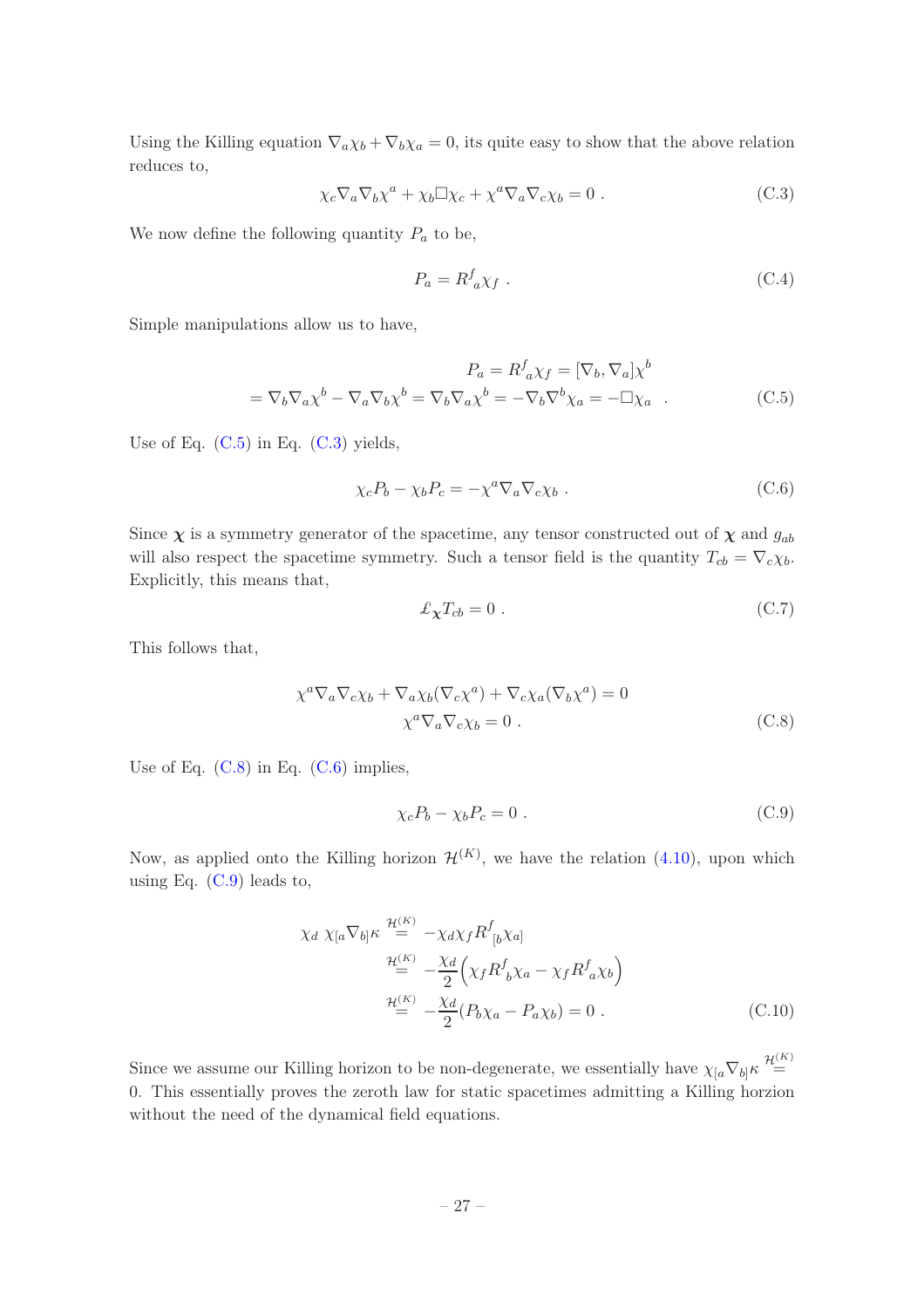## <span id="page-28-0"></span>D Proof of the relation [\(4.31\)](#page-20-0)

We begin by showing that the Lie derivative of  $\nabla_a \phi$  along the null generator of  $\chi$  vanishes over  $(\mathcal{M}, g_{ab}, \phi)$  using the constraint  $(4.5)$ ,

$$
\mathcal{L}_{\mathbf{\chi}}(\nabla_a \phi) = \chi^f \nabla_a \nabla_f \phi + (\nabla_f \phi)(\nabla_a \chi^f) \n= \nabla_a (\chi^f \nabla_f \phi) - (\nabla_a \chi^f)(\nabla_f \phi) + (\nabla_f \phi)(\nabla_a \chi^f) = 0.
$$
\n(D.1)

We have then,

<span id="page-28-2"></span>
$$
\chi^f(\chi_{[a}\nabla_{b]}\nabla_f \phi) = \frac{1}{2} \Big( \chi^f \chi_a \nabla_b \nabla_f \phi - \chi^f \chi_b \nabla_a \nabla_f \phi \Big) . \tag{D.2}
$$

Using the first line of [\(D.1\)](#page-28-2) we have  $\chi_b \chi^f \nabla_f \nabla_a \phi = -\chi_b (\nabla_c \phi) (\nabla_a \chi^c)$ . Putting this in the second term of above relation, we have,

$$
\chi^f(\chi_{[a}\nabla_{b]}\nabla_f \phi) = \frac{1}{2} \Big( \chi_a \nabla_b(\chi^f \nabla_f \phi) - \chi_a(\nabla_b \chi^f)(\nabla_f \phi) + \chi_b(\nabla_f \phi)(\nabla_a \chi^f) \Big)
$$
  
= 
$$
\frac{1}{2} \nabla^f \phi \Big( \chi_a \nabla_f \chi_b + \chi_b \nabla_a \chi_f \Big) .
$$
 (D.3)

Let us then invoke the hypersurface orthogonality of the integrable null hypersurface  $\mathcal{H}^{(K)}$ generated by the null vector field  $\chi$  in the absense of torsion,

<span id="page-28-3"></span>
$$
\chi_a \nabla_f \chi_b + \chi_f \nabla_b \chi_a + \chi_b \nabla_a \chi_f \stackrel{\mathcal{H}^{(K)}}{=} 0.
$$
 (D.4)

Using the relation  $(D.4)$ , we have,

$$
\chi^f(\chi_{[a}\nabla_{b]}\nabla_f \phi) \stackrel{\mathcal{H}^{(K)}}{=} -\frac{1}{2} \Big(\chi^f \nabla_f \phi(\nabla_b \chi_a)\Big) \stackrel{\mathcal{H}^{(K)}}{=} 0.
$$
 (D.5)

<span id="page-28-1"></span>This proves our desired relation.

## E Proof of the relation [\(4.56\)](#page-23-2)

Next we proceed to give a proof of  $(4.56)$ . Using the relation  $(D.1)$ , we have on the Killing horizon  $\mathcal{H}^{(K)}$ ,

$$
\chi^a q^b{}_c \nabla_a \nabla_b \phi = -q^b{}_c (\nabla_a \phi)(\nabla_b \chi^a) = -(\delta^b{}_c + \chi^b k_c + k^b \chi_c)(\nabla_a \phi)(\nabla_b \chi^a)
$$
  
= 
$$
-\nabla^a \phi \Big( \nabla_c \chi_a + \kappa k_c \chi_a + k^b \chi_c \nabla_b \chi_a \Big) . \tag{E.1}
$$

From the hypersurface orthogonality condition of the Killing horizon [\(D.4\)](#page-28-3), we have,

$$
\chi^{a} q^{b}_{c} \nabla_{a} \nabla_{b} \phi \stackrel{\mathcal{H}^{(K)}}{=} -\nabla^{a} \phi \Big( \nabla_{c} \chi_{a} + \kappa k_{c} \chi_{a} - k_{b} (\chi_{b} \nabla_{a} \chi_{c} + \chi_{a} \nabla_{c} \chi_{b}) \Big) \n\stackrel{\mathcal{H}^{(K)}}{=} -\nabla^{a} \phi \Big( \nabla_{c} \chi_{a} + \kappa k_{c} \chi_{a} + \nabla_{a} \chi_{c} - (k^{b} \nabla_{c} \chi_{b}) \chi_{a} \Big) .
$$
\n(E.2)

Use of the fact that  $\chi$  is a symmetry generator of  $\mathcal{H}^{(K)}$  and the constraint condition [\(4.5\)](#page-16-0), allows us to have,

$$
\chi^a q^b{}_c \nabla_a \nabla_b \phi \stackrel{\mathcal{H}^{(K)}}{=} 0 . \tag{E.3}
$$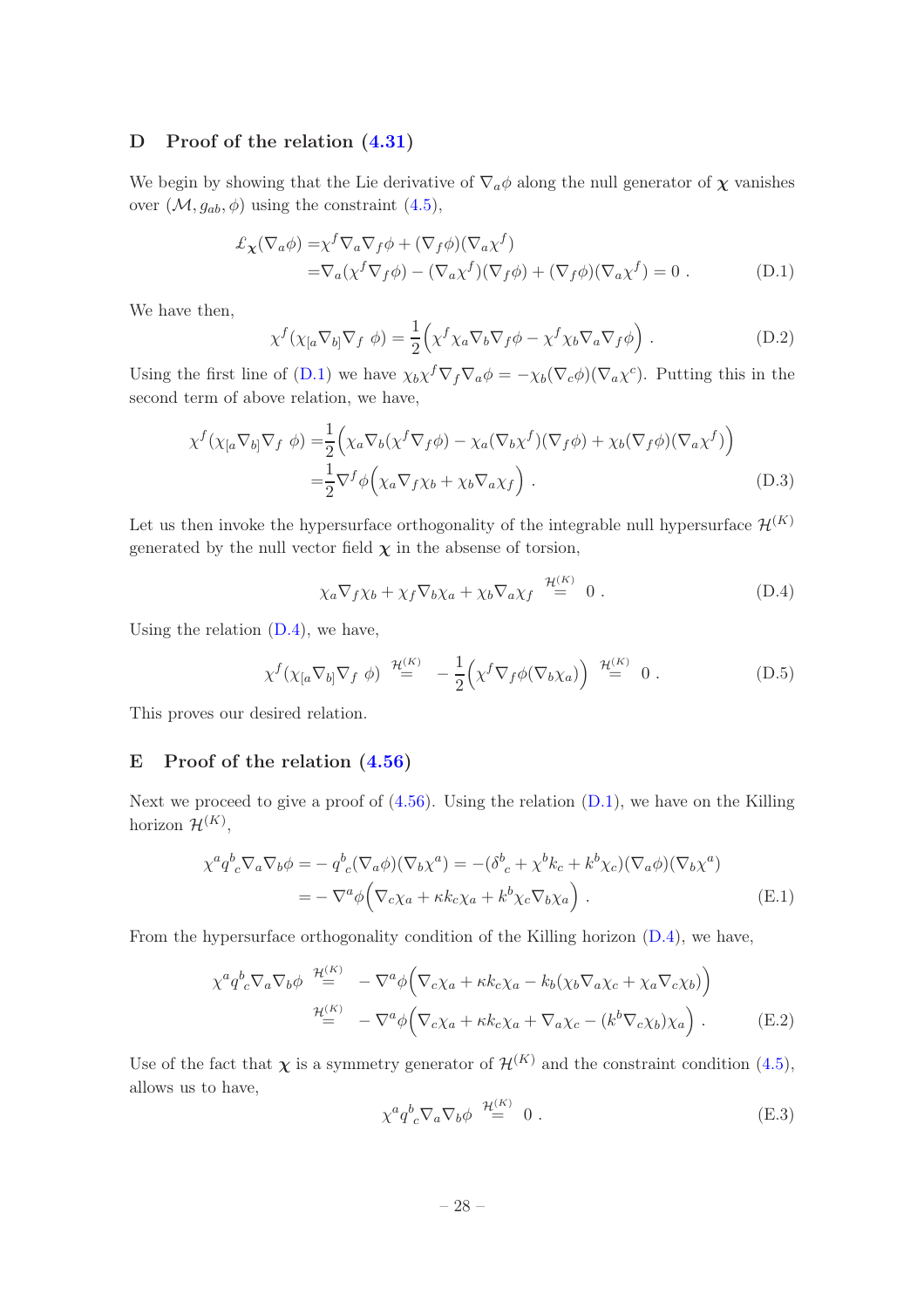## References

- <span id="page-29-0"></span>[1] F. W. Dyson, A. S. Eddington & C. Davidson, "A Determination of the Deflection of Light by the Sun's Gravitational Field, from Observations Made at the Total Eclipse of May 29, 1919," Phil. Trans. Roy. Soc. Lond. A 220, 291-333 (1920)
- <span id="page-29-1"></span>[2] C. M. Will, "The Confrontation between General Relativity and Experiment," Living Rev. Rel. 17, 4 (2014) [arXiv:1403.7377 [gr-qc]].
- <span id="page-29-2"></span>[3] T. Clifton, P. G. Ferreira, A. Padilla and C. Skordis, "Modified Gravity and Cosmology," Phys. Rept. 513, 1 (2012) [arXiv:1106.2476 [astro-ph.CO]].
- <span id="page-29-3"></span>[4] S. Nojiri, S. D. Odintsov and V. K. Oikonomou, "Modified Gravity Theories on a Nutshell: Inflation, Bounce and Late-time Evolution," Phys. Rept. 692, 1 (2017) [arXiv:1705.11098  $\left[\text{gr-qcl}\right]$ .
- <span id="page-29-4"></span>[5] C. G. Callan, Jr., E. J. Martinec, M. J. Perry and D. Friedan, "Strings in Background Fields," Nucl. Phys. B 262, 593 (1985).
- [6] G. Esposito-Farese, "Scalar tensor theories and cosmology and tests of a quintessence Gauss-Bonnet coupling," gr-qc/0306018.
- [7] E. Elizalde, S. Nojiri and S. D. Odintsov, "Late-time cosmology in (phantom) scalar-tensor theory: Dark energy and the cosmic speed-up," Phys. Rev. D 70, 043539 (2004) [hep-th/0405034].
- [8] E. N. Saridakis and M. Tsoukalas, "Cosmology in new gravitational scalar-tensor theories," Phys. Rev. D 93 (2016) no.12, 124032 [arXiv:1601.06734 [gr-qc]].
- [9] M. Crisostomi, K. Koyama and G. Tasinato, "Extended Scalar-Tensor Theories of Gravity," JCAP 1604, no. 04, 044 (2016) [arXiv:1602.03119 [hep-th]].
- <span id="page-29-5"></span>[10] D. Langlois, R. Saito, D. Yamauchi and K. Noui, "Scalar-tensor theories and modified gravity in the wake of GW170817," arXiv:1711.07403 [gr-qc].
- <span id="page-29-6"></span>[11] V. Faraoni and E. Gunzig, "Einstein frame or Jordan frame?," Int. J. Theor. Phys. 38, 217 (1999) [astro-ph/9910176].
- <span id="page-29-10"></span>[12] A. Macias and A. Garcia, "Jordan frame or Einstein frame?," Gen. Rel. Grav. 33, 889 (2001).
- <span id="page-29-7"></span>[13] V. Faraoni, E. Gunzig and P. Nardone, "Conformal transformations in classical gravitational theories and in cosmology," Fund. Cosmic Phys. 20, 121 (1999) [gr-qc/9811047].
- <span id="page-29-11"></span>[14] V. Faraoni, "Black hole entropy in scalar-tensor and f(R) gravity: An Overview," Entropy 12, 1246 (2010) [arXiv:1005.2327 [gr-qc]].
- [15] V. Faraoni and S. Nadeau, "The (pseudo)issue of the conformal frame revisited," Phys. Rev. D 75, 023501 (2007) [gr-qc/0612075].
- [16] I. D. Saltas and M. Hindmarsh, "The dynamical equivalence of modified gravity revisited," Class. Quant. Grav. 28, 035002 (2011) [arXiv:1002.1710 [gr-qc]].
- <span id="page-29-8"></span>[17] S. Capozziello, P. Martin-Moruno and C. Rubano, "Physical non-equivalence of the Jordan and Einstein frames," Phys. Lett. B 689, 117 (2010) [arXiv:1003.5394 [gr-qc]].
- [18] A. Padilla and V. Sivanesan, "Boundary Terms and Junction Conditions for Generalized Scalar-Tensor Theories," JHEP 1208, 122 (2012) [arXiv:1206.1258 [gr-qc]].
- <span id="page-29-9"></span>[19] J. i. Koga and K. i. Maeda, "Equivalence of black hole thermodynamics between a generalized theory of gravity and the Einstein theory," Phys. Rev. D 58, 064020 (1998) [gr-qc/9803086].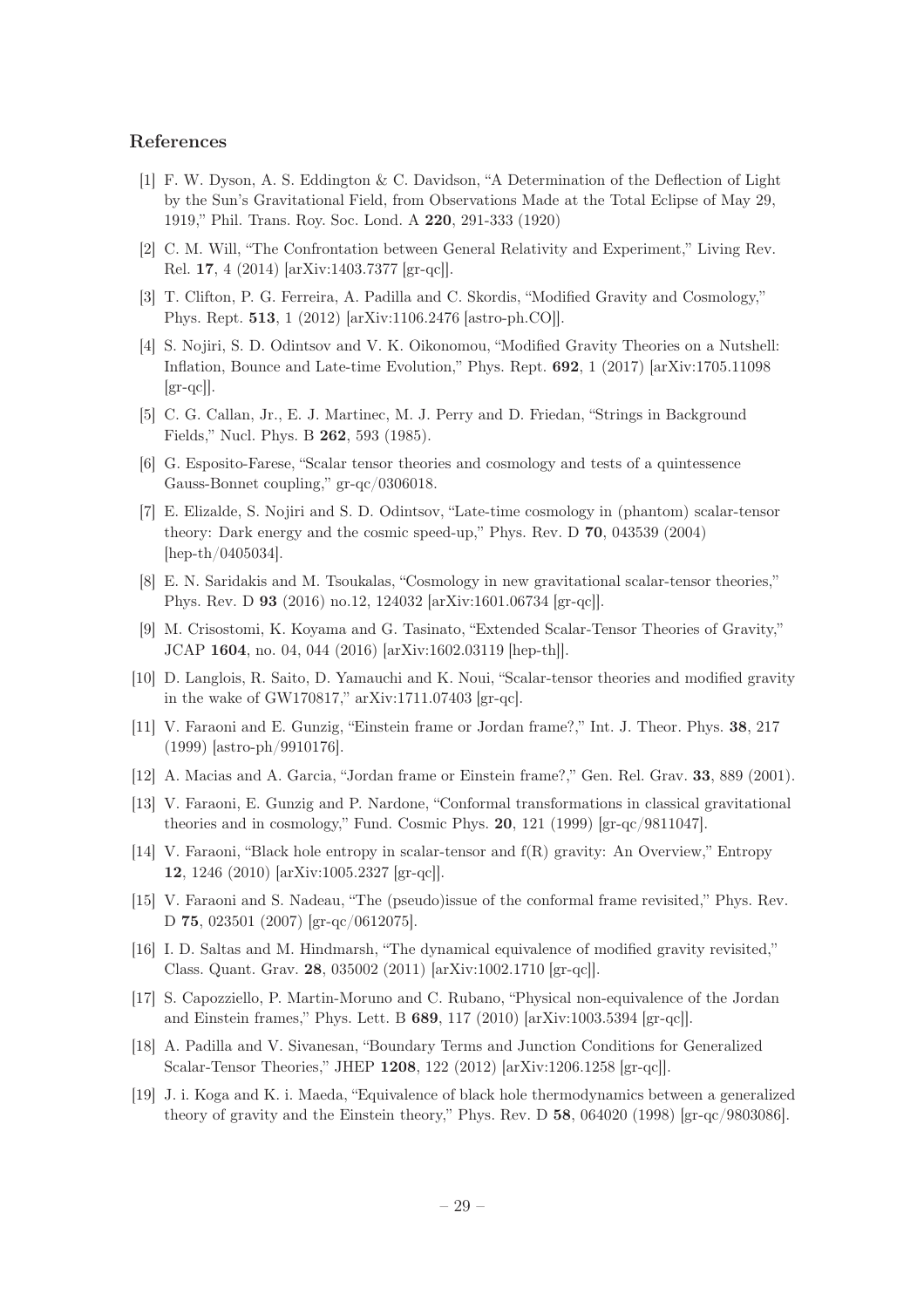- <span id="page-30-8"></span>[20] T. Jacobson and G. Kang, "Conformal invariance of black hole temperature," Class. Quant. Grav. 10, L201 (1993) [gr-qc/9307002].
- <span id="page-30-7"></span>[21] G. Kang, "On black hole area in Brans-Dicke theory," Phys. Rev. D 54, 7483 (1996) [gr-qc/9606020].
- <span id="page-30-4"></span>[22] S. Deser and B. Tekin, "Conformal Properties of Charges in Scalar-Tensor Gravities," Class. Quant. Grav. 23, 7479-7482 (2006) [arXiv:gr-qc/0609111 [gr-qc]].
- [23] M. H. Dehghani, J. Pakravan and S. H. Hendi, "Thermodynamics of charged rotating black branes in Brans-Dicke theory with quadratic scalar field potential," Phys. Rev. D 74, 104014 (2006) [hep-th/0608197].
- [24] A. Sheykhi and M. M. Yazdanpanah, "Thermodynamics of charged Brans-Dicke AdS black holes," Phys. Lett. B 679, 311 (2009) [arXiv:0904.1777 [hep-th]].
- [25] C. F. Steinwachs and A. Y. Kamenshchik, "One-loop divergences for gravity non-minimally coupled to a multiplet of scalar fields: calculation in the Jordan frame. I. The main results," Phys. Rev. D 84, 024026 (2011) [arXiv:1101.5047 [gr-qc]].
- <span id="page-30-1"></span>[26] A. Y. Kamenshchik and C. F. Steinwachs, "Question of quantum equivalence between Jordan frame and Einstein frame," Phys. Rev. D 91, no. 8, 084033 (2015) [arXiv:1408.5769 [gr-qc]].
- [27] N. Banerjee and B. Majumder, "A question mark on the equivalence of Einstein and Jordan frames," Phys. Lett. B 754, 129 (2016) [arXiv:1601.06152 [gr-qc]].
- [28] S. Pandey and N. Banerjee, "Equivalence of Jordan and Einstein frames at the quantum level," arXiv:1610.00584 [gr-qc].
- <span id="page-30-2"></span>[29] M. S. Ruf and C. F. Steinwachs, "Quantum equivalence of  $f(R)$  gravity and scalar-tensor theories," Phys. Rev. D 97, no. 4, 044050 (2018) [arXiv:1711.07486 [gr-qc]].
- [30] A. Karam, T. Pappas and K. Tamvakis, "Frame-dependence of higher-order inflationary observables in scalar-tensor theories," Phys. Rev. D 96, no. 6, 064036 (2017) [arXiv:1707.00984 [gr-qc]].
- [31] S. Bahamonde, S. D. Odintsov, V. K. Oikonomou and P. V. Tretyakov, "Deceleration versus acceleration universe in different frames of  $F(R)$  gravity," Phys. Lett. B 766, 225 (2017) [arXiv:1701.02381 [gr-qc]].
- [32] A. Karam, A. Lykkas and K. Tamvakis, "Frame-invariant approach to higher-dimensional scalar-tensor gravity," Phys. Rev. D 97, no. 12, 124036 (2018) [arXiv:1803.04960 [gr-qc]].
- <span id="page-30-3"></span>[33] K. Bhattacharya and B. R. Majhi, "Fresh look at the scalar-tensor theory of gravity in Jordan and Einstein frames from undiscussed standpoints," Phys. Rev. D 95, no.6, 064026 (2017) [arXiv:1702.07166 [gr-qc]].
- <span id="page-30-6"></span>[34] K. Bhattacharya, A. Das and B. R. Majhi, "Noether and Abbott-Deser-Tekin conserved quantities in scalar-tensor theory of gravity both in Jordan and Einstein frames," Phys. Rev. D 97, no.12, 124013 (2018) [arXiv:1803.03771 [gr-qc]].
- <span id="page-30-5"></span>[35] K. Bhattacharya, B. R. Majhi and D. Singleton, "Fluid-gravity correspondence in the scalar-tensor theory of gravity: (in)equivalence of Einstein and Jordan frames," JHEP 07, 018 (2020) [arXiv:2002.04743 [hep-th]].
- <span id="page-30-0"></span>[36] K. Bhattacharya, "Thermodynamic aspects and phase transition of black holes," [http://gyan.iitg.ernet.in/bitstream/handle/123456789/1740/TH-2294\\_156121009.pdf?sequence=2&isAllowed=y](http://gyan.iitg.ernet.in/bitstream/handle/123456789/1740/TH-2294_156121009.pdf?sequence=2&isAllowed=y)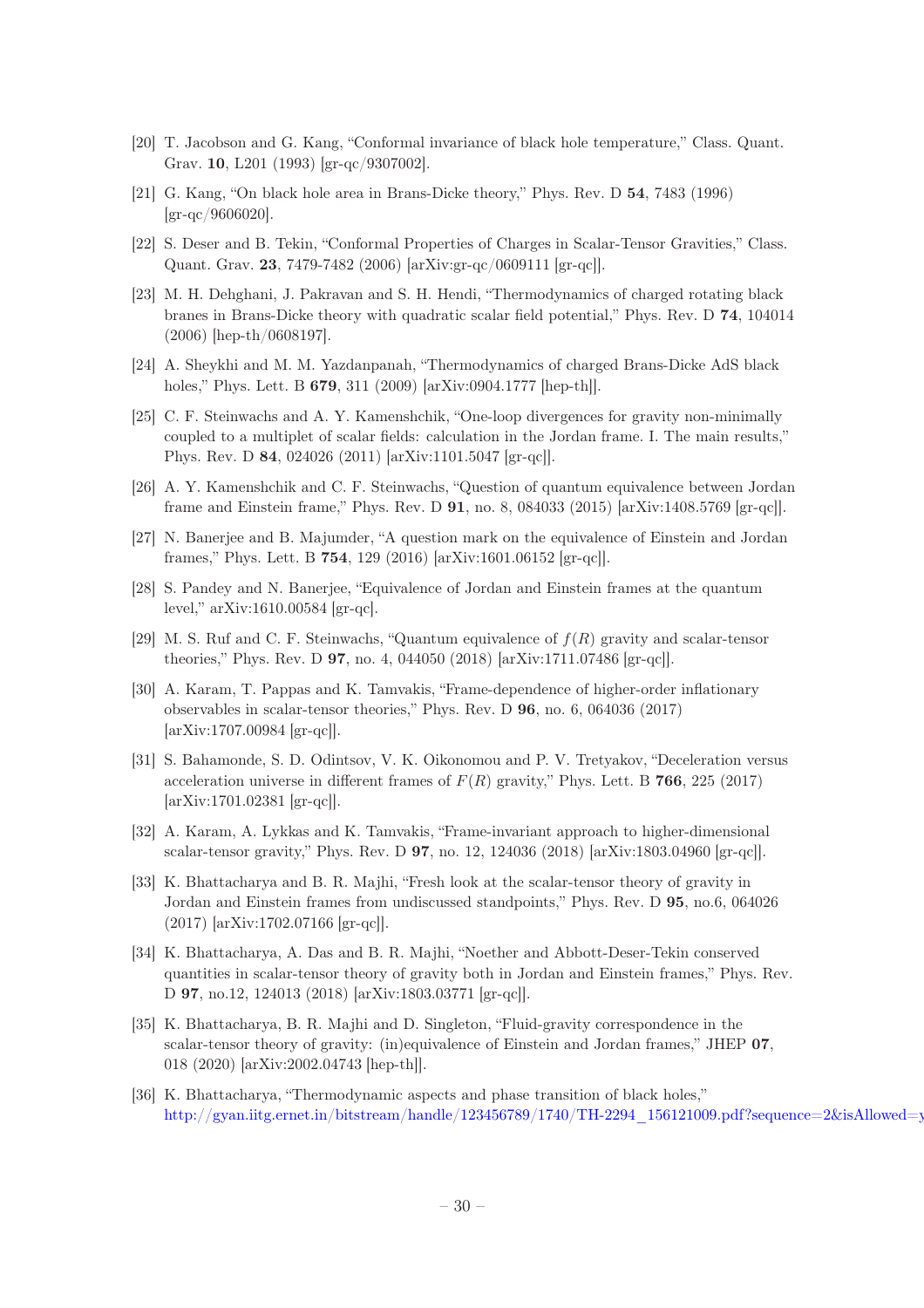- <span id="page-31-0"></span>[37] T. Padmanabhan, "Thermodynamical Aspects of Gravity: New insights," Rept. Prog. Phys. 73, 046901 (2010) [arXiv:0911.5004 [gr-qc]].
- [38] K. Parattu, B. R. Majhi and T. Padmanabhan, "Structure of the gravitational action and its relation with horizon thermodynamics and emergent gravity paradigm," Phys. Rev. D 87, no.12, 124011 (2013) [arXiv:1303.1535 [gr-qc]].
- <span id="page-31-1"></span>[39] S. Chakraborty, K. Parattu and T. Padmanabhan, "Gravitational field equations near an arbitrary null surface expressed as a thermodynamic identity," JHEP 10, 097 (2015) [arXiv:1505.05297 [gr-qc]].
- [40] T. Padmanabhan, "Classical and quantum thermodynamics of horizons in spherically symmetric space-times," Class. Quant. Grav. 19, 5387-5408 (2002) [arXiv:gr-qc/0204019  $\left[\text{gr-qc}\right]$ .
- <span id="page-31-9"></span>[41] D. Kothawala, S. Sarkar and T. Padmanabhan, "Einstein's equations as a thermodynamic identity: The Cases of stationary axisymmetric horizons and evolving spherically symmetric horizons," Phys. Lett. B **652**, 338-342 (2007) [arXiv:gr-qc/0701002 [gr-qc]].
- <span id="page-31-10"></span>[42] A. Paranjape, S. Sarkar and T. Padmanabhan, "Thermodynamic route to field equations in Lancos-Lovelock gravity," Phys. Rev. D 74, 104015 (2006) [arXiv:hep-th/0607240 [hep-th]].
- [43] D. Kothawala and T. Padmanabhan, "Thermodynamic structure of Lanczos-Lovelock field equations from near-horizon symmetries," Phys. Rev. D 79, 104020 (2009) [arXiv:0904.0215  $\left[\text{gr-qc}\right]$ .
- <span id="page-31-11"></span>[44] S. Chakraborty, "Lanczos-Lovelock gravity from a thermodynamic perspective," JHEP 08, 029 (2015) [arXiv:1505.07272 [gr-qc]].
- <span id="page-31-2"></span>[45] S. Chakraborty and T. Padmanabhan, "Thermodynamical interpretation of the geometrical variables associated with null surfaces," Phys. Rev. D 92, no.10, 104011 (2015) [arXiv:1508.04060 [gr-qc]].
- [46] K. Bhattacharya and B. R. Majhi, "Noncommutative Heisenberg algebra in the neighbourhood of a generic null surface," Nucl. Phys. B 934, 557-577 (2018) [arXiv:1802.02862 [gr-qc]].
- [47] M. Maitra, D. Maity and B. R. Majhi, "Symmetries near a generic charged null surface and associated algebra: an off-shell analysis," Phys. Rev. D 97, no.12, 124065 (2018) [arXiv:1802.07108 [gr-qc]].
- <span id="page-31-3"></span>[48] S. Dey and B. R. Majhi, "Covariant approach to the thermodynamic structure of a generic null surface," Phys. Rev. D 102, no.12, 124044 (2020) [arXiv:2009.08221 [gr-qc]].
- <span id="page-31-4"></span>[49] A. D. Sakharov, "Vacuum quantum fluctuations in curved space and the theory of gravitation," Sov. Phys. Dokl. 12, 1040 (1968) [Dokl. Akad. Nauk Ser. Fiz. 177, 70 (1967)] [Sov. Phys. Usp. 34, no. 5, 394 (1991)] [Gen. Rel. Grav. 32, 365 (2000)] [Usp. Fiz. Nauk 161, no. 5, 64 (1991)].
- <span id="page-31-5"></span>[50] T. Jacobson, "Thermodynamics of space-time: The Einstein equation of state," Phys. Rev. Lett. 75, 1260-1263 (1995) [arXiv:gr-qc/9504004 [gr-qc]].
- <span id="page-31-8"></span>[51] S. W. Hawking, "Black holes in general relativity," Commun. Math. Phys. 25, 152 (1972).
- <span id="page-31-6"></span>[52] A. Raychaudhuri, "Relativistic cosmology. 1.," Phys. Rev. 98, 1123-1126 (1955)
- <span id="page-31-7"></span>[53] T. Damour (1979), "Quelques propriétés mécaniques, électromagnétiques, thermodynamiques et quantiques des trous noirs", Thèse de doctorat dÉtat, Université Paris 6; T. Damour